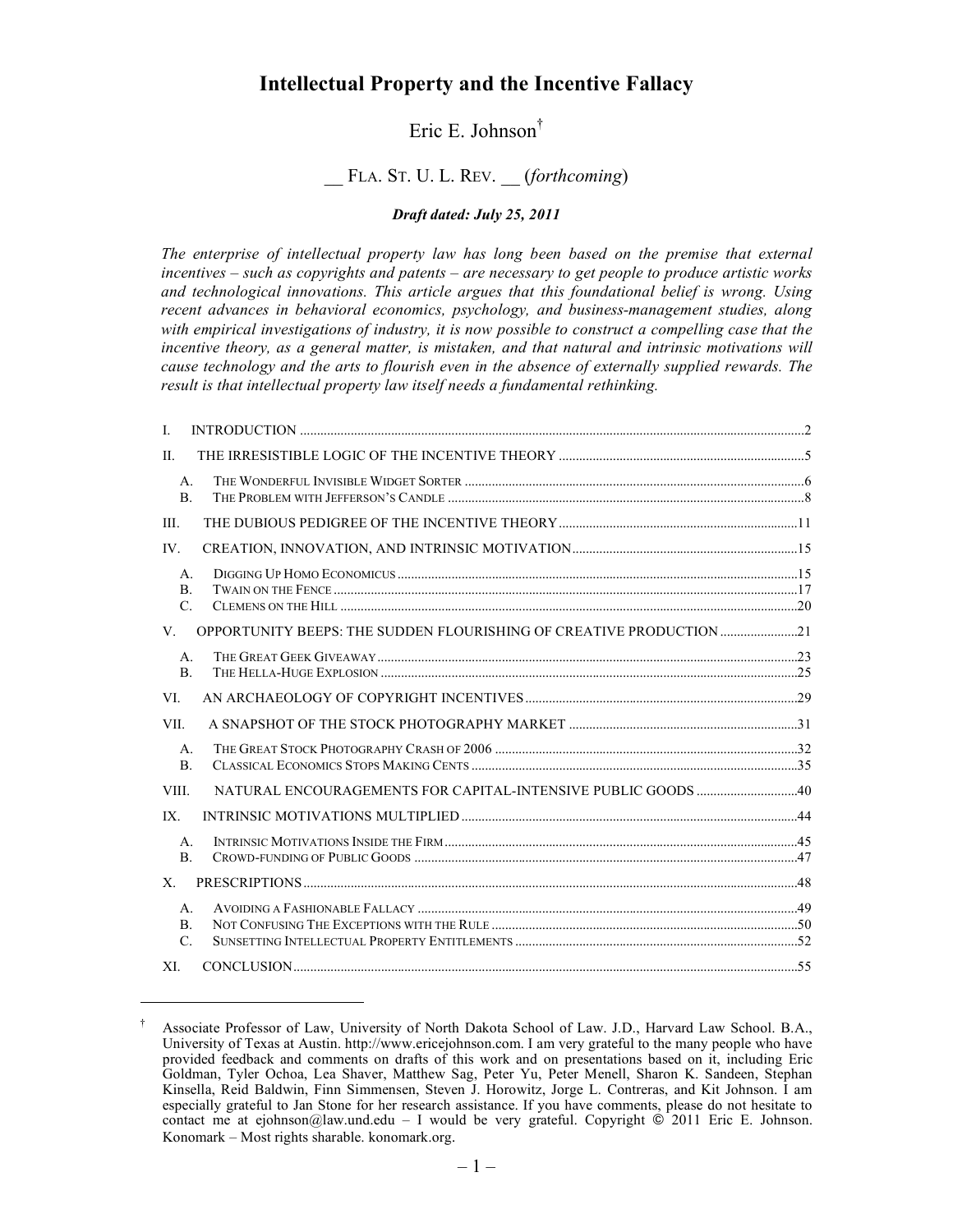### **I. INTRODUCTION**

The whole idea of copyright and patent law is that people won't create or invent things without incentives. If people can just swoop in and make copies, the reasoning goes, these necessary incentives will be lacking. This is the classic economic argument for intellectual property law. And it makes perfect sense. But it turns out to be wrong.

Without anyone really noticing it, the primary rationale underpinning intellectual property law has become hollow. New strains of thinking in the fields of economics, psychology, and business-management studies now debunk the long-venerated idea that legal authority must provide some artificial inducement to artistic and technological progress. At the same time, the incentive theory is being roundly contradicted by the deluge of citizen-produced digital content that is distributed over the internet without any expectation of compensation. At the same time, new artistic and technological ventures that are too capital-intensive for one person are being funded by crowds of strangers connected only by a website and a shared vision. These unfolding events confirm the view that has developed among social scientists, that external rewards are, as a general matter, unnecessary for the flourishing of arts, entertainment, and technology.

Contrary to orthodoxy, the great driver of artistic and technological progress is not external, but internal. Call it *inherent motivation*. People have an intrinsic drive to create. Business firms have natural reasons for innovating. The idea of inherent motivation may be counter-intuitive, but the evidence is compelling. Survey-based studies and even controlled experiments have confirmed this view time and time again. Astonishingly, when it comes to the psychology of the individual, there is even evidence that extrinsic rewards have the opposite of the intended effect and can actually defeat inherent motivation, thus inhibiting creative and inventive endeavor.

The upshot of all this is that is now possible to say with confidence that the classical economic dogma that lies at the heart of intellectual property law is a mistake.

The incentive theory is, and always has been, elegant. The simplicity and transparent logic of the incentive theory is one of its strongest features. But the theory's attractiveness should not be allowed to hide its very best quality – its falsifiability. The incentive theory yields predictions about the world that can be tested. Specifically, the incentive theory predicts that economic actors will tend not engage in economically valuable creativity and innovation without external rewards. And, as it turns out, digital networked technologies have been testing this prediction. The evidence is in, and it refutes the theory. What's more, work in business-management studies and the social sciences is putting together a new, more nuanced theoretical picture of innovation and creativity. That new theoretical understanding – while less elegant as a matter of theory – is in line with empirical observations. The necessary implication is that thinking about intellectual property must be completely revised.

There are exceptions. That is, there are circumstances where external incentives may sometimes be necessary to spur progress. My argument in this paper is not that external incentives are never necessary or useful. Instead, my argument is about the general case. In general, the kind of creativity and innovation that benefits society as a whole is not in need of externally supplied incentives. Thus, my contention in this Article regards what standing the incentive theory ought to have among judges, lawmakers, and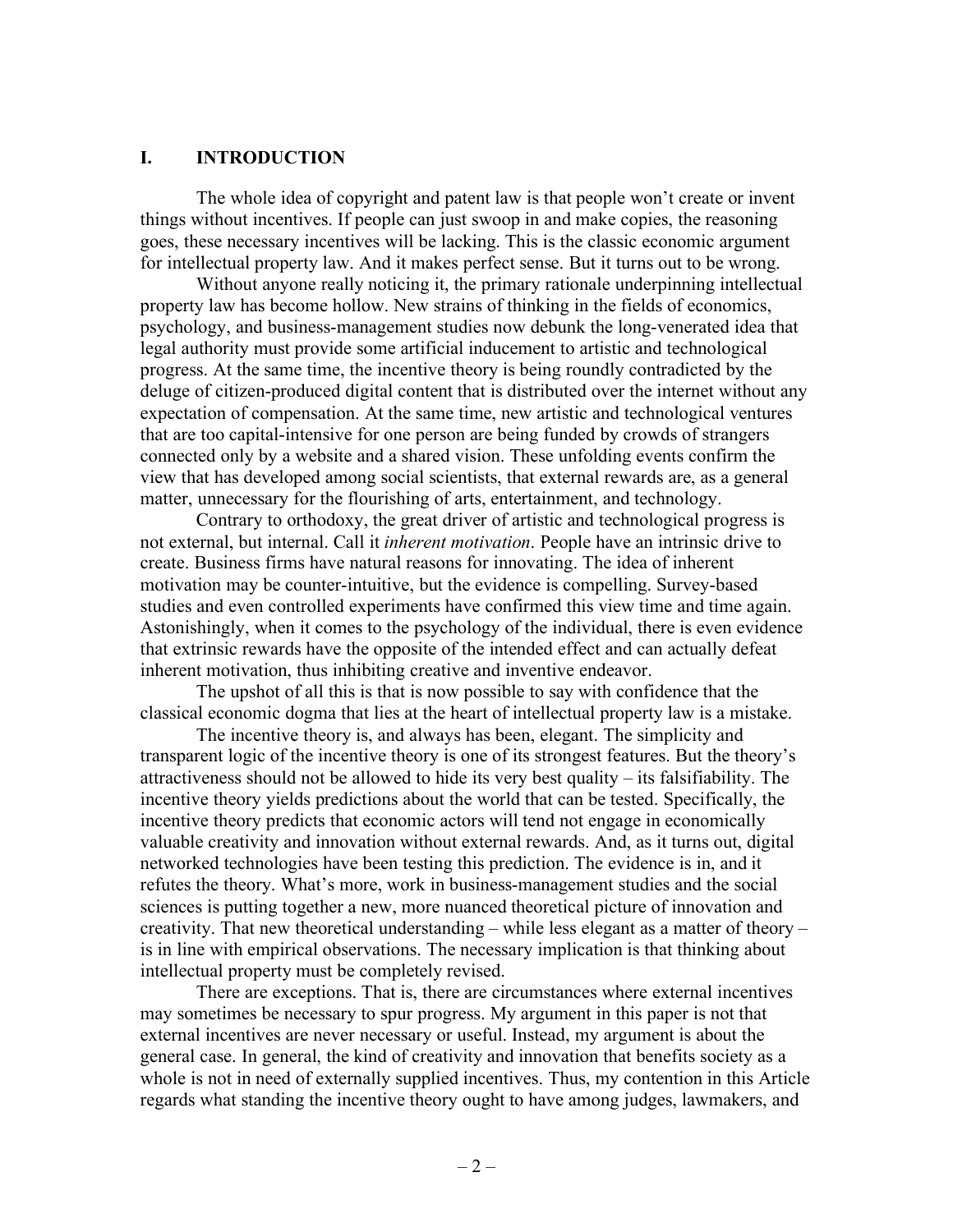legal scholars. It's due for a downgrade. The most accurate view is that intellectual goods requiring external incentives are the exceptions, not the rule. Flipping our presumption about intellectual production is not a mere matter of academic curiosity. Innovation and creative labor are among the most important aspects of the world economy. Insomuch as creativity and innovation may drive most of the growth of economies, it may be argued that innovation and creative production constitute the single most important aspect of economic functioning. It follows that changing our default policy with regard to innovation and creative production has the potential to work a positive, wide-scale transformation in our economy as a whole.

Looking at the incentive theory's troubles with present circumstances begs a fresh look at its past. Indeed, the incentive theory has a long and venerable pedigree that contributes to a reluctance to set it aside. But the incentive-theory tradition is not actually quite so well-rooted in history as one might think. While it's natural to think that the development of intellectual property law was guided by careful reasoning on the basis of classical economics, in reality, it wasn't. The real history is not so much Adam Smith as Niccolò Machiavelli. The monopolies now understood as copyrights and patents were originally created by royal decree, bestowed as a form of favoritism and control. As the power of the monarchy dwindled, these chartered monopolies were reformed, and essentially by default, they wound up in the hands of authors and inventors. Thus, now that happenstance indicates the unfitness of the incentive theory, we should not hesitate to humble it.

As a matter of framing the issues, I should be clear about what I mean by "intellectual property." In this paper, in talking about intellectual property, I am talking about patents, copyrights and various sorts of *sui generis* intellectual property rights.<sup>1</sup> Generally speaking, when I say "intellectual property" in this paper, I am not intending to include rights of publicity and traditional trademarks – logos, trade names, and the like.

Trademark law has its own economic justification that is quite distinct from the one for other forms of intellectual property. The idea of trademark is not to give incentives for creative or innovative labor, but rather to legally protect indications of commercial source, thus letting businesses profit from a well-earned reputation for quality. That being said, I do not exclude trademark doctrine from my argument entirely. Trademark doctrine has been expanding wildly in the past two decades. Increasingly, it is covering "creations" rather than just indicia of commercial source. For example, trademark law has been construed by some courts to cover designs for vehicles and toys.<sup>2</sup>

 <sup>1</sup> The term *sui generis* describes unique intellectual property entitlements created to fill specific niches where there was an industry call for protection but no existing legal scheme provided it. The chief examples in the United States are the 10-year term of protection for patterns of circuits lithographed on silicon semiconductor chips (Semiconductor Chip Protection Act of 1984, 17 U.S.C. §§ 901–914, Pub. L. No. 98-620, 98 Stat. 3347 (Nov. 8, 1984)) and the 10-year term of protection of the shape of boat hulls (Vessel Hull Design Protection Act, 17 U.S.C. §§ 1301–1332, passed as part of the Intellectual Property and Communications Omnibus Act of 1999, Pub. L. No. 106-113, 113 Stat. 1536 (Nov. 29, 1999)).

<sup>2</sup> *See, e.g.,* Gen. Motors Corp. v. Lanard Toys, Inc., 468 F.3d 405 (6th Cir. 2006) (upholding exclusive right to vehicle design represented in toy on the basis of trademark doctrine); Warner Bros., Inc. v. Gay Toys, Inc., 724 F.2d 327 (2d. Cir. 1983) (upholding exclusive right to toy vehicle livery on the basis of trademark rights to "Dukes of Hazard" television series). Note, however, that the doctrinal soundness of such decisions is dubious. *See, e,g.,* Eric E. Johnson, *Intellectual Property's Need for a Disability*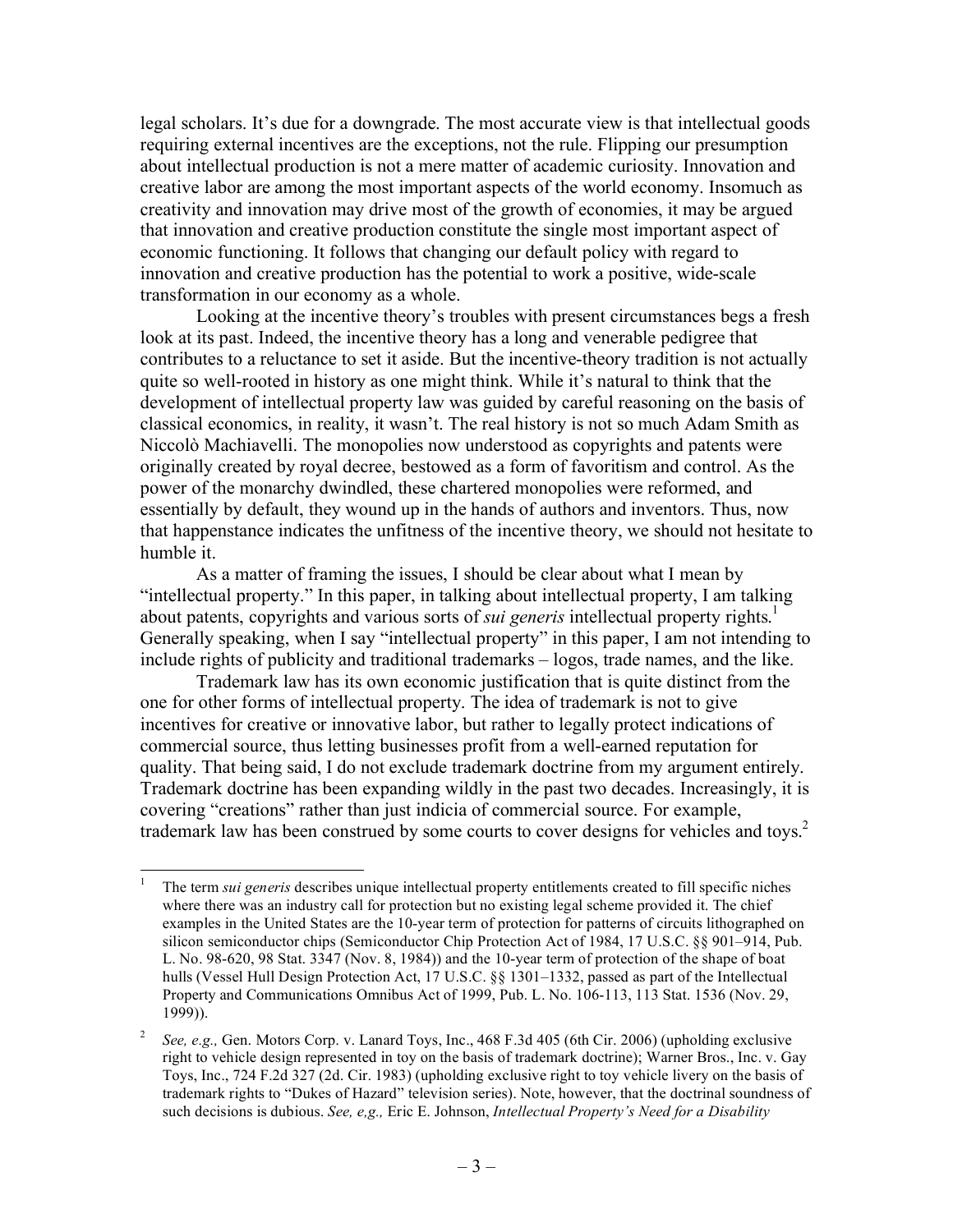To the extent that trademark law behaves in this way or is intended to be justified in this way, my critiques are meant to apply.

The right of publicity is also distinguishable from mainline intellectual property entitlements in terms of its underlying justification. At least as originally conceived, an action for right-of-publicity infringement is really a tort claim. Specifically, it arose as a branch of the tort of invasion of privacy, not as a species of intellectual property law, per se. As with trademark, however, I do mean to include the right of publicity within the scope of my argument to the extent that it is argued that publicity rights are justified based on the need to supply incentives for creative labor.<sup>3</sup>

At any rate, once the core/traditional form of trademark is taken out of the mix, the great balance of what is left over in the intellectual property sphere, in terms of its economic significance and societal impact, is copyright and patent. Thus, my discussion below focuses mainly on these two areas of the law.

As a final matter of framing the issues, I need to point out that scholars have advanced various theories that might justify intellectual property.<sup>4</sup> The external incentive theory is only one theory. But it is by far the most influential theory, throughout the world and in the United States especially. The incentive theory carries the prestige of legions of U.S. Supreme Court decisions.<sup>5</sup> And the incentive theory is also the motivating force behind IP globalization efforts. After all, the slogan of the United Nation's World Intellectual Property Organization is "Encouraging Creativity and Innovation."6 Other theories that scholars have identified can be compelling, and occasionally they are persuasive to policymakers and courts. Nonetheless, the incentive theory remains the engine of IP policy. Thus, the theory's prospective demise is significant.

Here is a look ahead: In Part II, I explain the incentive theory in depth, showing why it is such a powerful intellectual argument. In Part III, I look at where intellectual property rights came from – their historical pedigree – and I show how the incentive theory, despite its logical appeal, is really best understood as a post-hoc rationalization

*Perspective,* 20 GEO. MASON U. CIV. RTS. L.J. 181, 204-06 (2010) (criticizing the Lanard Toys decision).

<sup>3</sup> *See, e.g.,* Mark F. Grady, *A Positive Economic Theory of the Right of Publicity,* 1 UCLA ENT. L. REV. 97, 110-111 (1994) (discussing the incentive theory as applied to the right of publicity).

<sup>4</sup> *See, e.g.,* William W. Fisher, III, *Theories of Intellectual Property,* NEW ESSAYS IN THE LEGAL AND POLITICAL THEORY OF PROPERTY (Stephen R. Munzer, ed. 2001) (reviewing various theories). Note also, that the incentive theory is not the only economic theory of non-trademark IP rights. Some scholars have sought to justify IP entitlements based on the perceived problem of "overgrazing." *See, e.g.,* William M. Landes & Richard A. Posner, *Indefinitely Renewable Copyright*, 70 U. CHI. L. REV. 471 (2003)(overgrazing of creative works); *see also* Grady, *supra* note 3, (overgrazing of celebrity identities).

<sup>5</sup> *See* discussion in Part III, *infra.*

l

<sup>6</sup> The slogan of the World Intellectual Property Organization, appearing on its website, is "Encouraging Creativity and Innovation." *See* WIPO - World Intellectual Property Organization, http://www.wipo.int/portal/index.html.en (last visited Mar. 25, 2011). According to its website, "The World Intellectual Property Organization (WIPO) is a specialized agency of the United Nations. It is dedicated to developing a balanced and accessible international intellectual property (IP) system, which rewards creativity, stimulates innovation and contributes to economic development while safeguarding the public interest." *See* WIPO, What is WIPO?, http://www.wipo.int/aboutwipo/en/what is wipo.html (last visited Mar. 25, 2011).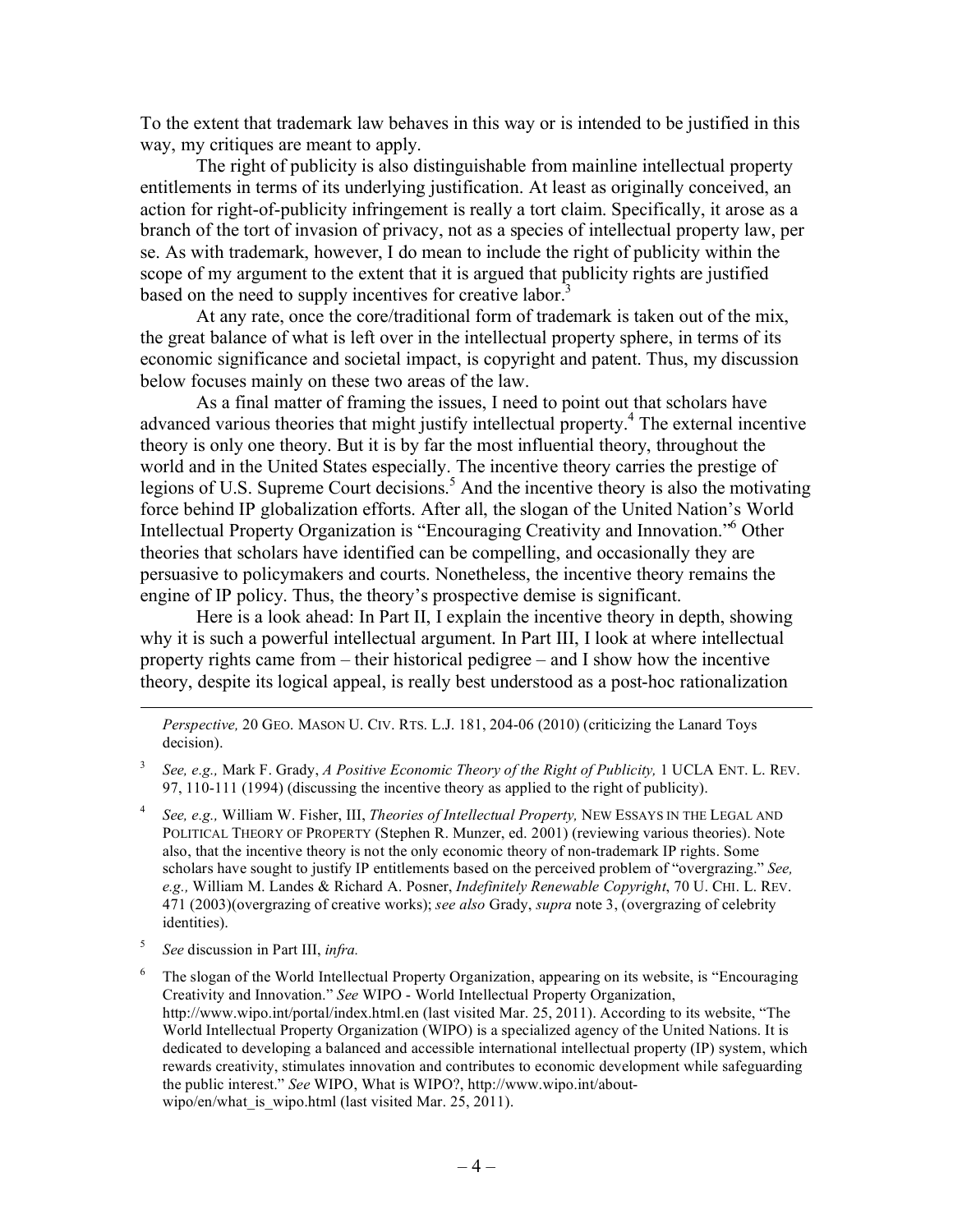for a creature of pure politics. In Part IV, I discuss the burgeoning field of behavioral economics and what it and social psychology have to say about intellectual property law. In particular, I show that the social-science literature leads to the identification of a general rule that intellectual labors will tend to flourish naturally, without external rewards. In Part V, I look at how technology – particularly the internet and networkconnected digital devices – have revealed a human passion for creative expression and puzzle solving that corresponds with the new understandings from social science. In Part VI, I review historical-based empirical work that tells us about the motivations of authors in the past. As we'll see, these findings are consistent with a general rule that creative and innovative human labors are not dependent on external rewards, but, instead, will tend to flourish of their own accord. In Part VII, I present a case study: the market for stock photography. This exploration shows in microcosm how an industrial model built on the idea of external incentives quickly reveals its flaws when technology fully liberates people to follow their passions to engage in creative labors. In the next two parts, I take a look at the corporate context. In Part VIII explain how empirical research shows that external-incentive theory fails to make sense as a general principle even among firms, including capital-intensive industrial sectors where production, development, and research are coordinated by large shareholder corporations. Then, in Part IX, I explain how intrinsic motivations of individuals can aggregate to partially or complete capitalize large-scale creative production and innovation. Then, in Part IX, I offer my prescriptions, both for the scholarly debate and for the substantive law.

## **II. THE IRRESISTIBLE LOGIC OF THE INCENTIVE THEORY**

There is a quote that is often used to explain the idea that people need an inducement to create intellectual works. They are the words of 18th-Century man-ofletters Samuel Johnson. He said, "No man but a blockhead ever wrote, except for money."<sup>7</sup>

Take a novel. The thinking goes like this: Why would any novelist go through the trouble of writing a novel if, as soon as the first copy were released, everyone and anyone could simply make copies of it, not paying so much as a dime to the writer?

This perceived problem – the ability to  $\text{copy} - \text{is what intellectual property law is}$ intended to remedy. Intellectual property is aimed at inventions, works of art, books, music, and other intangibles for the very reason they are copyable. Most goods aren't susceptible to copying. If I sell you a bushel of wheat, and if you want more, you'll have to buy more. You cannot simply copy the first bushel that you purchased. Regular goods, like bushels of wheat, are what economists call "rivalrous" and "excludable." A good is rivalrous if one person's enjoyment of it defeats another person's ability to enjoy it: Once I've eaten a loaf of bread, you can't. It's rivalrous. Excludability means that other persons can be prevented from enjoying the good. Bread is excludable because, to keep you from enjoying it, I can lock it in my house.

By contrast, copyable goods, such as artistic works and technological inventions,

Quoted in JAMES BOSWELL, LIFE OF JOHNSON, INCLUDING BOSWELL'S JOURNAL OF A TOUR TO THE HEBRIDES AND JOHNSON'S DIARY OF A JOURNEY INTO NORTH WALES IN SIX VOLUMES, VOLUME VI: ADDENDA, INDEX, DICTA PHILOSOPHI, &C. (George Birkbeck Hill, ed., The Project Gutenberg eBook edition) http://www.gutenberg.org/dirs/1/1/7/2/11729/11729.txt.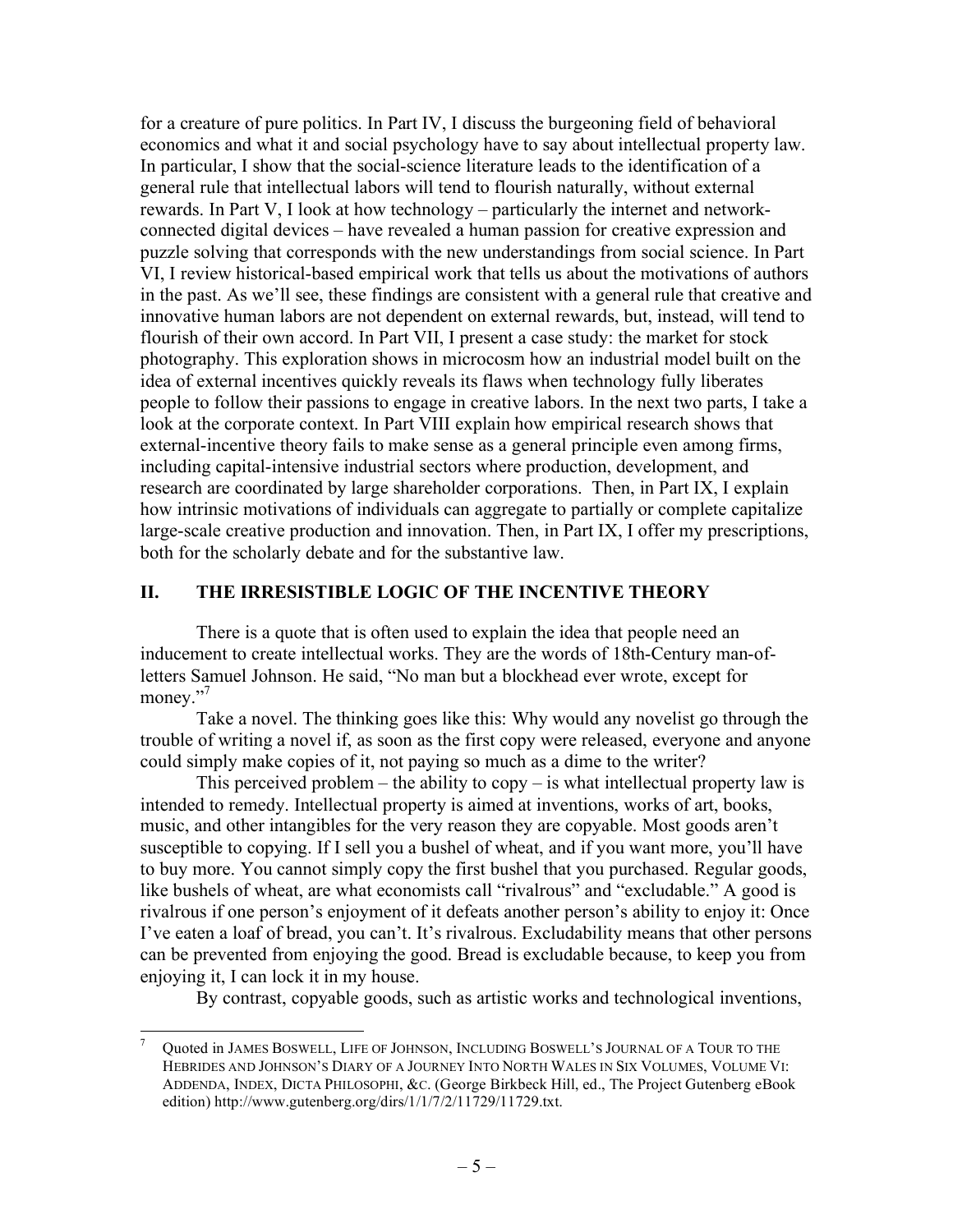are what economists call "nonrivalrous" and "nonexcludable." They are nonrivalrous because more than one person can use them at the same time. They are nonexcludable because there is nothing you can do to stop other people from using or enjoying a copyable work. (Unless, of course, there's a law.)

Goods that are both nonrivalrous and nonexcludable are called "public goods." This does not mean they are funded with public money. It means that, as soon as they are created, they instantly inure to the benefit of the general public. In other words, everyone can take a free ride on the labor of persons who create public goods. This leads to the "free rider problem."

Now, it's important to understand that the supposed problem with free riders is not that they are taking a free ride. That is, the free ride itself is not the problem. From an economic perspective, a free ride, all else being equal, is a boon to societal welfare. American courts are in accord with that perspective and have repeatedly upheld freeriding on the creative and innovative labors of others to be a good thing.<sup>8</sup> The problem is what the potential for free riding does to the incentives for engaging in intellectual labor.

If no one pays for the ride – the reasoning goes – the bus isn't going anywhere.

#### **A. The Wonderful Invisible Widget Sorter**

The economic theory of intellectual property starts from a point of view supportive of a free market – that is, an Adam Smith / invisible hand / laissez-faire kind of approach.<sup>9</sup> The starting assumption is that if the economy is left free of government planning and intervention, then buyers and sellers, acting in their own self interest, will make deals that will have the overall effect of directing labor and capital to be employed in the most efficient ways, thus making society as a whole as wealthy as possible.

Reasoning from the classical free-market credo, intellectual property law is, at first blush, unjustifiable. After all, intellectual property law is a form of governmentimposed ordering on the economy. Instead of allowing people to make what they want and sell it as they would like, intellectual property confers legalized monopolies on certain parties. The people so blessed with these monopolies are then able to sell their wares without the burden of competition. Indeed, some economic thinkers of a more purely libertarian stripe see intellectual property law as incompatible with free-market ideals.<sup>10</sup> Among free-market supporters, however, the most widely accepted view is that intellectual property rights are a necessary exception to an otherwise free market. Boiled

 <sup>8</sup> *See, e.g.,* Bonito Boats, Inc. v. Thunder Craft Boats, Inc., 489 U.S. 141, 146 (1989) (recognizing that "imitation and refinement through imitation are both necessary to invention itself and the very lifeblood of a competitive economy"); Dastar Corp. v. Twentieth Century Fox Film Corp., 539 U.S. 23, 33 (2003) (discussing the general "right to copy"); In re Morton-Norwich Prods., Inc., 671 F.2d 1332, 1336 (C.C.P.A. 1982) (describing "the judicial theory that there exists a fundamental right to compete through imitation of a competitor's product, which right can only be temporarily denied by the patent or copyright laws.").

<sup>&</sup>lt;sup>9</sup> That is, I mean the kind of normative economic theory that is generally traced to Adam Smith, THE WEALTH OF NATIONS (1776).

 $10$  For example, many in what is called the Austria School of Economics view intellectual property entitlements as compromising market freedom. *See* Peter J. Boettke, Austrian School of Economics, The Concise Encyclopedia of Economics,

http://www.econlib.org/library/Enc/AustrianSchoolofEconomics.html.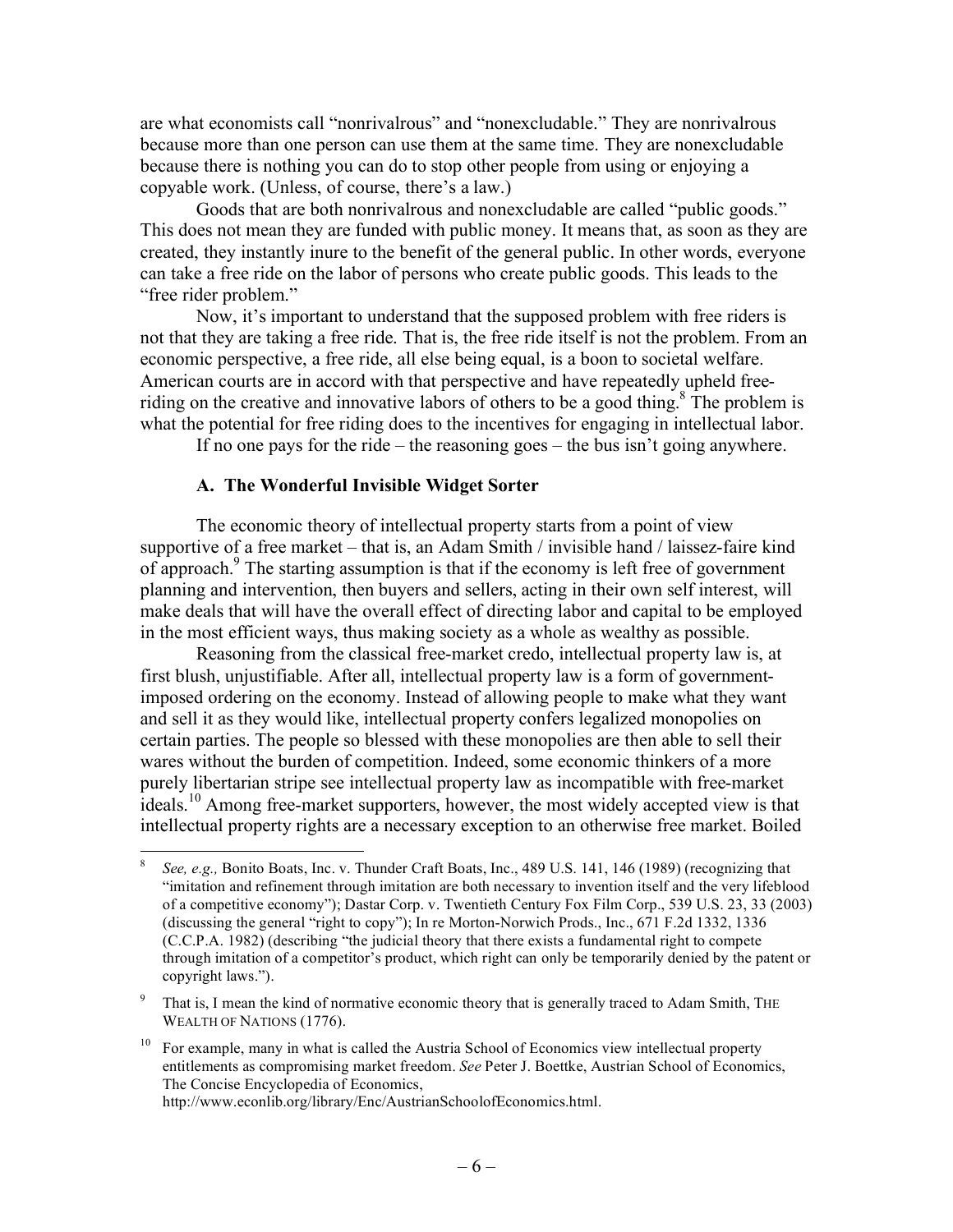down to its essence, the thinking is: *Why would anyone undertake the hard work of creating something supremely valuable if everyone else can just use it without paying?* 

That describes the essence of the traditional economic rationale for propertizing public goods. But the argument is both more elegant and more powerful than this simplified version suggests. The argument, in its full form, indicates not merely that intellectual goods won't be produced in a free market, but that they won't be produced at optimum levels.

To appreciate the complete argument, you need to start with the story of how the free market efficiently orders the production and consumption of tangible goods. For an example of a tangible good, I'll used that hallowed item made famous in economics classrooms everywhere: the "widget." The widget could be a bushel of wheat, a doorstop, a gross of wooden dowels, or anything else.<sup>11</sup> The story goes like this: If a widget is worth \$50 to a potential buyer, and if a widget can be produced at a cost of \$50 or less, then someone will build the widget. The willingness of buyers to pay \$50 and the willingness of producers to sell for \$50 will, through the interactions allowed in the marketplace, result in the most efficient quantity of widgets being produced and used. Beyond this quantity, the production of an extra widget would be a waste. And below this quantity, the lack of a widget would be a regrettable loss. Thus, the market produces the efficient outcome. In general usage, the word "efficient" has all kinds of connotations, but as economists use it, the word "efficient" means simply that, from an economic point of view, it's how we'd like things to turn out.

Change the facts slightly. Let's suppose that no one wants to buy a widget unless it costs \$20 or less. Perhaps people just don't value widgets that highly. If it remains the case that a widget cannot be produced for less than \$50 (maybe the skill and labor required are just too great), then no widgets will be produced. This outcome – of nonproduction – is also efficient.

Running through these kinds of if-then scenarios demonstrates how the free market solves the problem of how much to produce and how much to consume. If the market is allowed to operate freely, the negotiations of buyers and sellers causes an efficient production (or nonproduction) of all goods. And a free market does this all without a central-planning committee in the government trying to divine the consumer needs of the future. In fact, with a smoothly operating free market, nobody needs to plan anything. That's what's particularly magical about the free market – it reaches efficient outcomes without conscious deliberation. That's the "invisible hand" concept. It's almost as if some perfect central-planning committee in the sky figured out the perfect number of all goods of every kind to be produced and exactly to whom they should be distributed so as to maximize the total level of wealth in the society, and then made this happen. This blissful result arises naturally out of prices being efficiently determined in a free market of buyers and sellers.

As you can see, it's a powerful argument. But wait, there's more. The argument includes more than prices and quantities. It can also be extended to

 $11$  The whole point of the word "widget" in explaining economic or business-management principles is that it doesn't mean anything. It's a placeholder word, denoting some unspecified manufactured item. I personally have always pictured a widget as an item you'd have on your desk – like a paper clip, but somehow more complicated. At any rate, for the purposes of the argument, it is intentionally left unspecified.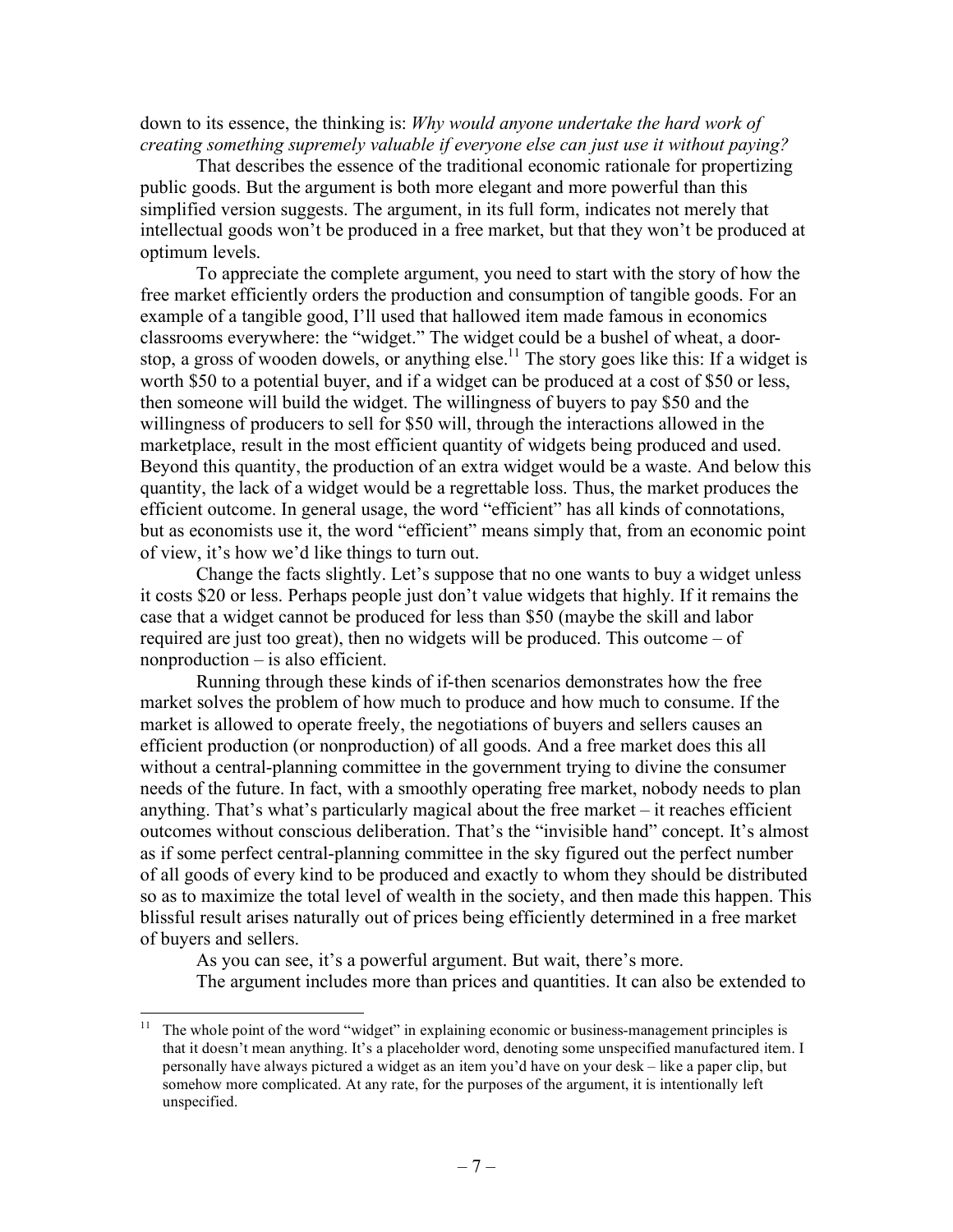show that a free market will also lead to ideal levels of quality and craftsmanship of all goods. In fact, the free-market theory applies to everything that goes into a consumer's purchasing decision – warranties, store ambiance, legal terms of the sale, and so forth. And the theory also applies to the efficient rendering of services, in addition to goods. Moreover, the free-market theory applies to employment and labor as well, and also to loans, investments, stocks, bonds, and aspects of finance. What is beyond the ability of any human or group of humans to calculate – the needs of consumers and all other economic actors along all dimensions and the corresponding capacities of industry – can and will be determined by the market, so long we just leave the market alone.

## **B. The Problem with Jefferson's Candle**

All the elegant analysis of basic free-market economics changes, however, when certain kinds of goods are involved. Namely, copyable goods.

A frequently repeated quote of Thomas Jefferson indicates the unique economic characteristic of that most copyable of goods, the idea.

"He who receives ideas from me," Jefferson wrote, "receives instruction himself without lessening mine; as he who lights his taper at mine receives light without darkening me. $v^{12}$ 

Jefferson's quote, like its hypothetical object, radiates warmth and light. It makes intellectual goods seem like a loophole in an otherwise hard-knock economic existence: Something available truly for free – no strings attached. But thinking it through, we quickly encounter a big problem.

Not only are flames and ideas nonrivalrous – Jefferson's point – but they are also nonexcludable. The nature of flames and ideas allows buyers to simultaneously keep them and resell them. It takes but a skip and a hop of economic reasoning to see that the market for flames and ideas will quickly become glutted. As soon as a market opens up, the prices for freely copyable flames and ideas will drop almost instantly to zero.

Imagine you are a caveman living thousands of years ago. You are the only person who can figure out how to make fire. If that's the case, then you can sell a flame for a lot of money. But only once. After you've lit just one stick, torch, or widget on fire and handed it over to just one buyer, you will face an immediate business calamity. You can expect your feckless customer to instantly get into the flame-selling business and undercut your price. The invention of intellectual property can be re-imagined from this caveman hypothetical. We want innovating cavemen to have the proper incentive to figure out a way to make fire. To make sure someone will undertake the intellectual labor of innovating a way to make fire – supposing doing so is worth the trouble – then we want to make sure there is an incentive commensurate with how valuable fire is for cave society. The innovator, in order to have the proper incentive, needs to be able to sell flames at premium prices. And to allow the fire innovator to keep selling flames at premium prices, we either need a monsoon or a law. Obviously, it's easier to lobby a legislature for laws than to command nature to rain.

 <sup>12</sup> The Thomas Jefferson Papers Series 1. General Correspondence. 1651-1827, Thomas Jefferson to Isaac McPherson, August 13, 1813. Available at http://eejlaw.com/m/Letter\_Thomas\_Jefferson\_to\_Isaac \_McPherson\_August\_13\_1813\_original\_images.pdf (image-based) and http://eejlaw.com/m/Letter Thomas Jefferson to Isaac McPherson August 13 1813 text-based.pdf(text-based).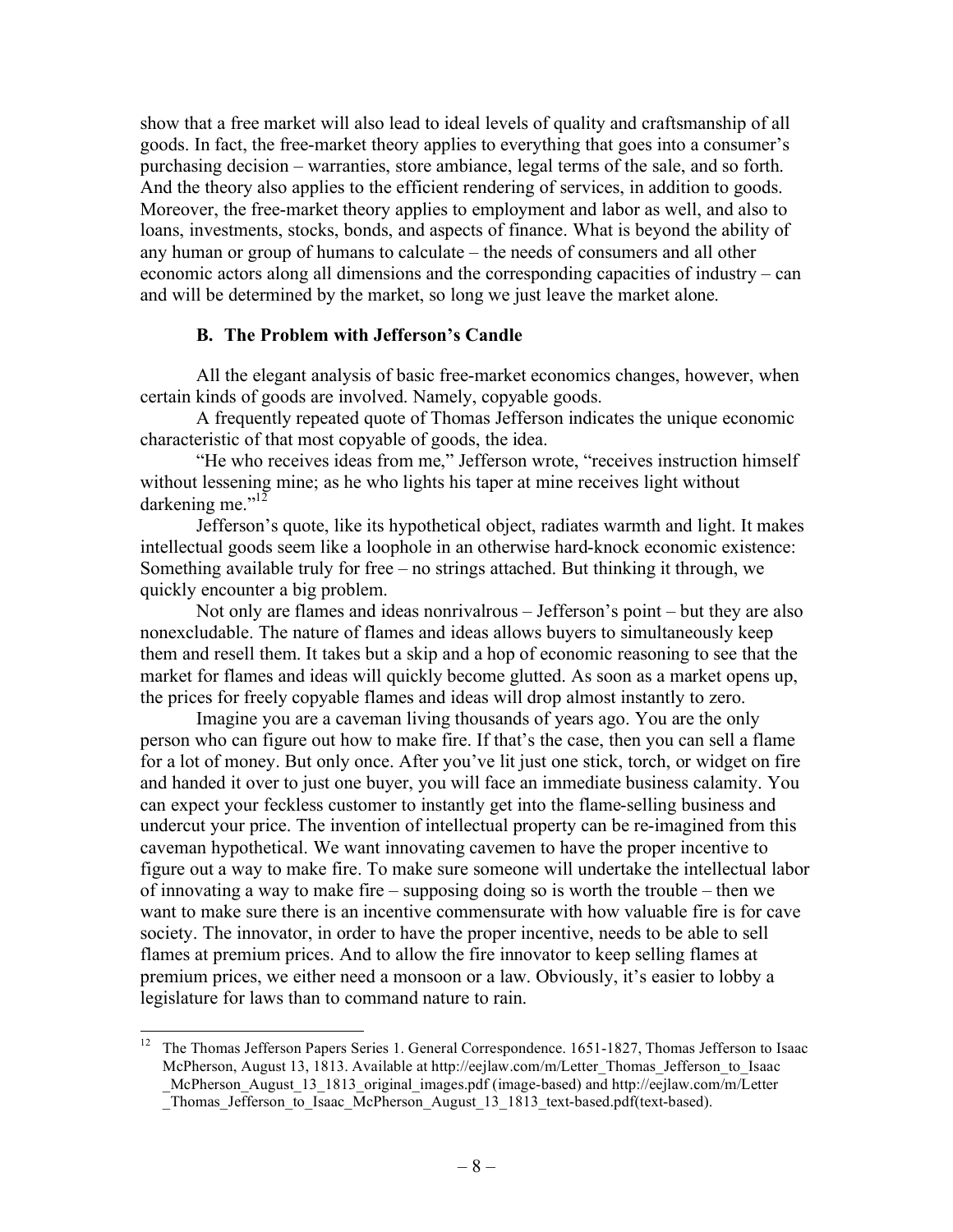Nonexcludable, nonrivalrous goods thus make a mockery of the elegant equations of free-market economics. If goods can be copied for no cost, then prices sink to zero. Markets, of course, need prices to be able to function and calculate efficient outcomes. Without prices, there are no sellers, no buyers, and, inevitably, no goods. Thus, we end up with a "market failure." The benevolent invisible hand stops its benevolent ordering of society and ascends into the sky to scratch its invisible forehead.

This is a convincing account for the need for intellectual property laws. But, once again, there's more. The economic argument, in its full form, not only shows that external rewards are needed for nonexcludable goods, the argument also demonstrates that in order to incentivize just the right amount of nonexcludable goods, the cumulative amount that people are willing to pay must equal the innovator's cumulative receipts. That is, optimal production of intellectual goods will not occur unless the full value is recoupable by the people who produce them.

The reason why is best explained with an example. If a movie is worth \$10 to each of 10 million people, then the value of the movie to the world as a whole is \$100 million. That means that the optimal economic outcome is for someone to produce the movie so long as it can be done for \$100 million or less. Thus, according to this line of thinking, some intervention in the market is necessary so that the movie's producer can receive \$100 million. Doing so is the only way to ensure that the movie *will* be produced so long as it *can* be produced for \$100 million or less. At least that's the theory.

Note that if the movie can be produced for less than \$100 million, then the producer gets to keep the extra as surplus profits. But the existence of surplus profits doesn't change the fact that the outcome is economically efficient. Why not? As long as the movie is worth more than it costs to produce, then someone is going to wind up reaping some kind of surplus. Either the producer will get more than it costs to make the movie, or the public will get a bargain when moviegoers pay less than they were willing to. In the first case, there's a "producer surplus." In the second case there's a "consumer surplus." In either case, there's someone who can exclaim, "Sweet!"

While consumers and producers might care about who gets the surplus, from the point of view of societal welfare, the distribution of the surplus is irrelevant. All that is important in reaching an efficient result is that the market system ensures that the movie be produced if, and only if, its aggregate worth equals or exceeds its aggregate cost.

So, according to traditional thinking, something needs to be done to intervene in the market in order to make sure that nonexcludable, nonrival intellectual goods will not just be encouraged, but that they will be produced at optimal levels.<sup>13</sup> It bears mention that this particular aspect of the incentive theory is often glossed over or neglected by legal scholars, including those who support intellectual property on the basis of the incentive theory. I emphasize it here because, once understood, the power of the incentive theory, as a policy prescription, is considerably strengthened.

Thus we arrive at the fundamental assumption of intellectual property – that intellectual goods need powerful external incentives. As long as intellectual goods can be copied, the producers of those goods are guaranteed only to get an efficient price for the

 <sup>13</sup> *See, e.g.,* CHRISTIAN HANDKE, THE ECONOMICS OF COPYRIGHT AND DIGITISATION: A REPORT ON THE LITERATURE AND THE NEED FOR FURTHER RESEARCH (2010), http://www.ipo.gov.uk/ipresearcheconomics-201005.pdf ("[S]tandard economic theory predicts that in a freemarket, fewer creative works would be supplied than would be social desirable.").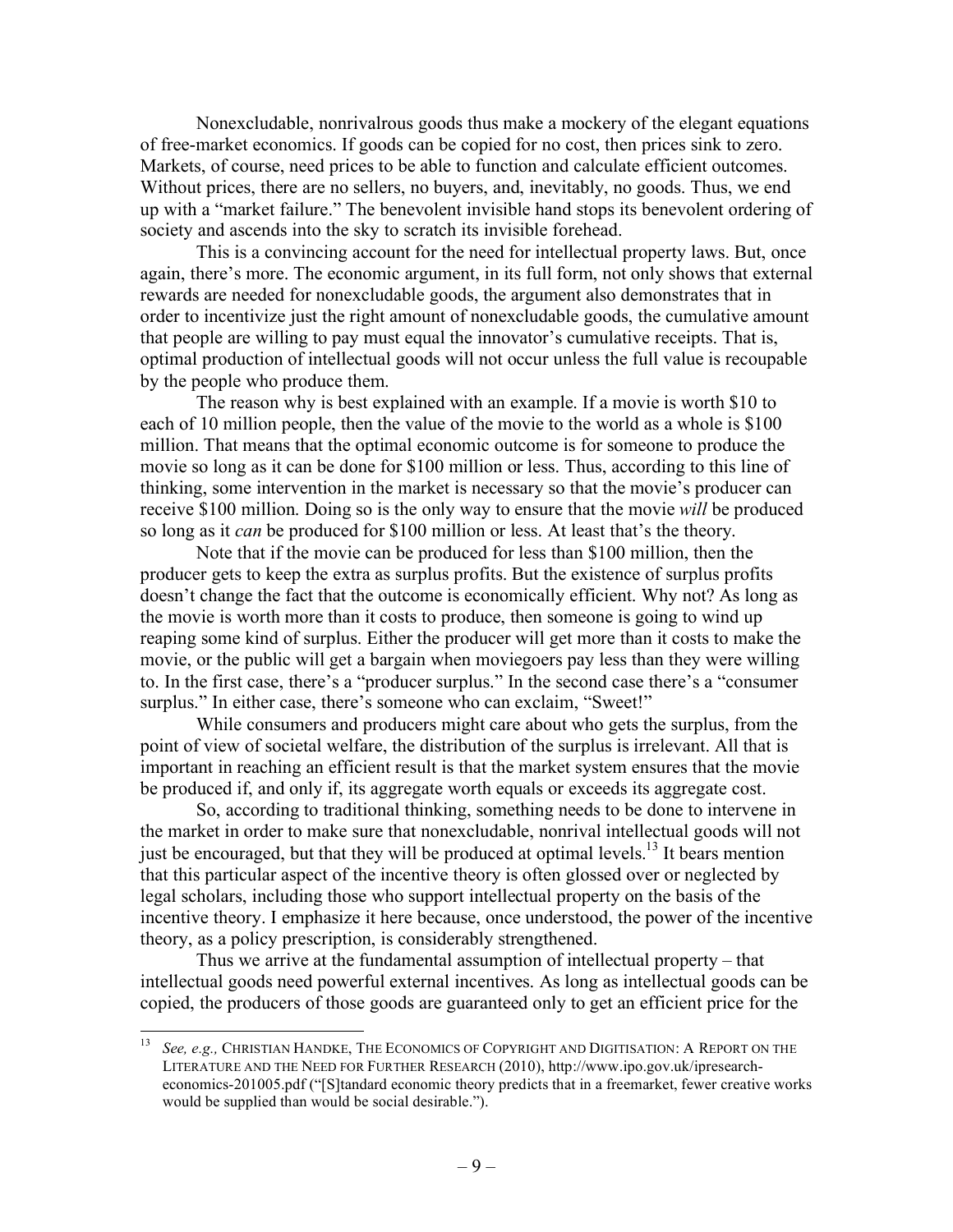sale of the first copy. After that, competition will drive the price down to zero. Granting the filmmaker (or whomever) the legal ability to exclude persons from the movie (or whatever) assures that the intellectual labor will be compensated commensurate with its worth. That legal ability to exclude is the intellectual property entitlement – copyright, patent, or other.

This is the story of the free market and its failure to properly incentivize nonexcludable, nonrival goods of an intellectual nature. It has an irresistible logic. Its intellectual appeal, in fact, is sparkling. Its utter good sense has even caused it to be enshrined in that most admired document in American law: the Constitution.

In the summer of 1787, while the most rudimentary aspects of the American government were being hammered out at the Constitutional Convention in Philadelphia, some thought was given to intellectual property and how it would be justified. Among its four pages of dense handwritten text, the Constitution expressly harnessed Congress's lawmaking power in the area of intellectual property to the external-incentive theory. Article I, § 8 provides: "The Congress shall have Power . . . to Promote the Progress of Science and useful Arts, by securing for limited Times to Authors and Inventors the exclusive Right to their respective Writings and Discoveries."

In consonance with this constitutional charge, the U.S. Supreme Court has explained that the purpose of copyrights is a public one: to motivate creativity.<sup>14</sup> The intended beneficiaries of copyright law are not the copyright holders, but the public at large.<sup>15</sup> The view is summed up in the words of Justice Blackmun:

Copyright is based on the belief that by granting authors the exclusive rights to reproduce their works, they are given an incentive to create, and that encouragement of individual effort by personal gain is the best way to advance public welfare through the talents of authors and inventors in 'Science and the useful Arts.'16

The story with regard to patent law is the same. The U.S. Supreme Court has said that Congress's authority to create patent entitlements "is exercised in the hope that '[t]he productive effort thereby fostered will have a positive effect on society through the introduction of new products and processes of manufacture into the economy, and the emanations by way of increased employment and better lives for our citizens."<sup>17</sup>

 <sup>14</sup> Sony Corp. of America v. Universal City Studios, Inc., 464 U.S. 417, 429 (1984). *See also* Harper & Row, Publishers, Inc. v. Nation Enterprises, 471 US 539, 546 (citing the foregoing).

<sup>&</sup>lt;sup>15</sup> United States v. Paramount Pictures, Inc., 334 U.S. 131, 158 (1948) ("The sole interest of the United States and the primary object in conferring the monopoly lie in the general benefits derived by the public from the labors of authors. It is said that reward to the author or artist serves to induce release to the public of the products of his creative genius." (internal quotes omitted)). *See also* Sony Corp. of America, 464 U.S. at 477 (J. Blackmun, dissenting) ("The monopoly created by copyright thus rewards the individual author in order to benefit the public.")

<sup>&</sup>lt;sup>16</sup> Sony Corp. of America, 464 U.S. 417, 477 (J. Blackmun, dissenting; citing to and quoting Mazer v. Stein, 347 U.S. 201, 219 (1954); internal quotes omitted).

<sup>&</sup>lt;sup>17</sup> Diamond v. Chakrabarty, 447 U.S. 303, 307 (1980) (quoting Kewanee Oil Co. v. Bicron Corp., 416 U.S. 470, 480 (1974)).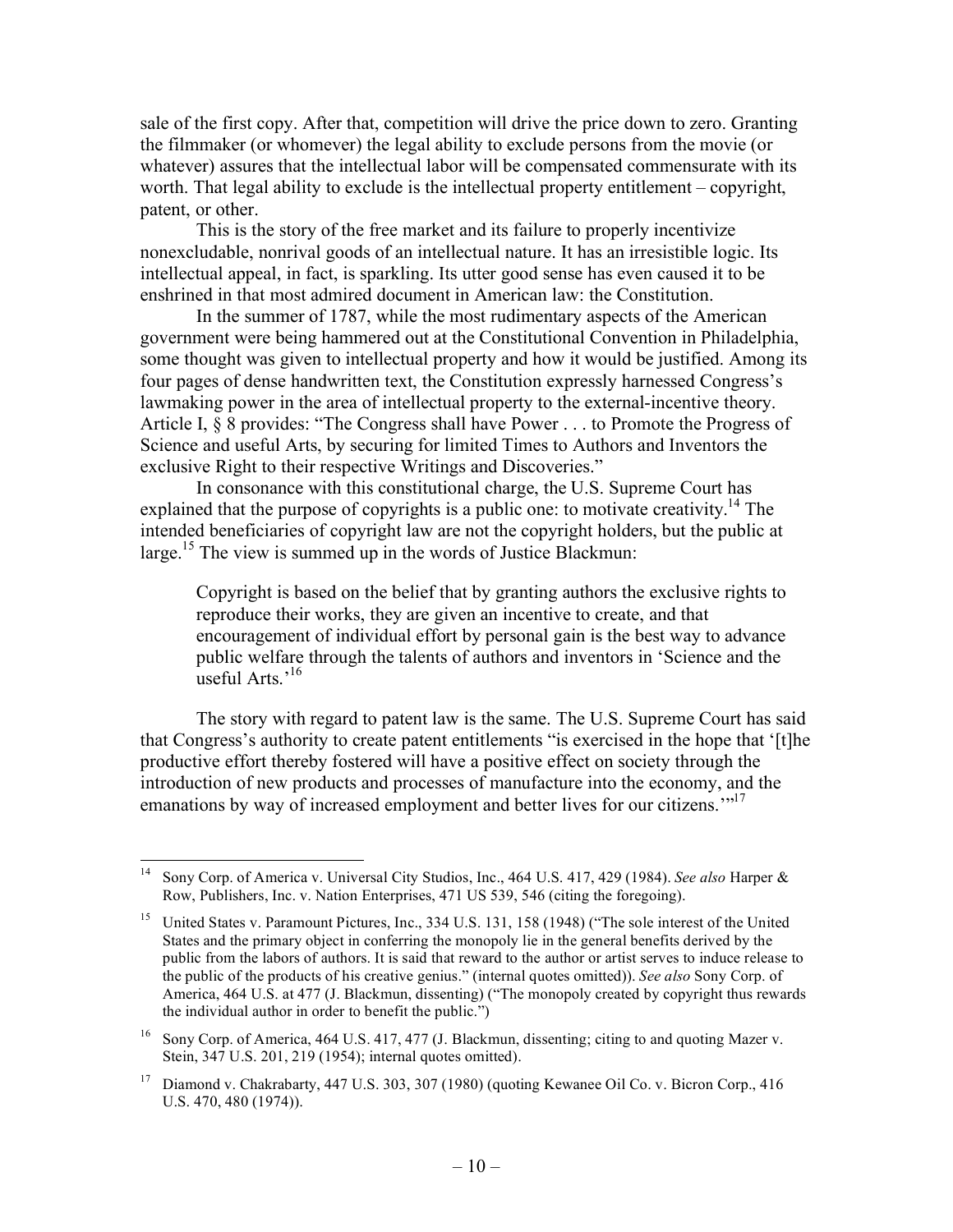### **III. THE DUBIOUS PEDIGREE OF THE INCENTIVE THEORY**

With the beautiful logic of the incentive theory, and with its entrenchment by constitution-drafters and the judiciary, it is easy to understand why intellectual property law was developed in response to such a demonstrated privation. Yet it wasn't.

Today, we understand that the need to encourage artistic production and invention is intellectual property's *raison d'être*. 18 It is widely assumed that IP law was cleverly created to fill a hole in an otherwise well-developed microeconomic model of efficient markets. But this is a just-so story. The historical record tells a different tale. With intellectual property, the *d'être* preceded the *raison*.

As you travel back in time attempting to trace the origins of some aspect of intellectual property law, you will find that in the vicinity of the 17th Century, the ideas of "patents" and "copyrights" become snarled and intertwined not only with one another, but also with "monopolies." All of these legal concepts represented variations on a theme: a monarchy's efforts at maintaining control and doling out favors in an era of increasing threats to royal power. Thus, the origins of modern IP law are not found in a scholarly disputation of economics, but rather in the vast political struggle between the monarchy and the various power bases in mid-millennium society.

To tell the story of how American intellectual property law came to be, we need to start in Britain. Beginning around the middle of the last millennium, there was a period of 200 years or so during which there was great change in British governance. The power of the throne was progressively marginalized over that time as freedom was gained in the political and commercial spheres. Copyright and patent laws were leftovers of this process. They firmed up from the batter of royal governance that escaped through the fingers of democratization and economic liberalization.

The first red-letter date was 1557, when Queen Mary used her sovereign authority to charter the incorporation of the Stationer's Company, a guild with the exclusive authority to print and sell books.19 The fillip to bestow this exclusive royal province was the perception of an imminent need to control the press.<sup>20</sup> Subsequent to its spread through Europe, those in charge correctly understood that the press could be perilous for authoritarian rule. $21$ 

The next year, in 1558, Queen Elizabeth I ascended to the throne. Her reign was marked by, among other things, an explosion in the issuance of letters patent. These open letters – patent means "open," after all – gave exclusive franchise over some aspect of commerce to a lucky beneficiary. These crown-chartered monopolies locked up various

 <sup>18</sup> *See, e.g.,* Jerome H. Reichman & Rochelle Cooper Dreyfuss, *Harmonization without Consensus: Critical Reflections on Drafting a Substantive Patent Law Treaty,* 57 DUKE L.J. 85, 122 (2007) (regarding patents); Kevin C. Hormann, The Death of the DMCA? *How Viacom v. YouTube May Define the Future of Digital Content,* 46 HOUS. L. REV. 1345, 1373 (2009) (on copyrights).

<sup>19</sup> *See* SIVA VAIDHYANATHAN, COPYRIGHTS AND COPYWRONGS: THE RISE OF INTELLECTUAL PROPERTY AND HOW IT THREATENS CREATIVITY 37 (2001); CYPRIAN BLAGDEN, THE STATIONERS' COMPANY: A HISTORY, 1403-1959 19 (1977).

<sup>20</sup> *See* VAIDHYANATHAN, *supra* note 19, at 37*.*

<sup>21</sup> *See id.*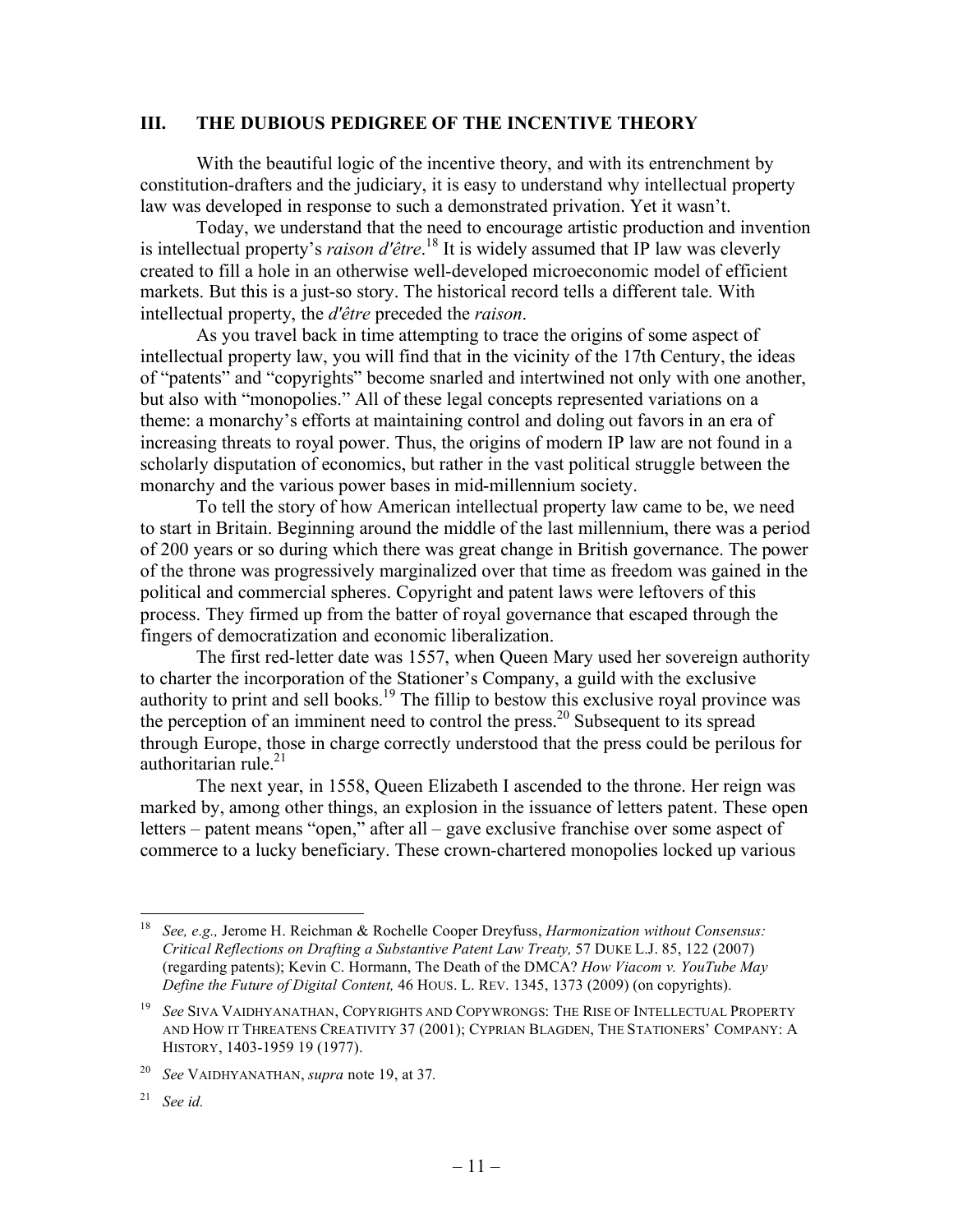categories of goods or services, which, for a long time, had been open to all takers.<sup>22</sup> These letters patent were issued without concern for providing economic incentives to innovators.23 The monarchy was looking out for itself.

The monopoly-happy Elizabethan Reign persisted until the dawning of the 17th Century. In the decades that followed, two things happened: The political power of the monarchy declined. In 1624, Parliament passed the Statute of Monopolies. This act sought to end the resented practice of royal favoritism through patent granting. Though the statute banned letters patent as a general matter, an exception was carved out for inventions that were novel.<sup>24</sup> Thus, modern patent law was born not by design, but as the residuum of a purge. In the meantime, the broader timeline of history depicts a decline in royal authority of a more far-reaching character. As students of English history will know, through the efforts of Oliver Cromwell, the monarchy was removed entirely from power from 1649 until the Restoration in 1660. It was during this time that philosophical thinking evolved to provide a rational basis for a society with a weakened monarchy. In 1689, John Locke published his *Second Treatise on Government,* giving the idea of property rights a rational foundation other than their justification as a derivative of the divine right of kings. $^{25}$ 

In the midst of these changes, modern copyright law sprang up. Like patent law, it too was royal jetsam. In the late 1600s, government inaction allowed the Stationer Company's royally chartered monopoly to expire.<sup>26</sup> The Stationers went to Parliament seeking a statute to replace the royal charter. But the book industry was rebuffed – at least partially. In 1710, seeing no point in rewarding the book industry for the efforts of authors, Parliament replaced the Stationers' monopoly with a specially crafted limitedterm monopoly to authors over their written works – a "copyright."<sup>27</sup> While this wasn't exactly what the book business asked for, it was far better than nothing, for it laid the legal foundation for a transfer of rights from authors to publishers. That, in turn, allowed proprietors in the book trade to avoid competition with regard to individual titles. Without copyright law, printers and booksellers would have been reduced to trading on quality – the secureness of bindings, the crispness of print, and the like. That, of course, would have been very good for consumers, but it would have made the book trade a much less profitable enterprise for proprietors.

Thus, by the first quarter of the 18th Century, modern patents and copyrights had

<sup>&</sup>lt;sup>22</sup> Bilski v. Kappos, 561 U.S.  $\,$ , 130 S.Ct. 3218, 3240 (2010) (Stevens, concurring) (quoting Graham v. John Deere Co. of Kansas City, 383 U.S. 1, 5 (1966) (internal quotations omitted)).

<sup>&</sup>lt;sup>23</sup> MICHELE BOLDRIN & DAVID K. LEVINE, AGAINST INTELLECTUAL MONOPOLY 44 (2008).

<sup>24</sup> 21 Jam. 1, c. 3, § 6 (1623), available at http://www.statutelaw.gov.uk/content.aspx ?activeTextDocId=1518308. *See also* Bilski, 130 S.Ct. at 3239–40.

<sup>&</sup>lt;sup>25</sup> An alternative justification for intellectual property rights that is sometimes advanced is the same as Locke's justification for property rights in land and tangibles, that people deserve to own the product of their own labor. It is thus worth noting that intellectual property law not only preceded its economicincentive rationale, but also largely preceded Locke's articulation of this labor-desert theory.

<sup>26</sup> LYMAN RAY PATTERSON, COPYRIGHT IN HISTORICAL PERSPECTIVE 143 (1968); BLAGDEN*, supra* note 19, at 175; VAIDHYANATHAN*, supra* note 19, at 39.

<sup>27</sup> VAIDHYANATHAN*, supra* note 19, at 37; BLAGDEN*, supra* note 19, at 175-177; PATTERSON, *supra* note 26.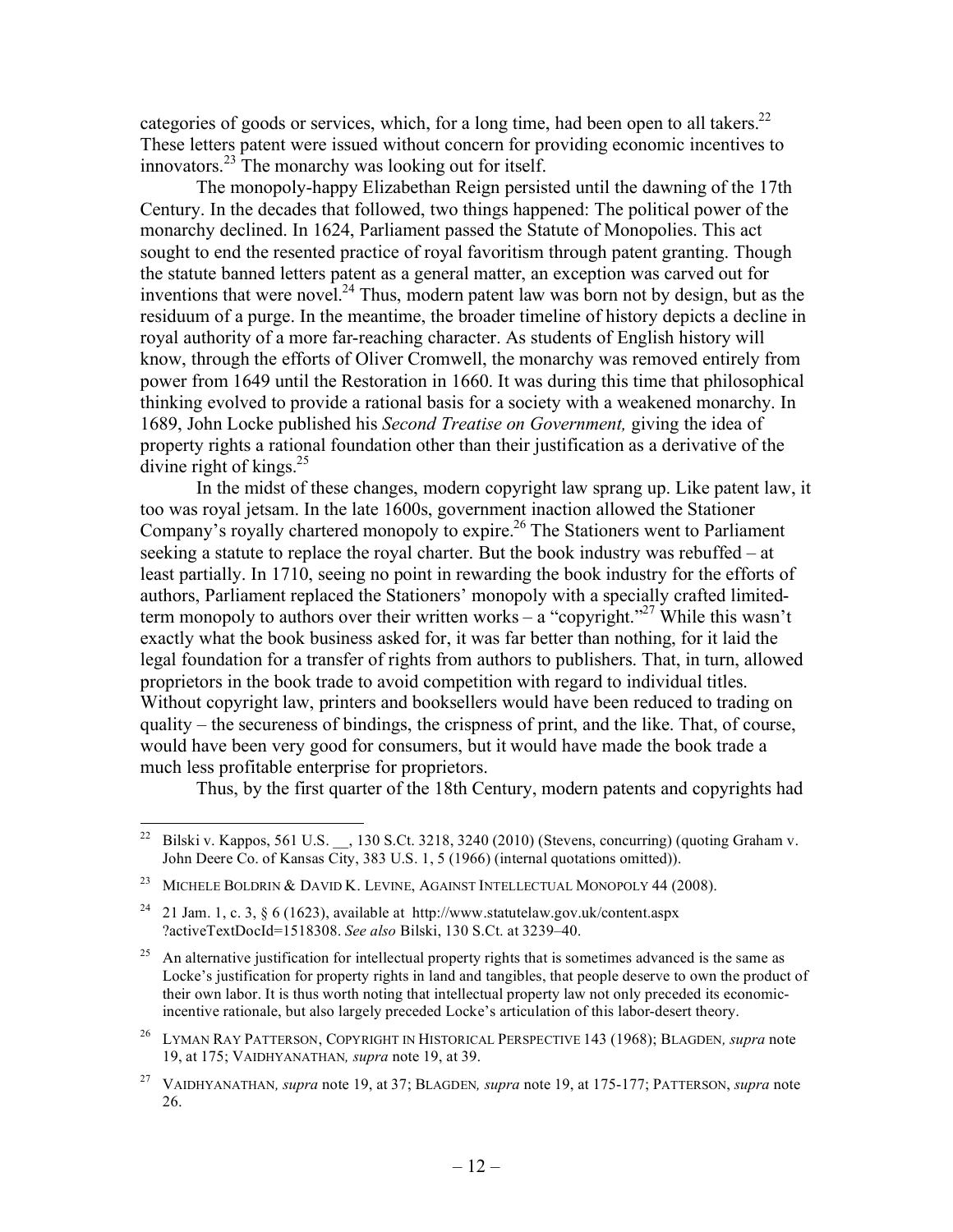been established. Their establishment had nothing to do with careful economic reasoning and everything to do with political reordering and special-interest jockeying.

The history of copyrights and patents as preferential dispensations is at odds with the imagined account of calculated design. The conclusion that the development of modern intellectual property was *not* guided by modern economics is further confirmed when you consider what happened distinctly *after* the development of modern patent and copyright law: Modern economics was developed.

Following the 1623 Statute of Monopolies and the 1710 Statute of Anne, Enlightenment philosophers undertook the project of bringing rational thought to economic ordering. The watershed moment was in 1776, when Adam Smith published his carefully reasoned defense of free markets, *The Wealth of Nations.* The event signaled the beginning of economics as a disciplined way of thinking about the production and consumption of wealth. The book was an immediate success – the first edition sold out within six months of hitting store shelves. $28$ 

 Notably, the same year Smith's masterwork was published, the American Colonies declared independence from the British Crown. The subsequent American Constitutional Convention in 1787 drafted a set of powers for Congress that included the ability to issue patents and copyrights, but with two facial limitations: the granted monopolies could only be for limited times, and they were to be for the purpose of encouraging creators and inventors. America's first copyright law, the Copyright Act of 1790, used the 1710 Statute of Anne as its "doctrinal blueprint," largely mimicking its "basic concepts, structure, and text."<sup>29</sup>

Over the course of the next century, the notion of the normative superiority of free markets solidified. The result was a "hands off" prescription for governments as a way of permitting free markets to develop. But in the later third of the 1800s, radical industrialization and rapid concentration of industrial power in the hands of corporate magnates changed the prescription. Free-market boosters saw a new role for government: guaranteeing free and competitive markets through antitrust laws, an evolution marked by the passage of the Sherman Act in  $1890$ ,<sup>30</sup> the cornerstone of contemporary American antitrust law.

In today's law school catalogs, antitrust and intellectual property are treated as separate subjects. Their crisp delineation is not, however, a matter of rational foreordination, but rather of historical vicissitude. Antitrust law and intellectual property come from the same place. What we now think of as antitrust law began as an Enlightenment absolution of kingly corruptions and mercantilist market manipulations. We've given the name "intellectual property" to the legal doctrines that are the survivors of that process.

Some have argued that "intellectual property" is a pernicious misnomer. Richard Stallman – a persistent critic of intellectual property – has called it a "seductive

<sup>&</sup>lt;sup>28</sup> JACK RUSSELL WEINSTEIN, ON ADAM SMITH 57 (2001).

<sup>29</sup> Oren Bracha, *The Statute of Anne: An American Mythology,* 47 HOUS. L. REV. 877, 878 (2010).

<sup>&</sup>lt;sup>30</sup> Sherman Act, ch. 647, §§ 1-2, 26 Stat. 209 (1890) (codified as amended at 15 U.S.C. §§ 1-7).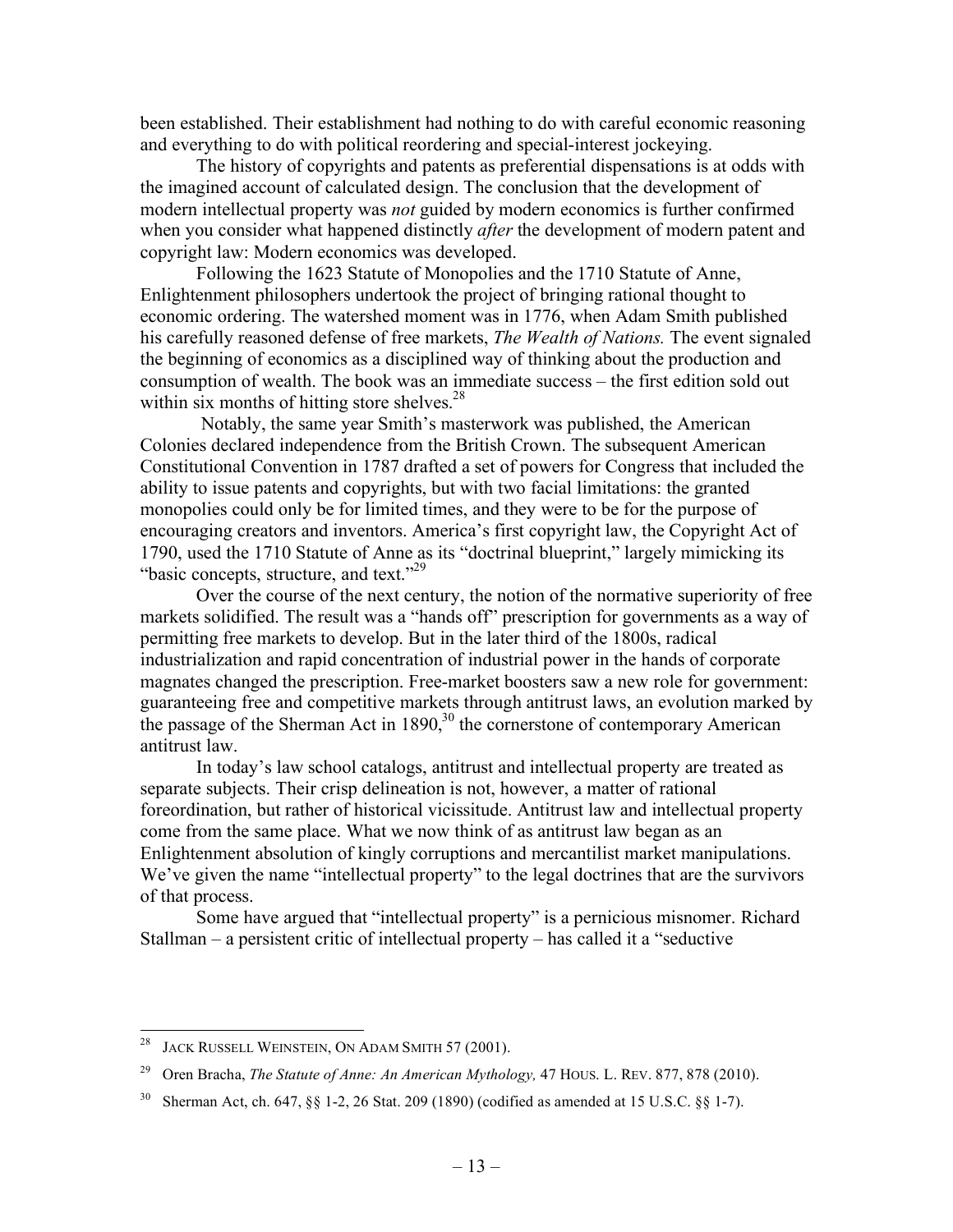mirage."<sup>31</sup> As he explains:

It has become fashionable to toss copyright, patents, and trademarks – three separate and different entities involving three separate and different sets of laws – plus a dozen other laws into one pot and call it "intellectual property". … There is no such unified thing as "intellectual property" – it is a mirage. The only reason people think it makes sense as a coherent category is that widespread use of the term has misled them. The term "intellectual property" is at best a catch-all to lump together disparate laws. Nonlawyers who hear one term applied to these various laws tend to assume they are based on a common principle and function similarly. Nothing could be further from the case. These laws originated separately, evolved differently, cover different activities, have different rules, and raise different public policy issues.<sup>32</sup>

But Stallman's only partially right. It's true that many people, including politicians, diplomats, lobbyists, lawyers, and others, commonly trumpet disparate doctrines under the banner of "intellectual property" in a way that inures to the benefit of special interests. But those doctrines did not originate separately. Rather, they are legal threads that are rejoining one another after a couple of centuries of separate travels.

Stallman's historical reconstruction also gives the law credit it doesn't deserve, which is ironic, since Stallman is a prominent detractor of intellectual property entitlements:

Copyright law was designed to promote authorship and art, and covers the details of expression of a work. Patent law was intended to promote the publication of useful ideas, at the price of giving the one who publishes an idea a temporary monopoly over it – a price that may be worth paying in some fields and not in others $33$ 

The verbs "designed" and "intended" are too flattering by far. It's a kind instinct to assume such thoughtful planning on the part of those who incrementally evolved our intellectual property laws, but a skeptical eye on the past indicates that it never happened.

One wonders, if the incentive theory was not the motive force behind intellectual property in the English common law countries, perhaps it was elsewhere. The evidence is to the contrary. Throughout Western civilization, as well as in Asian countries with strong Confucian influences, press censorship and state control appear to be the prime motivations behind copyright-type laws.<sup>34</sup>

<sup>&</sup>lt;sup>31</sup> Richard M. Stallman, GNU OPERATING SYSTEM, DID YOU SAY "INTELLECTUAL PROPERTY"? IT'S A SEDUCTIVE MIRAGE, available at http://www.gnu.org/philosophy/not-ipr.html (last visited Feb. 20, 2011) (paragraph returns omitted).

<sup>32</sup> *Id.*

<sup>33</sup> *Id.*

<sup>34</sup> *See* Jiarui Liu, *The Tough Reality of Copyright Piracy: A Case Study of the Music Industry in China,* 27 CARDOZO ARTS & ENT. L.J. 621, 655 (2010).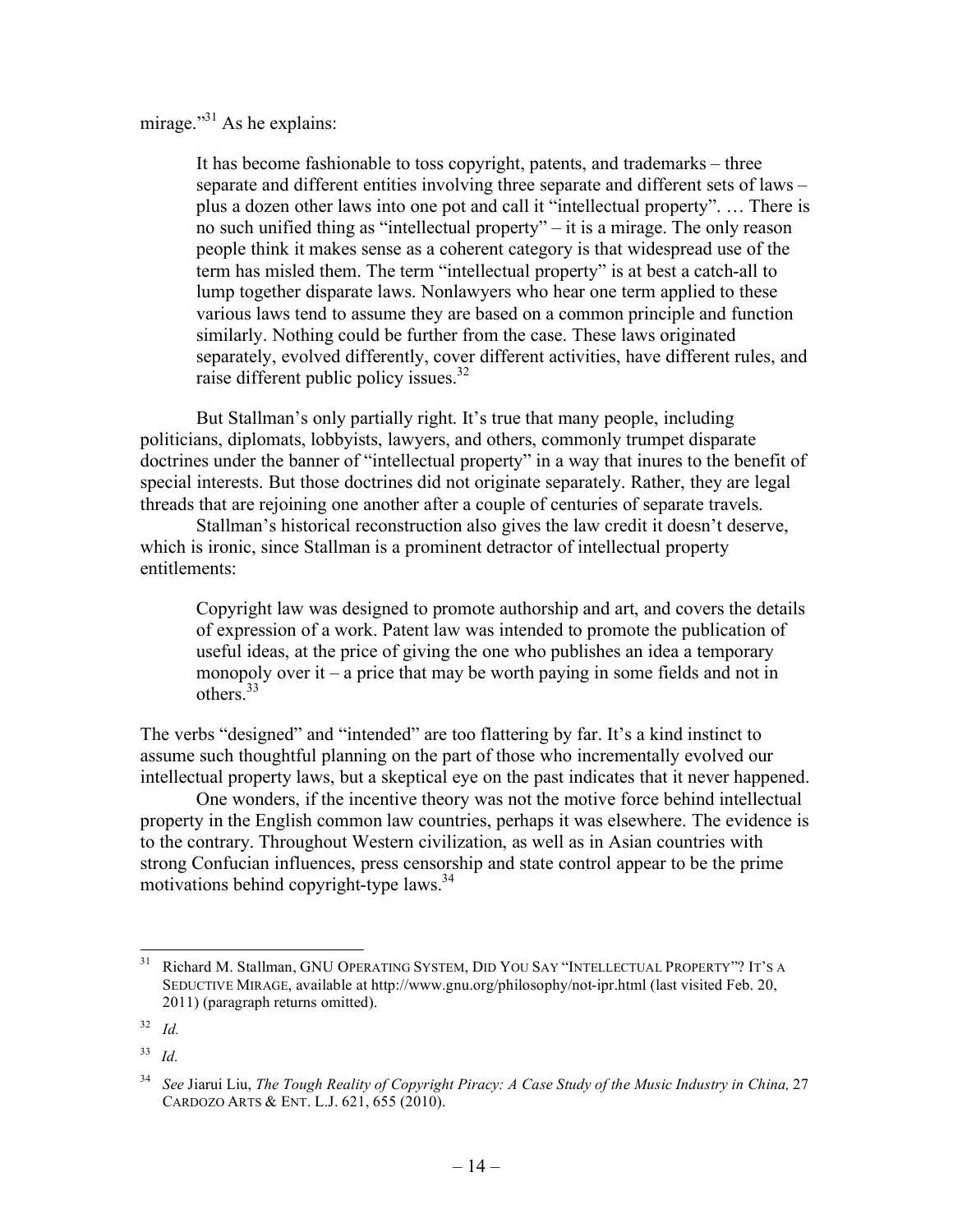### **IV. CREATION, INNOVATION, AND INTRINSIC MOTIVATION**

Putting history to one side, it is clear that theory introduced by social science, mostly economics, has a powerful-present day influence on our thinking about intellectual property and on law in general. But the social science is changing. Because of that, our thinking about the law is due for a change as well. Most importantly for the purposes of this Article, it is increasingly clear to social scientists that intrinsic motivation is generally more important than extrinsic motivation when it comes to tasks that are creative in nature. This line of research has already been disruptive to the field of economics. Once it is understood in a legal context, it necessarily puts intellectualproperty theory into a state of crisis.

## **A. Digging Up Homo Economicus**

According to classical economics doctrine, extrinsic incentives are necessary for the production of intellectual property for the simple reason that extrinsic incentives are necessary for *all* human behavior. In the eyes of classical economics, people are rational and self-interested, which means, to economists, that they are always looking to maximize their assets. Their assets, in this sense, includes money and everything that is exchangeable for money.

This concept of a rational, economic-utility-maximizing actor – branded *Homo economicus* – has lent enormous power to the discipline of economics. Thanks to this perspective, economics has become susceptible to a kind of mathematical rigor almost unheard of outside the physical sciences. Most people, most economists, even, would acknowledge that people are motivated by more than money. But within economics, it was nearly universally agreed that whatever differences there might be between real people and economic stick figures, those differences were immaterial for the purposes of economic analysis.

That view is beginning to erode. Swiss economist Bruno S. Frey has written that nothing less than a revolution in economics is currently underway.35 Sometimes referred to as "behavioral economics," this new, ascendant mode of thinking views the differences between *Homo economicus* and the real megillah to be of crucial importance in understanding how markets work.

One thing that humans don't have in economic models, but do have in real life, is intrinsic motivation. In the real world, people have "the drive to engage in [an] activity because it is interesting and involving.<sup>536</sup> That is, even if the activity doesn't make them any money. As Frey explains, new research shows that:

[I]ndividuals derive utility not only from income (as is implied in much of received theory) but also from highly valued social relations and from [a sense of] self-determination, as well as [from capitalizing upon] their own competence. Moreover, individuals derive utility from *processes*, not just from outcomes.<sup>37</sup>

<sup>&</sup>lt;sup>35</sup> BRUNO S. FREY, HAPPINESS: A REVOLUTION IN ECONOMICS x (2008).

TERESA M. AMABILE, CREATIVITY IN CONTEXT 17 (1996).

<sup>37</sup> FREY, *supra* note 35, at x.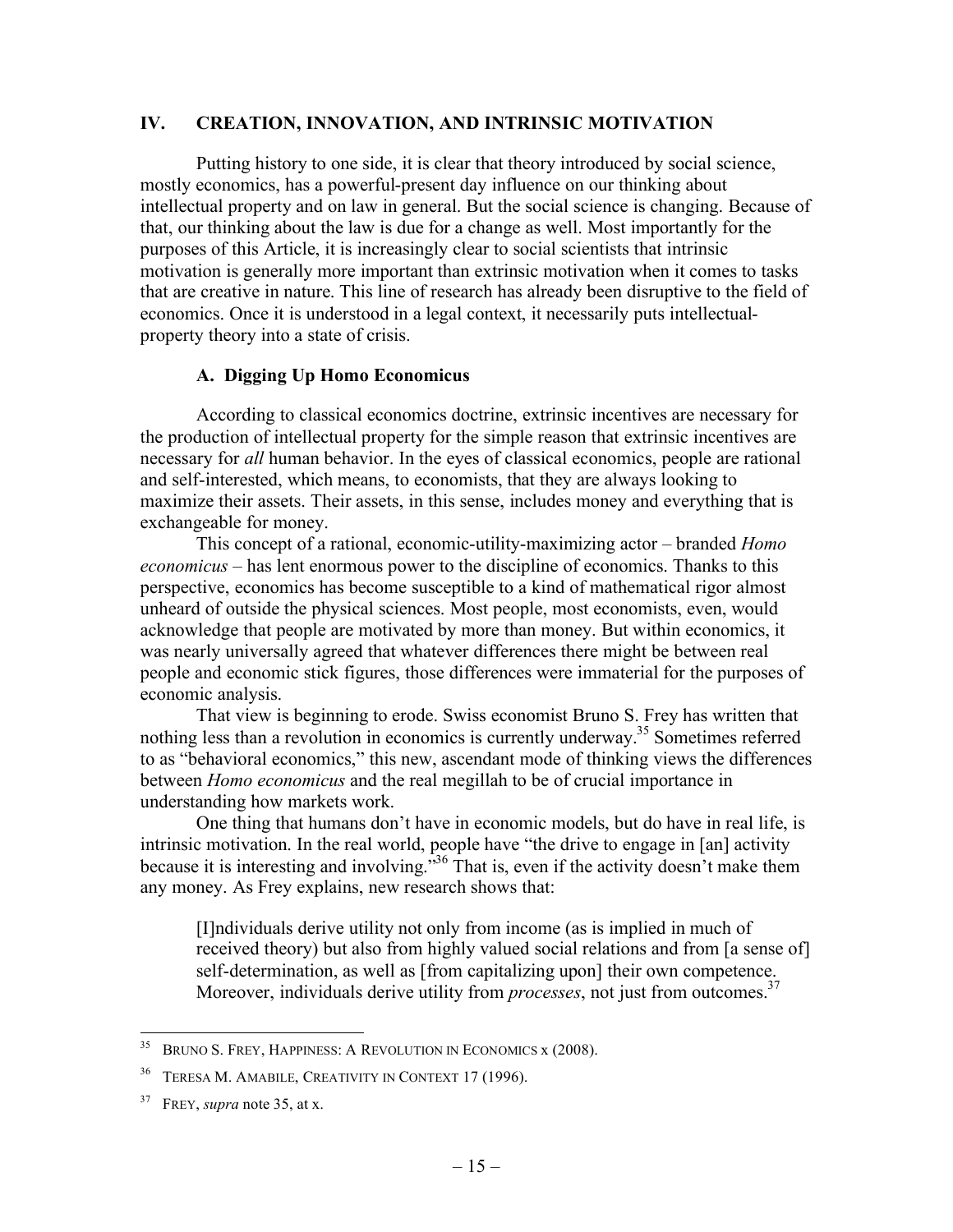This realization strikes at the very core of economic thinking. For economics to maintain its predictive strength in all its classical, rigorous mathematical splendor, people must be motivated only by external punishments and rewards. Thus it threatens the entire enterprise of classical economics to uphold the idea that intrinsic motivations are not only important, but are *more important* than extrinsic incentives.

To be sure, people are not intrinsically motivated to do everything and anything. Behavioral economists have not traded one monochromatic view of human nature for another. In the new view, intrinsic motivation only goes so far. For example, people generally don't seem to have a lot of intrinsic motivation to engage in dull, repetitive tasks – such as making wooden dowels or milling flour. Indeed, the kind of tangible property that is the mainstay of classical economics – the archetypal "widget" – is exactly the sort of thing people are not intrinsically impelled to produce. People are, however, intrinsically motivated to undertake novel and challenging intellectual tasks. That is, people are naturally driven to create, to invent, to tinker, to write, and to compose – all those labors that are the celebrated province of intellectual property. Indeed, a growing literature, primarily from social scientists, shows that for creative labor, intrinsic motivation – as opposed to extrinsic motivation – is the most important stimulus to action.

Lawyer and business-writer Daniel H. Pink has surveyed that literature and has explored the implications for modern business-management thinking. He says:

Too many people hold a very narrow view of what motivates us. They believe that the only way to get us moving is with the jab of a stick or the promise of a carrot. But if you look at over 50 years of research on motivation, or simply scrutinize your own behavior, it's pretty clear human beings are more complicated than that  $38$ 

In saying this, Pink isn't talking about intellectual property. His intended audience is business people – particularly those managing employees who are called upon to engage in creative, innovative work. But most of what Pink says has tremendous implications for intellectual property policy. Pink explains that beyond primal urges and responses to rewards and punishments, we have what he calls "a third drive."<sup>39</sup> He explains, "We do things because they're interesting, because they're engaging, because they're the right things to do, [and] because they contribute to the world[.]<sup>540</sup>

These claims are both banal and revolutionary. On the one hand, it is entirely obvious that people are motivated in creative endeavors by something other than extrinsic rewards and punishments. On the other hand, in the context of economics and businessmanagement discourse, these contentions are positively heretical. In conventional economic models, money is understood to be the universal currency for all wants and desires. And in the business world, it is rare to regard employees as being inherently motivated to do challenging, brain-intensive creative work. This same thinking has been all-powerful in discourse about intellectual-property policy.

<sup>39</sup> *Id.*

<sup>40</sup> *Id.*

 <sup>38</sup> Daniel Pink quoted in *The Great Cognitive Surplus,* 18.06 WIRED 128, 130 (June 2010).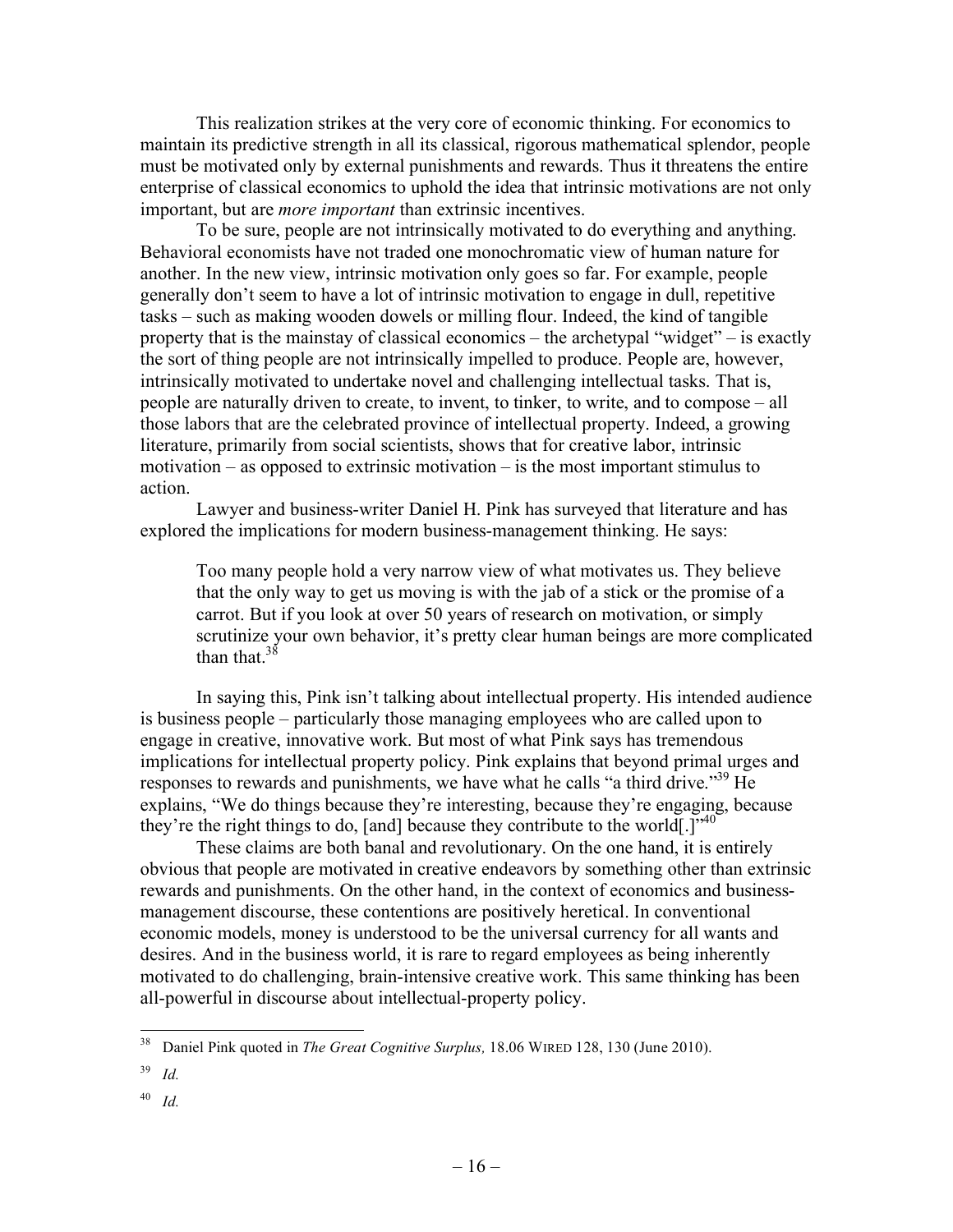Close investigation of what is currently motivating artistic production is in accord with the economic and psychological research. Recent work by Rebecca Tushnet makes the persuasive case that commercially successful authors generally have the same essential motivations to write as amateur authors of fan fiction.<sup>41</sup> This holds even though fanfic authors must, of course, not be motivated by money, since their works are legally infringing and are thus commercially unexploitable. Tushnet writes:

[T]he desire to create can be excessive, beyond rationality, and free from the need for economic incentive. Psychological and sociological concepts can do more to explain the creative impulse than classical economics. As a result, copyright law that treats creative activity as a product of economic incentives can miss the mark and harm what it aims to promote. $42$ 

Notice that the research by Tushnet on the motivations of fiction writers is in perfect accord with the conclusions drawn by Bruno Frey.

#### **B. Twain on the Fence**

There is more. A great volume of research shows that external rewards can actually *disincentivize* creative labors. As business and psychology scholar Teresa M. Amabile has written, "Intrinsic motivation is conducive to creativity, but extrinsic motivation is detrimental."43 Or, as Pink puts it, "[R]ewards can perform a weird sort of behavioral alchemy: They can transform an interesting task into a drudge. They can turn play into work."<sup>44</sup>

In pioneering experiments conducted in the early 1970s by research psychologist Edward L. Deci, subjects performed more poorly at a creative-problem solving exercise when they were offered a cash incentive than when they were simply allowed to engage in the puzzle for the fun of it.<sup>45</sup> These and subsequent experimental results were roundly dismissed by economists as an aberration. But decades worth of follow up experimentation has corroborated the original findings.

Conducting a meta-analysis in 1999, Deci and two colleagues wrote: "Careful consideration of reward effects reported in 128 experiments lead to the conclusion that tangible rewards tend to have a substantially negative effect on intrinsic motivation[.]"<sup>46</sup>

These are not merely phenomena observable on short time frames. A longitudinal study conducted of students at the School of the Art Institute of Chicago looked at

 <sup>41</sup> Rebecca Tushnet, *Economies of Desire: Fair Use and Marketplace Assumptions,* 51 WM. & MARY L. REV. 513 (2009).

<sup>42</sup> *See id.*

<sup>43</sup> AMABILE, *supra* note 36, at 17.

<sup>44</sup> DANIEL H. PINK, DRIVE 37 (2010).

<sup>&</sup>lt;sup>45</sup> Edward L. Deci, *Effects of Externally Mediated Rewards on Intrinsic Motivation*, 18 JOURNAL OF PERSONALITY AND SOCIAL PSYCHOLOGY 105-115 (1971).

<sup>46</sup> Edward L. Deci, Richard Koestner, & Richard M. Ryan, *A Meta-Analytic Review of Experiments Examining the Effects of Extrinsic Rewards on Intrinsic Motivation,* 125 PSYCHOLOGICAL BULLETIN 627-668 (1999). *See also* PINK, *supra* note 44, at 39.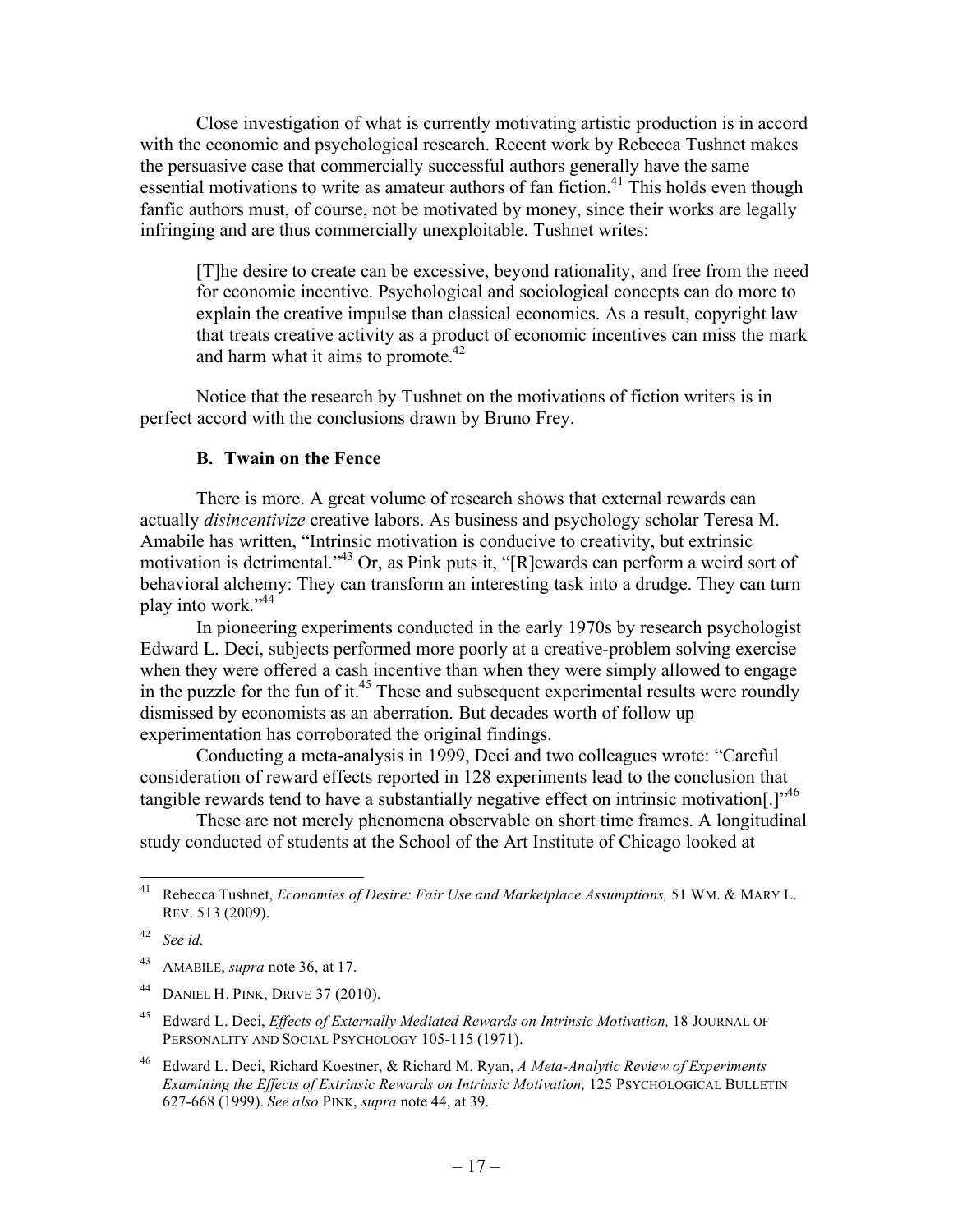extrinsic motivation experienced by art students and their later record of career success. The relationship was inverse: The less evidence there was of a person having extrinsic motivation during art school, the more professional success the person tended to have in an art career 20 years later.<sup>47</sup>

Pink describes the disincentivization of creative/innovative labor as the "Sawyer Effect" – named for Tom Sawyer's famed manipulation of his boyhood friends into whitewashing a fence for him and even paying for the privilege of doing so.<sup>48</sup>

A passage from Mark Twain's *Tom Sawyer,* quoted by Pink, illustrates the point nicely:

There are wealthy gentlemen in England who drive four-horse passenger-coaches twenty or thirty miles on a daily line, in the summer, because the privilege costs them considerable money; but if they were offered wages for the service, that would turn it into work and then they would resign.<sup>49</sup>

As Pink explains, "People use rewards expecting to gain the benefit of increasing another person's motivation and behavior, but in so doing, they often incur the unintentional and hidden cost of undermining that person's intrinsic motivation toward the activity.<sup>50</sup> Pink calls this phenomenon "one of the most robust findings in social science – and one of the most ignored."<sup>51</sup>

Pink summarizes the potential for harm by identifying "deadly flaws" in extrinsic motivations.52 Among them are extinguishing intrinsic motivation, diminishing performance, crushing creativity, and crowding out good behavior.<sup>53</sup>

So if it is not helpful to provide creators with money, is there anything that it is helpful to give them? Yes. According to Pink, creators thrive if they are given positive feedback, gratitude, and useful information about their contribution.<sup>54</sup> All of these abet a person's experience of intrinsically felt motivation.<sup>55</sup>

The nonmonetary rewards that boost intrinsic motivation can be thought of in a framework that Deci and Richard M. Ryan have called "self-determination theory." According to self-determination theory, people have three innate psychological needs:

<sup>50</sup> PINK, *supra* note 44, at 39 quoting a behavioral science textbook at n.4.

 <sup>47</sup> *See* PINK, *supra* note 44, at 45-46, citing Jean Kathryn Carney, "Intrinsic Motivation and Artistic Success" (unpublished dissertation, 1986, University of Chicago).

<sup>48</sup> *Id.* at 36.

<sup>49</sup> MARK TWAIN, TOM SAWYER, Chapter 2; quoted by PINK, *supra* note 44, at 36-37. *See also* ROY F. BAUMEISTER, BRAD J. BUSHMAN, SOCIAL PSYCHOLOGY AND HUMAN NATURE at 84.

<sup>51</sup> PINK, *supra* note 44, at 39.

<sup>52</sup> PINK, *supra* note 44, at 59.

<sup>53</sup> *Id.* at 59.

<sup>54</sup> PINK, *supra* note 44, at 67 and Edward L. Deci et al., *Extrinsic Rewards and Intrinsic Motivation in Education: Reconsidered Once Again*, 71 REVIEW OF EDUCATIONAL RESEARCH 14 (Spring 2001), quoted by PINK, *supra* note 44, at 67.

<sup>55</sup> Deci, quoted by PINK, *supra* note 44, at 67.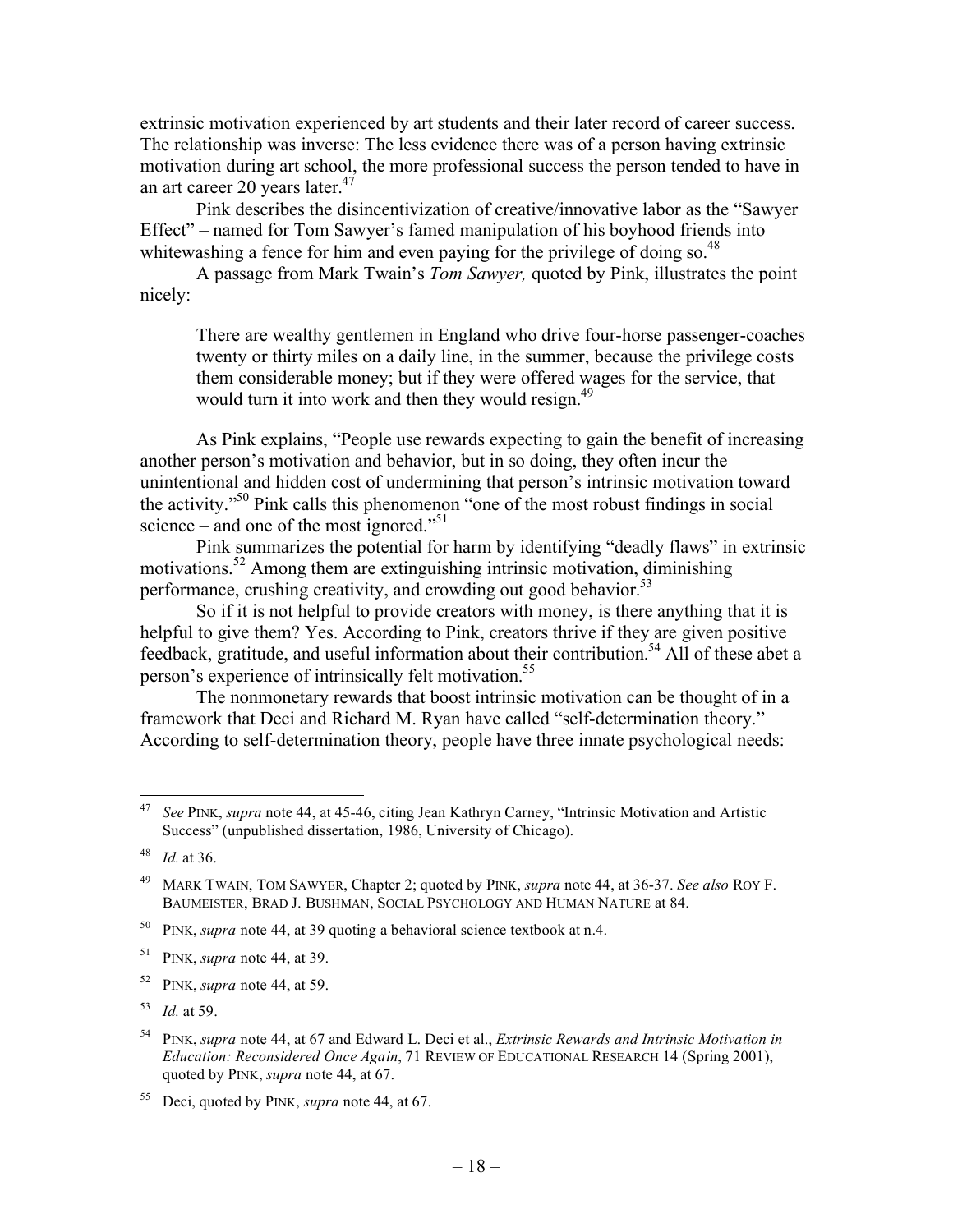competence, autonomy, and relatedness.<sup>56</sup>

Today, the destructive effect of extrinsic incentives on innovation and creativity is well established. But there is a lag in its acceptance among social scientists.<sup>57</sup> Perhaps for that reason, relatively scant attention has been paid in legal scholarship to the behavioral literature on intrinsic motivation. But the work has not escaped notice entirely. Recently, legal scholars have begun to look into this literature for a variety of purposes.

John Quiggin and Dan Hunter have explored the role of intrinsic motivation in the explosion of amateur production and innovation on the internet.<sup>58</sup> Yochai Benkler has discussed the role of intrinsic incentives in explaining what he calls commons-based peer production, an economic mode of which open-source software is an example.<sup>59</sup> Rebecca Tushnet has touched on the new understandings in economics within the context of her recent article looking at the motivations of authors of fiction.<sup>60</sup> Steven J. Horowitz has cited Deci's work in urging a view of the public domain that is more liberal and conducive to democratic culture.<sup>61</sup> And Lydia Pallas Loren has cited Amabile in arguing that motivation should be a factor in determining the proper scope of rights under copyright law. $62$ 

One scholar who has really begun to really appreciate the importance of this body of social science literature for intellectual property theory is Diane Leenheer Zimmerman. In January 2011, Zimmerman published an article directly applying the work of Deci, Amabile and others to the incentive theory of copyright.<sup>63</sup> On this basis, Zimmerman recognizes, quite correctly, that "the idea that for copyright to be any kind of useful incentive, it must offer the prospect of a larger and larger pot of gold through more control spread out over longer and longer times seems simply disconnected from what is really going on in the creative sphere.<sup>764</sup> But while Zimmerman is skeptical of copyright as a way to incentivize creativity as a psychological process, she does not foresee a subversion of IP's ultimate assumption – the public goods problem. Zimmerman continues to see a need for "incentives to invest time and capital in the production of works." Thus, she concludes that in light of the new social science, "Copyright becomes

<sup>63</sup> Diane Leenheer Zimmerman, *Copyrights as Incentives: Did We Just Imagine That?,* 12 J. THEORETICAL INQUIRIES IN L. 29 1 (2011).

 <sup>56</sup> *Id.* at 72, citing to Richard M. Ryan & Edward L. Deci, *Self-Determination Theory and the Facilitation of Intrinsic Motivation, Social Development, and Well-Being*, 55 AMERICAN PSYCHOLOGIST 68 (Jan. 2000).

<sup>57</sup> *See* PINK, *supra* note 44, at 39.

<sup>58</sup> John Quiggin & Dan Hunter, *Money Ruins Everything,* 30 HASTINGS COMM. & ENT L.J. 203 (2008).

<sup>59</sup> Yochai Benkler, *Coase's Penguin, or Linux and the Nature of the Firm,* 112 YALE L.J. 369, 426 (2002). *See also* YOCHAI BENKLER, THE WEALTH OF NETWORKS, 92–99 (2006).

<sup>60</sup> Tushnet, *supra* note 41.

<sup>61</sup> Steven J. Horowitz, Note, *Designing the Public Domain,* 122 HARV. L. REV. 1489 (2009), available at http://papers.ssrn.com/sol3/papers.cfm? abstract\_id=1350454.Id. at 1499.

<sup>62</sup> Lydia Pallas Loren, *The Pope's Copyright? Aligning Incentives With Reality by Using Creative Motivation to Shape Copyright Protection,* 69 LA. L. REV. 1 (2008).

<sup>64</sup> *Id.* at 57.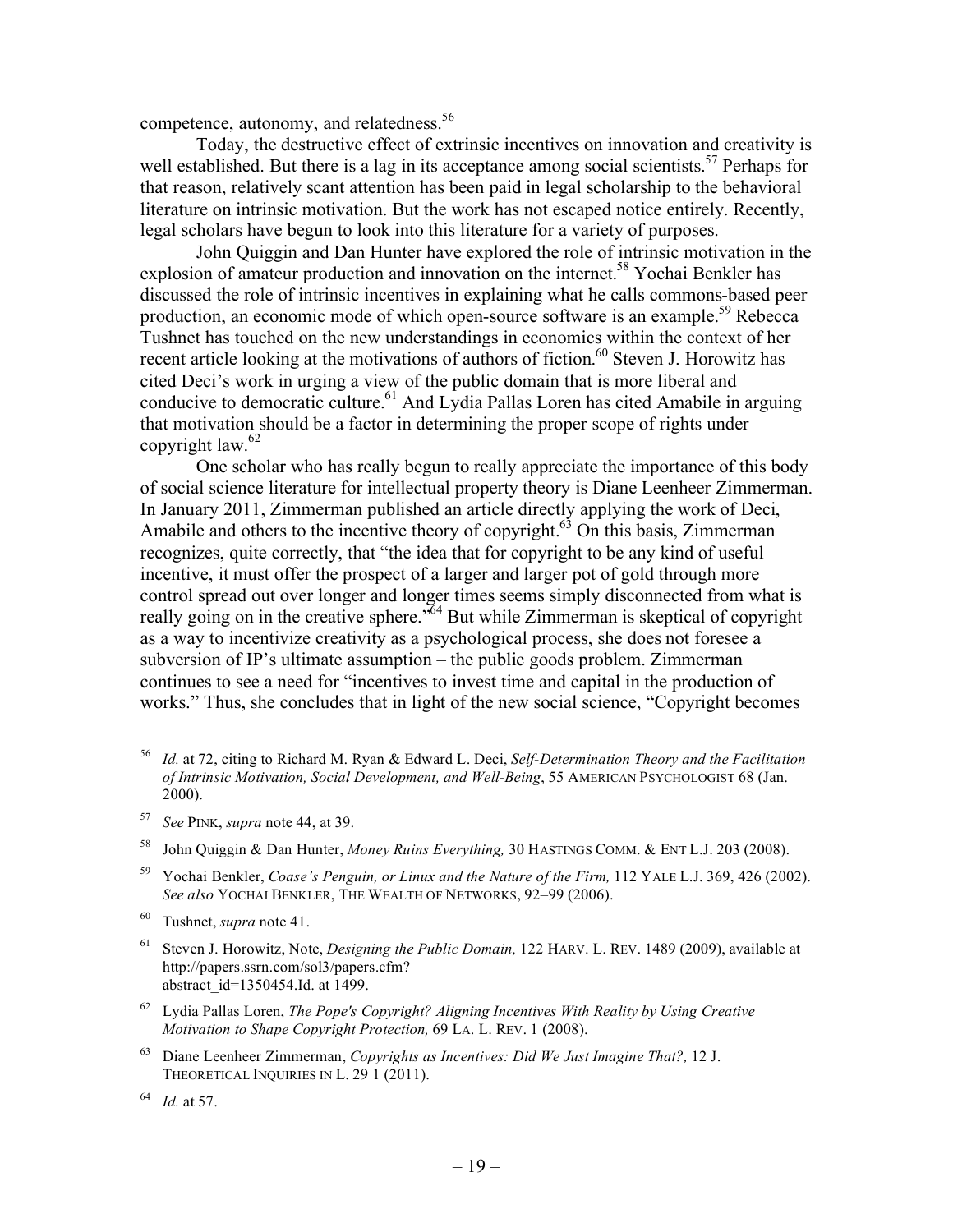a way, simply, to overcome the public goods problem [faced by] authors and disseminators[.]"<sup>65</sup> The insights gathered from the new social science, as she sees it, may be applied "at the margins," adjusting the potency of various copyright doctrines and defenses.<sup>66</sup>

In my view, the implications of the social psychology and behavioral economics of creativity are absolutely fundamental. I believe the new social science is much more important to the field of intellectual property law than the explorations of these other scholars suggest. Once the social science is squarely confronted, I believe, it requires us to engage in a fundamental rethinking of the field. That rethinking must ultimately lead to a rejection of the fields' most sacrosanct precepts. If intrinsic motivations are the dominant driver for creative and innovative labor, and if external incentives have a substantial effect of diminishing intrinsic motivations, then the public goods problem itself is a phantasm, one rooted in our blind love of a beautiful microeconomic theory that is ultimately not borne out by observation or experiment.

## **C. Clemens on the Hill**

So what are the implications for IP policy? The Sawyer Effect would seem to suggest that copyright, by providing financial rewards for activities like creative writing, may actually work to extinguish the motivation to write. Such a conclusion is particularly tickling, because Samuel Clemens (who, of course, wrote as Mark Twain) was a big booster of lengthened copyright terms. Clemens argued before the British Parliament and U.S. Congress in favor perpetual copyright. As he testified in a joint-session committee hearing on Capitol Hill:

I want [the authors' trade] to be represented and protected and encouraged. They are all worthy, all important, and if we can take them under our wing by copyright, I would like to see it done. I should [also] like to have you encourage oyster culture and anything else.<sup>67</sup>

Twain, through the allegory of Tom Sawyer's whitewashing, tells us that extrinsic rewards can crush a natural enthusiasm to work. Clemens, through his testimony, tells us we ought to encourage authors with copyright. Whose message should we believe? Twain or Clemens? If you look at the science, it supports the Twain view. There's also a sense of candor that comes through the lens of one's fiction. Clemens, on the other hand, was somewhat biased in offering his opinions to lawmakers. He had, as he admitted, an "extraordinary interest" in the copyright-extension bill he testified in favor of.<sup>68</sup>

If we step back from self-interested rhetoric and take a hard look at the science,

 <sup>65</sup> *Id.* at 58.

<sup>66</sup> *Id.* at 57.

<sup>&</sup>lt;sup>67</sup> Samuel L. Clemens, quoted in ARGUMENTS BEFORE THE COMMITTEES ON PATENTS OF THE SENATE AND HOUSE OF REPRESENTATIVES, CONJOINTLY, ON THE BILLS S. 6330 AND H.R. 19853, TO AMEND AND CONSOLIDATE THE ACTS RESPECTING COPYRIGHT 116 (Gov't Printing Office 1906), available at: http://books.google.com/books?id=ZlA-AAAAYAAJ.

<sup>68</sup> *Id.* at 120.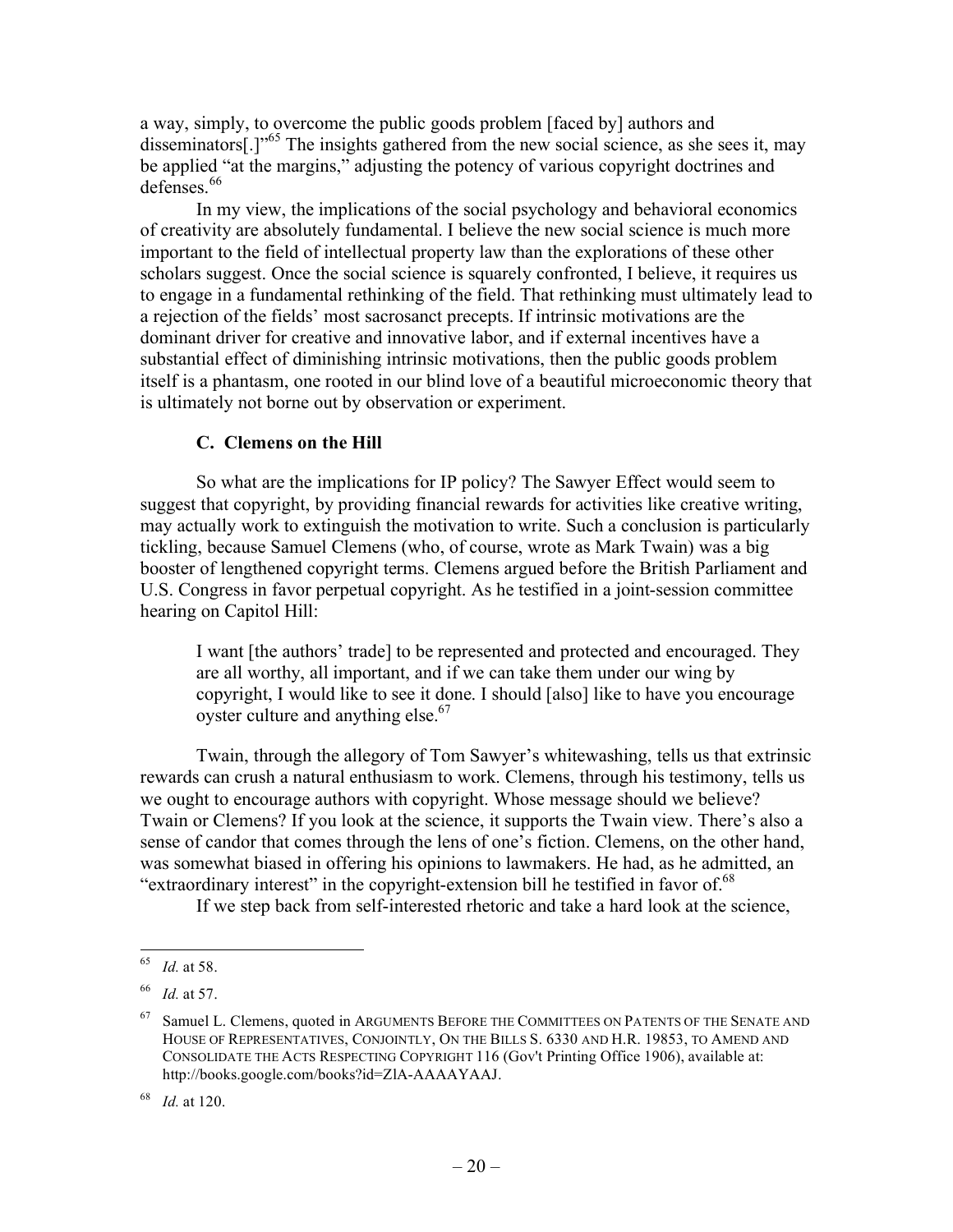it's clear that our confidence in the classical economic view – with its understandings of incentives and public goods – was seriously misplaced.

## **V. OPPORTUNITY BEEPS: THE SUDDEN FLOURISHING OF CREATIVE PRODUCTION**

Serendipitously, as scholars have been coming to grips with the nonclassical economics of creative labor, humanity has arrived at a moment in history – the digital revolution – that is providing an empirical confirmation, on a grand scale, that creative labors will flourish in the absence of external incentives. The reason why can be summed up in a word: *opportunity.* While people do not need extrinsic motivation to invent and create, they do need opportunity. The internet and computers have provided that.

One way of defining human behavior is to think of it as motivation filtered through opportunity.69 Historically, the opportunities for creating and inventing have been tightly circumscribed. Even if one found the leisure time to engage in substantial creative or inventive activity, there was limited opportunity to share the resulting intellectual goods with the world at large. But as society has become wealthier and as standards of living have climbed, our lives' fractional share of leisure time has also been on the rise. At this point in history, most people in the industrialized world have considerable time left over after working and sleeping. That time is important, because intrinsically motivated people can use that extra time to create and invent.

Beyond having the spare time, there is also a question of whether the proper tools are available. Beginning in the 1980s, increasingly sophisticated and affordable computer technology has put more and more creative power in the hands of the masses. First were word processors. Then came programs for layout, photography, and illustration. Most recently, editing suites for high-definition video and multi-channel audio have become available to everyone with a fairly up-to-date computer. These tools allow for the making of a vast amount of creative content.

Once the technology and economics are there to permit creative production, there remains the question of whether the opportunity exists to distribute that content. Since 2000, the broadband internet, along with ultra-cheap storage capacity, has provided just such an opportunity. Ordinary people – ones who are neither professionals nor obsessive hobbyists – can now distribute text, images, films, music, and audio programs worldwide. And it's not even hard. If anything, some people think it's too easy. Understandably, many parents grimace at the terabytes worth of teen-created content circling the planet – content that is frequently confessional, compromising, or both.

True to theory, and consistent with experimental results obtained in the social scientist's laboratory, legions of everyday non-professionals have rushed in to seize creative opportunities as they have opened up – even when there has been zero expectation of getting paid. The great passive audience that, not long ago, sat in front television sets eating chips and surfing channels, has now turned into a hunched-forward production militia, pointing and clicking into existence a staggering amount of new content.70 To describe this material, we've created the oxymoronic neologism "user-

 <sup>69</sup> Clay Shirky quoted in *The Great Cognitive Surplus,* 18.06 WIRED 128, 132 (June 2010).

<sup>70</sup> *See generally,* CLAY SHIRKY, COGNITIVE SURPLUS: CREATIVITY AND GENEROSITY IN A CONNECTED AGE (2010).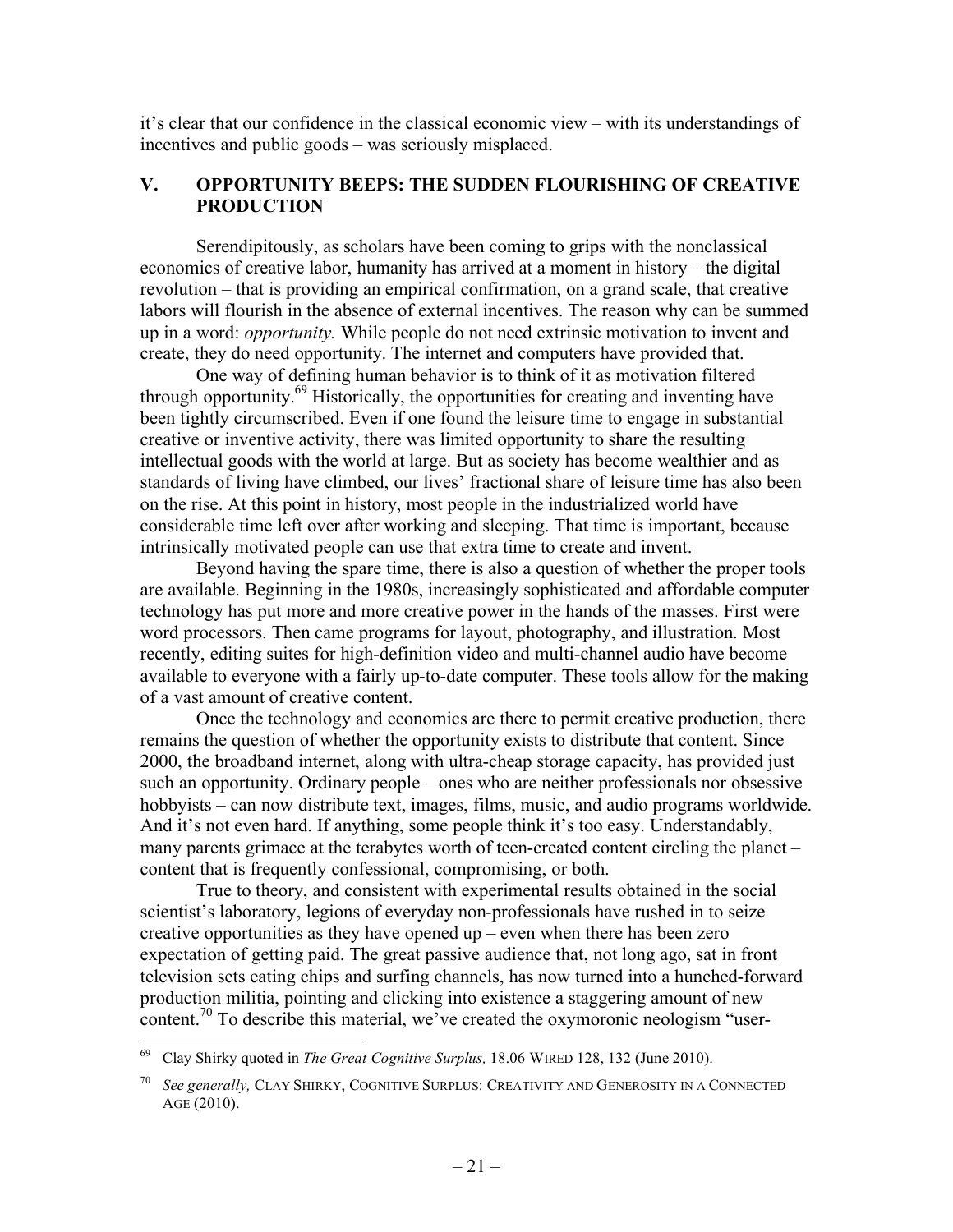generated content." It's also called "Web 2.0." I've used the term "nano media."<sup>71</sup> But whatever you call it, this citizen-made media multiplies like an exotic alien virus. Opensource software, blogs, shared photo collections, videoed skits, free podcasts, and a firehose of tweets and Facebook updates have risen to become an enormous portion of worldwide data production. Taken together, this wave of homebrew creative product is proof writ large that people don't need external rewards to be creative and share the resulting product with the whole world.

Media scholar Clay Shirky writes, "Because all the public media we've known until recently abided by Gutenberg economics, we assumed, without even really thinking about it, that media needed professionals to guarantee its very existence."72 But as the post-millennial media boom shows, we humans will create and invent without a receiving so much as a dime in return.

Of course, some people will resist the idea that the user-generated media revolution stands as an empirical refutation of classical economic wisdom. Many will suggest that creating things for free and sharing them over the internet is some sort of weird, digitally induced aberration. But it is not. Shirky explains, "Human motivations change little over the years, but opportunity can change a little or a lot, depending on the social environment … [and] when opportunity changes a lot, behavior will as well, so long as the opportunities appeal to real human motivations.<sup>73</sup>

Michael Lewis, in his book *Next*, echoes Shirky's point when he describes how he stopped worrying about "the social consequences of the Internet" and started getting interested in "the Internet consequences of society":<sup>74</sup>

People take on the tools they are ready for, and only make use of what they need, how they need it. … If the Internet was giving the world a shove in a certain direction, it was probably because the world already felt inclined to move in that direction.  $\ldots$  Inadvertently, it was telling us what we wanted to become.<sup>75</sup>

New media has not somehow changed human nature. New media has *revealed* human nature. Our new digitally networked reality has laid bare an aspect of humanity that, in turn, reveals a fatal flaw in classical economics. The upshot is that a simple tinkering with classical economics will not do. What is called for is a wholesale change in how we think about the law's relationship with technology and creativity.

The internet has long been regarded as a watershed for intellectual-property law because of its capacity to abet "piracy." But the real crisis for intellectual property precipitated by the internet is metaphysical. By providing the opportunity for intrinsically motivated individuals, the internet shows that IP's central economic tenet, its mission in life, is a misapprehension. Widespread digital production and distribution capacity has provided an outlet whereby the fruits of intrinsically motivated creative labor can be

<sup>75</sup> *Id.*

 <sup>71</sup> *See* Eric E. Johnson, *Rethinking Sharing Licenses for the Entertainment Media,* 26 CARDOZO ARTS & ENT. L.J. 391, 396 (2008).

<sup>72</sup> Id. at 56-57.

*Id.* at 63.

<sup>74</sup> MICHAEL LEWIS, NEXT 16 (Norton 2002).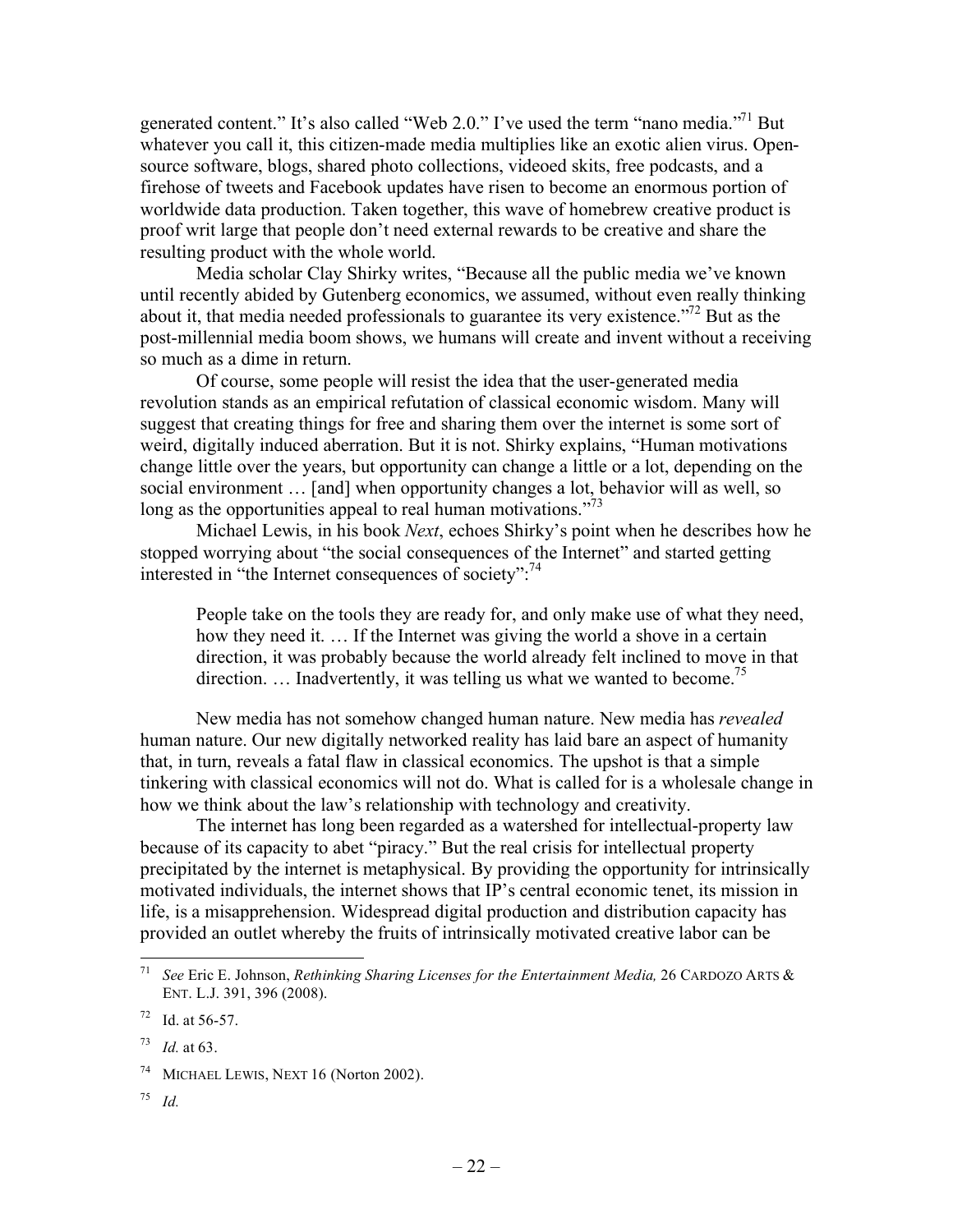widely distributed and consumed. And so they have.

Media scholar Clay Shirky writes, "Evidence accumulates daily that if you offer people the opportunity to produce and to share, they'll sometimes take you up on it, even if they've never behaved that way before and even if they're not as good at it as the pros. $\cdot$ <sup>576</sup>

What is more, the production intellectual goods and the desire to share them with others are inextricably linked.

"The sharing, in fact, is what makes the making fun," Shirky explains.<sup>77</sup>

As discussed, the most important feature of intellectual property, economically speaking, is that it is non-rivalrous – it can be *given* without being *given away*. What's more, it can be given over and over again. The fact that non-rivalrous goods are developed through creative labors is very fortuitous, because the same intrinsic motivation that encourages creative labor also encourages altruistic sharing. As Daniel Pink explains, intrinsic motivation simultaneously pushes people to undertake tasks because those tasks are naturally interesting and engaging, and because they are "the right things to do," and because they "contribute to the world."<sup>78</sup>

#### **A. The Great Geek Giveaway**

Perhaps the two most prominent examples of freely distributed content that comprises enormous value are Wikipedia and open-source software.

From a classical economic frame of reference, Wikipedia is a big, expensive absurdity. How big and expensive? English-language Wikipedia has more than 3.6 million articles,<sup>79</sup> which makes it by far the largest encyclopedia ever written. Trying put a price tag on Wikipedia is not easy, but one can determine very quickly that it represents an enormous amount of uncompensated labor. An estimated 100 million hours of labor have gone into writing and editing Wikipedia.<sup>80</sup> To make a rough translation of that figure into dollars, we can use the median hourly wage for writers in the United States, which is  $$25.51$ .<sup>81</sup> Thus, the development cost of Wikipedia something in the neighborhood of \$2.5 billion. That kind of feat is entirely inexplicable in terms of traditional economics. But it can be understood readily in the context of the desires that Deci and Ryan spoke of in the context of self-determination theory.<sup>82</sup>

As valuable as Wikipedia is, even its economic contribution is dwarfed by open-

- <sup>79</sup> Wikipedia Statistics Tables English, http://stats.wikimedia.org/EN/TablesWikipediaEN.htm (last visited July 14, 2011).
- <sup>80</sup> SHIRKY, *supra* note 70, at 9-10.
- <sup>81</sup> *See* U.S. Bureau of Labor Statistics, Division of Occupational Employment Statistics, Writers and Authors, http://www.bls.gov/oes/2009/may/oes273043.htm (last modified date: May 14, 2010).

 <sup>76</sup> SHIRKY, *supra* note 70, at 22.

*Id.* at 19. Here, Shirky was writing in the context of lolcats.

<sup>78</sup> Daniel Pink quoted in *The Great Cognitive Surplus,* 18.06 WIRED 128, 130 (June 2010).

<sup>82</sup> *See* Part IV.B. and note 45, *supra*, re self-determination theory.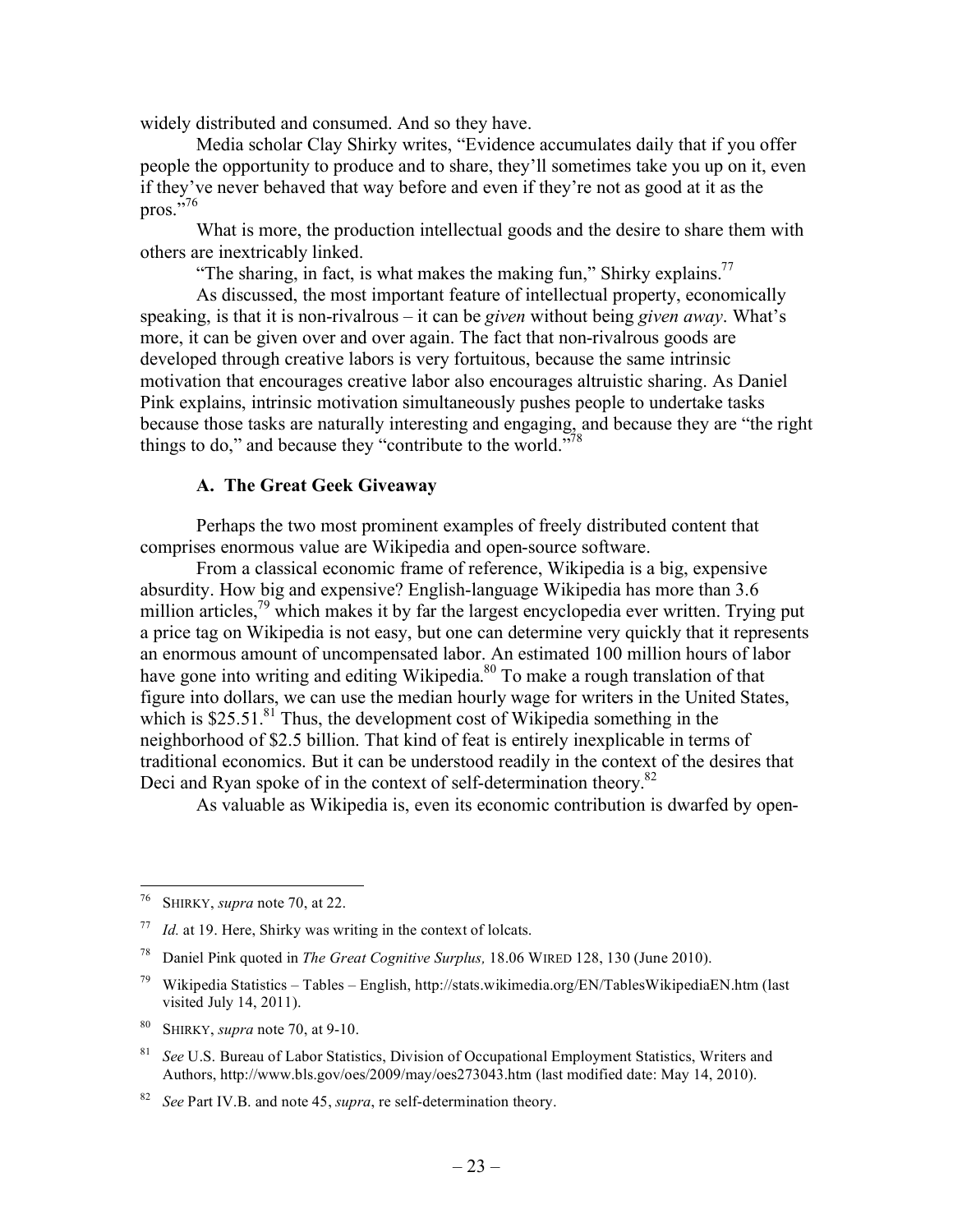source software.<sup>83</sup> This software is *free* in both sense of the word. It's free in the sense that the price for a copy of the software is zero. And the software is also free in the sense that it is liberated – it is without a master, and anyone can undertake to revise it, improve it, reconfigure it, and re-distribute it. Open-source software is written under the terms of a special set of legal restrictions – most commonly the GNU Public License – which acts to prevent the software from becoming subject to a copyright monopoly controlled by any single creator or firm. $84$ 

Most people have little conception of how ubiquitous open-source software is. For average computer users, the most visible software tends to be proprietary – largely creations of Microsoft or Apple. But this view from belies open-source's importance and pervasiveness. According to Microsoft's CEO, some 60% of internet servers use the Linux open-source operating system. $85$  That means that everyone who's made more than a trivial use of the internet has made a substantial use of open-source software. In highend research computing, Linux's market share is even greater. About 90% of the world's supercomputers use Linux, including U.S. Department of Energy computers that provide modeling for nuclear weapons research.<sup>86</sup> Estimating the total economic value of opensource software is naturally hard to do, but one estimate put it at \$30.6 billion per year. $87$ Thus, if the open-source community were a country, it would have a level of GDP ranking 77th in the world, putting it right between Bulgaria and Lithuania.<sup>88</sup> Alternatively, using corporate revenues as a basis for comparison, the open-source community's output is about half that of companies such as Microsoft, Apple, Boeing, and Mitsubishi, and appreciably larger than companies such as Time Warner, Oracle, 3M, and Mazda Motor.<sup>89</sup>

A large part of the explanation for why open-source software has been such a success is intrinsic motivation. Karim Lakhani of MIT and Bob Wolf of Boston Consulting Group surveyed 684 open-source software programmers about why they participated in open-source projects. Lakhani and Wolf found that "enjoyment-based intrinsic motivation, namely how creative a person feels when working on the project, is

<sup>88</sup> *Id.* 

<sup>&</sup>lt;sup>83</sup> Open-source software is software that is deliberately unencumbered by the traditional entitlements of copyright. Instead of being held as proprietary, open-source software is released and perpetuated under a license that requires follow-on users to maintain it as unbound by copyright restrictions.

<sup>84</sup> *See* GNU GENERAL PUBLIC LICENSE Version 1 (the original GPL, dated February 1989), *available at* http://www.gnu.org/licenses/old-licenses/gpl-1.0.txt (last visited Mar. 27, 2011); *see also* GNU GENERAL PUBLIC LICENSE Version 3 (the most recent GPL, dated June 27, 2007), *available at*  http://www.gnu.org/copyleft/gpl.html (last visited Mar. 27, 2011).

<sup>85</sup> James Niccolai, *Ballmer Still Searching for an Answer to Google*, IDG NEWS, Sept. 26, 2008, http://www.pcworld.com/businesscenter/article/151568/ballmer\_still\_searching\_for\_an\_answer\_to\_goo gle.html.

<sup>86</sup> Steven J. Vaughn-Nichols, Linux: It doesn't get any faster - Computerworld Blogs, June 23, 2009, http://blogs.computerworld.com/linux\_it\_doesnt\_get\_any\_faster.

<sup>&</sup>lt;sup>87</sup> Palle Pedersen, Inside Open Source: The Open Source Community as a Top 100 Country, Nov. 9, 2007, http://www.inside-open-source.com/2007/11/open-source-community-as-top-100.html.

<sup>89</sup> *See* CNN Money, Global 500, http://money.cnn.com/magazines/fortune/global500/2011/full\_list/101\_200.html and

http://money.cnn.com/magazines/fortune/global500/2011/full\_list/301\_400.html.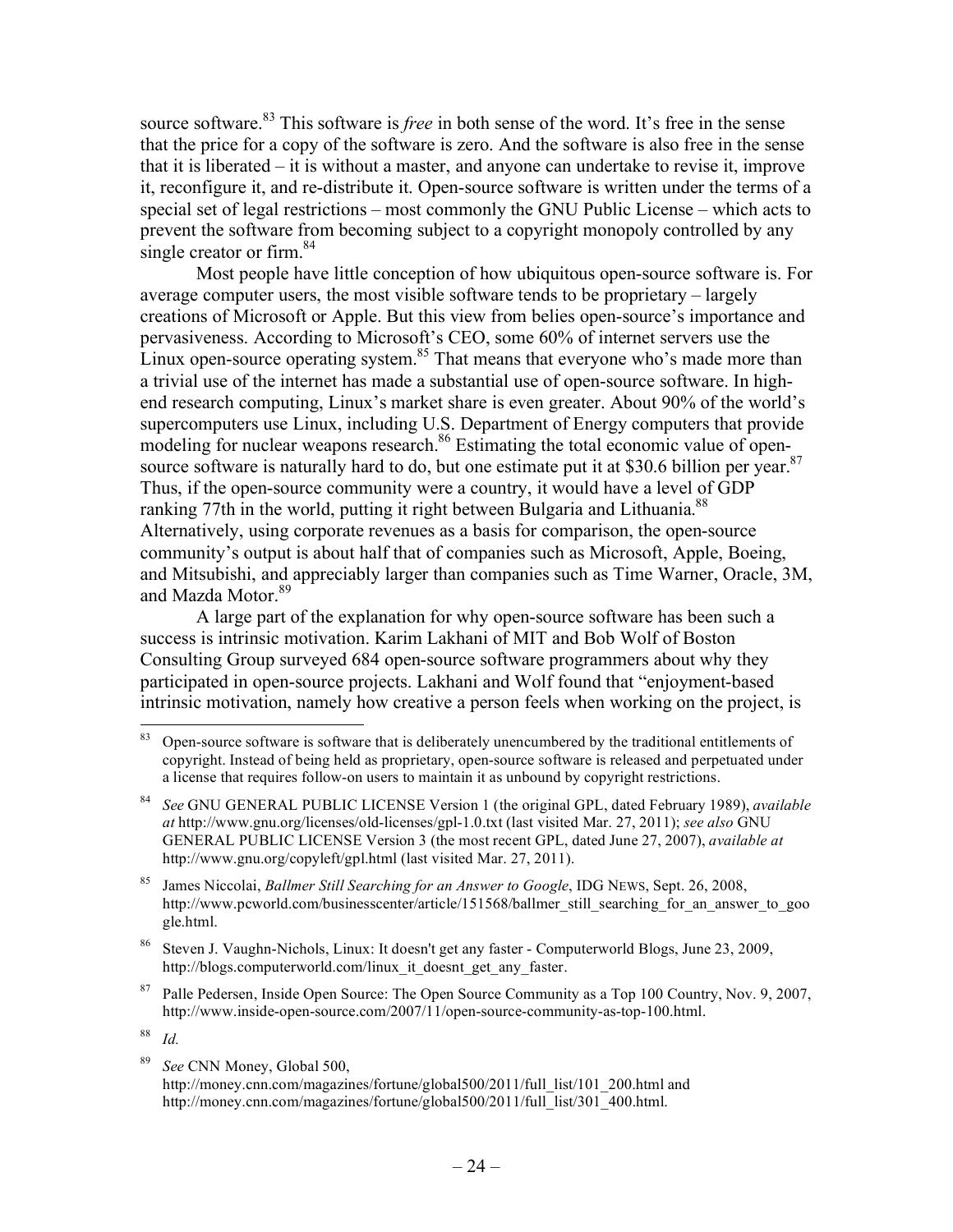the strongest and most pervasive driver."<sup>90</sup> In 2007, economists Jurgen Blitzer, Wolfram Schrettl, and Philipp J. H. Schroeder concluded from studying open-source projects around the world that open-source work resulted from "a set of predominantly intrinsic motives," particularly "the fun … of mastering the challenge of a given software problem [and the] desire to give a gift to the programmer community.<sup> $\mathcal{P}^{91}$ </sup> Daniel Pink wrote that, "ultimately, open source depends on intrinsic motivation with the same ferocity that older business models rely on extrinsic motivation  $\ldots$ <sup>92</sup>

Open-source software and Wikipedia are creative efforts that form a kind of geek niche. Most people uses the fruits of these labors, but only a relative few contribute. Nonetheless, they are the leading edge of a bigger explosion of a digitally enabled creative flourishing – one that is getting closer and closer to involving everybody.

#### **B. The Hella-Huge Explosion**

To begin to get a grasp on the size of the creativity explosion, you can start with the worldwide expansion of data. While not all data represents copyrighted material, much of it does. And a quick review of the numbers shows that the growth of data has been supernova-like.

Researchers estimated that in 2010, humanity's total data production, measured by network throughput, would reach 1.2 zettabytes.<sup> $93$ </sup> That's an astonishing 62 percent year-over-year increase from 2009's output of  $800$  exabytes.<sup>94</sup> At these rates of growth, within the next decade or two, the human race could well be sitting on top of more than a  $1 \times 10^{27}$  bytes of data – that's a whole *hellabyte*. That is a number so huge, it doesn't even exist. At least not officially – not yet. The metric system currently only goes up to *yotta-*, a prefix designating  $1 \times 10^{24}$ . The international bodies that oversee the metric system have been receiving petitions to add *hella-* as a recognized standard. Worldwide data accumulation is an example of why doing so might be warranted.

It might seem as if most of the explosion in digital data would come from industry, rather than individuals. But that's not true. An estimated 75 percent of current data output is created by consumers.<sup>95</sup> One estimate predicted a total production of 692

 <sup>90</sup> *See* Karim R. Lakhani & Robert G. Wolf, *Why Hackers Do What They Do: Understanding Motivation and Effort in Free/Open Source Software Projects,* in PERSPECTIVES ON FREE AND OPEN SOFTWARE at 3, 12; (J. Feller, B. Fitzgerald, S. Hissam, and K. Lakhani eds.) (MIT Press, 2005); see also PINK, *supra*  note 44, at 23 (citing the same).

<sup>91</sup> PINK, *supra* note 44, at 23, citing Jurgen Blitzer, Wolfram Schrettl, & Philipp J. H. Schroeder, *Intrinsic Motivation in Open Source Software Development,* 35 J. OF COMPARATIVE ECONOMICS 17, 4 (2007).

<sup>92</sup> PINK, *supra* note 44, at 23.

<sup>&</sup>lt;sup>93</sup> One zettabyte equals one sextillion bytes or one billion trillion bytes, i.e.,  $1 \times 10^{21}$  bytes.

<sup>94</sup> *See* Joe McKendrick, *Data Explosion: enough to fill DVDs stretching to the moon and back*, SMARTPLANET, May 14, 2010, http://www.smartplanet.com/business/blog/business-brains/dataexplosion-enough-to-fill-dvds-stretching-to-the-moon-and-back/7010/. One exabyte equals one quintillion bytes or one million trillion bytes, i.e.,  $1 \times 10^{18}$  bytes. An exabyte is one one-thousandth of a zettabyte.

<sup>&</sup>lt;sup>95</sup> I should note that calling this class of people "consumers," while noting that they are responsible for the bulk of something being produced, is a bit oxymoronic. But here I mean those actors in the economy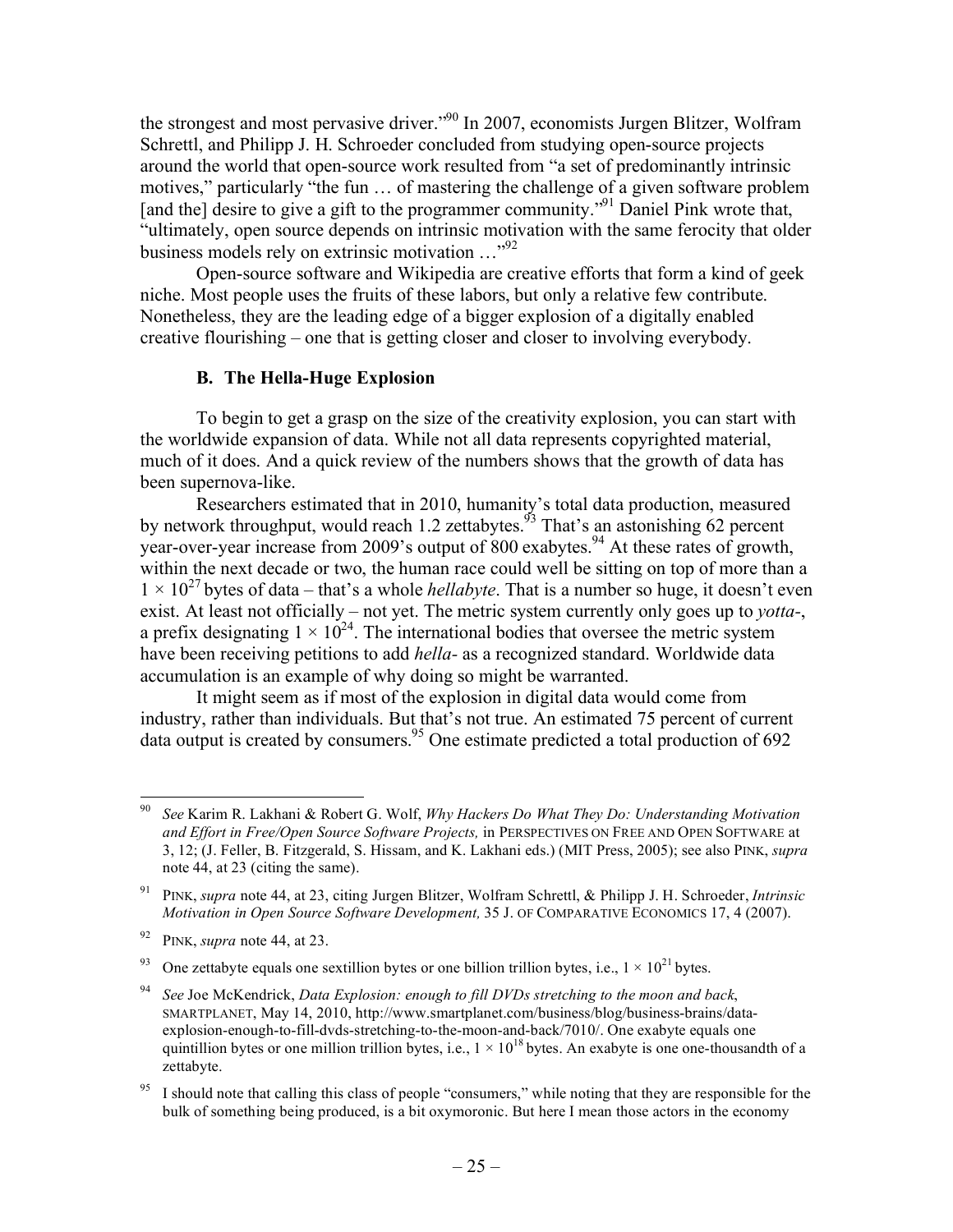exabytes of user-generated content in 2010.<sup>96</sup> And an increasing fraction of the world's population is contributing. Almost half of internet users in the 13-to-75-year age range have created some kind of online content – such as blogs, photos, videos, web pages or something else.<sup>97</sup> One way to grasp the size of individual contributions is to compare the digital output of one user-generated-content website, YouTube, and the total digital volume of all the world's medical imaging. They are nearly equal.<sup>98</sup>

Digital photography is a large part of this expansion. At the turn of the millennium, digital cameras, at least in the hands of consumers, were a rarity. Ten years later, they are ubiquitous. The cost of taking, storing, and displaying a digital picture is infinitesimal compared with the cost of taking, developing, and printing a picture with photochemical film and paper stock. The film/digital price-per-image difference, combined with the plummeting drop in the price of digital cameras, has led to skyrocketing rates in the creation of photographs. About 25 percent of the world's current data production is estimated to be from cameras and camcorders.<sup>99</sup> Virtually all of it is copyrighted, since copyright applies by default.<sup>100</sup> Moreover, picture-taking is overwhelmingly an individual, as opposed to industrial, activity.

How many more pictures are being taken today thanks to digital photography? At the peak of photochemical film's popularity, approximately at the turn of the millennium, about 25 billion photographs were being taken each year.<sup>101</sup> Digital cameras have exploded that total. In 2006, around 250 billion photos were taken.<sup>102</sup> An estimate for  $2010$  predicted 500 billion,<sup>103</sup> and the percentage of photos currently taken on film is currently declining into insignificance. Digital photography has thus caused, at minimum, more than an order-of-magnitude increase in photographic production over film. And there is still a long way to go before everyone who wants a digital camera has one, especially outside of Europe, North America, and coastal East Asia.

It's clear that producing copyrightable content for reasons other than money is not

traditionally regarded as the audience, that is, individuals acting on their own who have traditionally been on the receiving end of media.

- JOHN F. GANTZ, INTERNATIONAL DATA CORPORATION, THE EXPANDING DIGITAL UNIVERSE: A FORECAST OF WORLDWIDE INFORMATION GROWTH THROUGH 2010 (Mar. 2007), http://www.emc.com/collateral/analyst-reports/expanding-digital-idc-white-paper.pdf at 8.
- <sup>97</sup> *See* Edward Lee, *Warming up to User-Generated Content,* 2008 U. ILL. L. REV. 1459, 1500 (2008).
- 98 JOHN F. GANTZ, INTERNATIONAL DATA CORPORATION, THE DIVERSE AND EXPLODING DIGITAL UNIVERSE: AN UPDATED FORECAST OF WORLDWIDE INFORMATION GROWTH THROUGH 2011 (Mar. 2008), http://www.emc.com/collateral/analyst-reports/diverse-exploding-digital-universe.pdf at 7.
- <sup>99</sup> *See* GANTZ, *supra* note 96, at 7.

l

<sup>100</sup> This has been the case in the United States since the Berne Implementation Act of 1988. See 102 Stat. 2853 at § 13 and WIPO, Berne Convention for the Protection of Literary and Artistic Works, Status on October 15, 2009, available at:

http://www.wipo.int/export/sites/www/treaties/en/documents/pdf/berne.pdf.

- <sup>101</sup> Katie Hafner, *Film Drop-Off Sites Fading Fast As Digital Cameras Dominate*, N.Y. TIMES, Oct. 9, 2007, at C1.
- <sup>102</sup> *See* GANTZ, *supra* note 96. *See also* GANTZ, *supra* note 98, at 3 (less than 10 percent of still images were captured on film in 2007).
- <sup>103</sup> *See* GANTZ, *supra* note 96, at 7.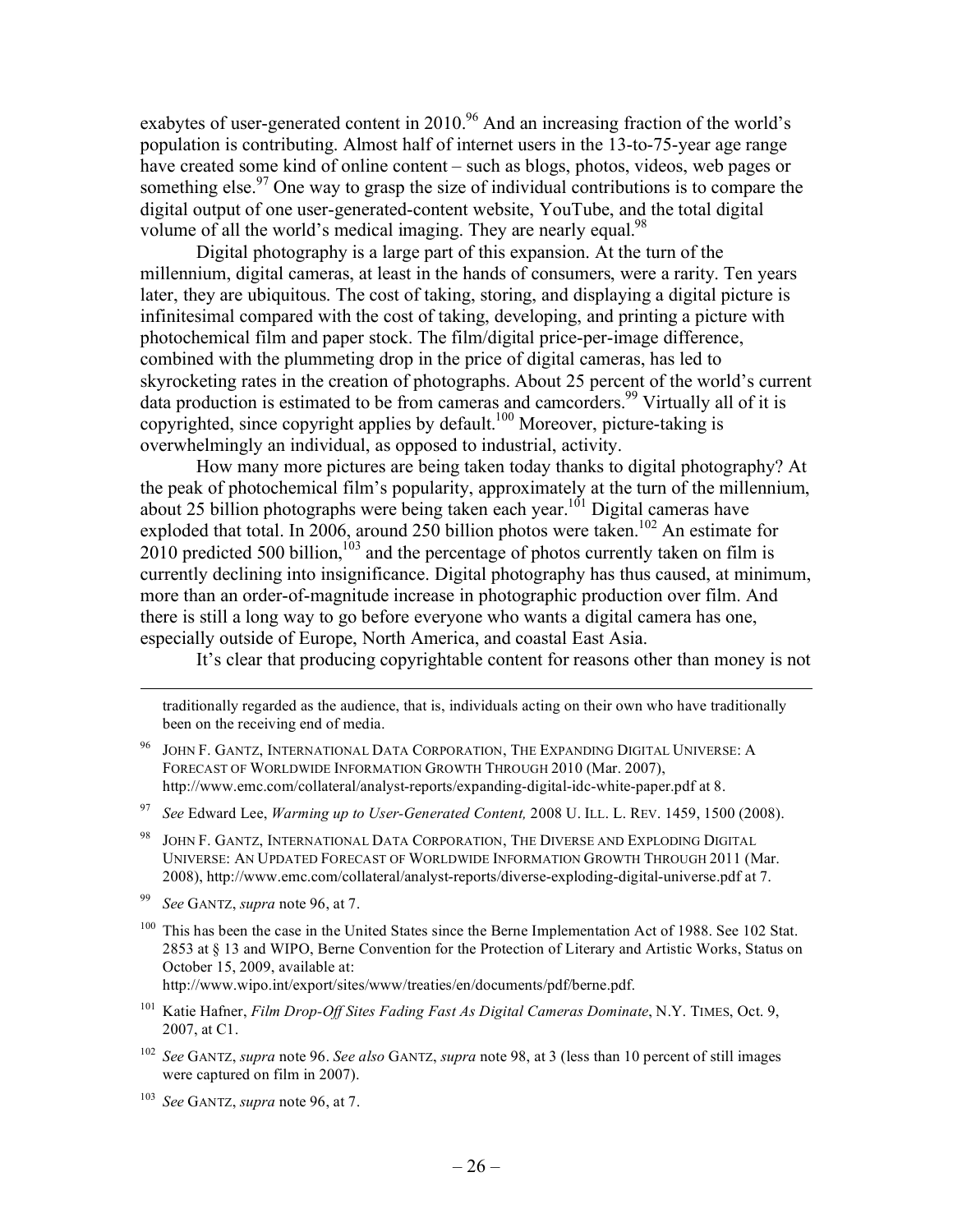an activity just for blockheads. In today's world, the copyright incentive is demonstrably irrelevant to the production of *most* of the world's copyrightable content.

If most of the world's copyrightable content is motivated intrinsically, that leaves open a big question – the corresponding worth of that content. Just because external incentives are irrelevant to its production, it does not necessarily follow that most of the *value* in copyrightable content is not externally motivated. One might point to a movie like *Spider-Man 3,* which set a record for movie budgets in 2007 with an acknowledged \$258 million price-tag.<sup>104</sup> Television produced on the copyright-revenue model is also, of course, very valuable. You can prove this as easily as pointing to the fact that producers agreed to pay Charlie Sheen nearly \$2 million per episode for appearing in the CBS halfhour comedy *Two and a Half Men*.<sup>105</sup> Money paid upfront by producers is, admittedly, an attenuated way to measure value to consumers. But outlays do reflect a rational calculation of what the expected returns are, and those returns spring ultimately from consumer demand priced by the market. And hard numbers on revenue, of course, are indicative of great value as well. In 2010, Hollywood reported about \$10.5 billion in domestic box office receipts. Not all of that reflects the value of the movies themselves, since cineplex operators provide value in the form of the physical space in which to watch the show. But such numbers are a clear demonstration that the copyright-model industry generates a tremendous amount of economic value.

Comparing the economic value of copyright-model media and nano media is difficult to do. One might argue that citizen-generated nano media has no value, since it is being created on a budget of virtually zero, is distributed for free, and is generating almost nothing in receipts. But such a contention is specious. One can only hope to measure value by receipts where production and distribution are purposely tailored to maximize receipts. When moneymaking and production are knowingly unhitched, some other measure is needed. A fair way to begin to draw a comparison with traditional copyright-model media is to look at the amount of time people spend consuming media. A time-spent comparison allows an apples-to-apples sort of juxtaposition.

Looking at consumption by units of time, it is clear that nano media has immense value. Americans spend about a half-hour per day, on average, using the internet. Of the time they spend online, about a quarter of that time is on blogs, social media, and video sites such as YouTube. By comparison, Americans spend about two-hours a day watching television. Thus, based on this data, the value of citizen-produced media might be somewhere in the neighborhood of 1/16th of traditional television fare. That makes it seem very valuable, but nonetheless outstripped by TV by an order of magnitude. But there is a strong reason to think that this figure substantially overvalues traditional copyright-model television media.

First, much of television air time is advertising – in the range of 13 to 30 percent.<sup>106</sup> Advertisements are produced to sell products, not as creative ends in

 <sup>104</sup> Diane Garrett, *Big-budget bang-ups*, VARIETY, Apr. 20, 2007, available at http://www.variety.com/article/VR1117963551.html?categoryid=2526&cs=1 (archived at http://www.webcitation.org/5lLRXg73q).

<sup>&</sup>lt;sup>105</sup> Cynthia Littleton, Sheen returning to 'Two and a Half Men,' VARIETY (May 17, 2010), http://www.variety.com/article/VR1118019521?refCatId=1236

<sup>106</sup> *See, e.g.,* HOWARD J. BLUMENTHAL & OLIVER R. GOODENOUGH, THIS BUSINESS OF TELEVISION (2d. ed.) 435 (1998); Wayne Schmidt, Growth of TV Time Taken Up by Commercials,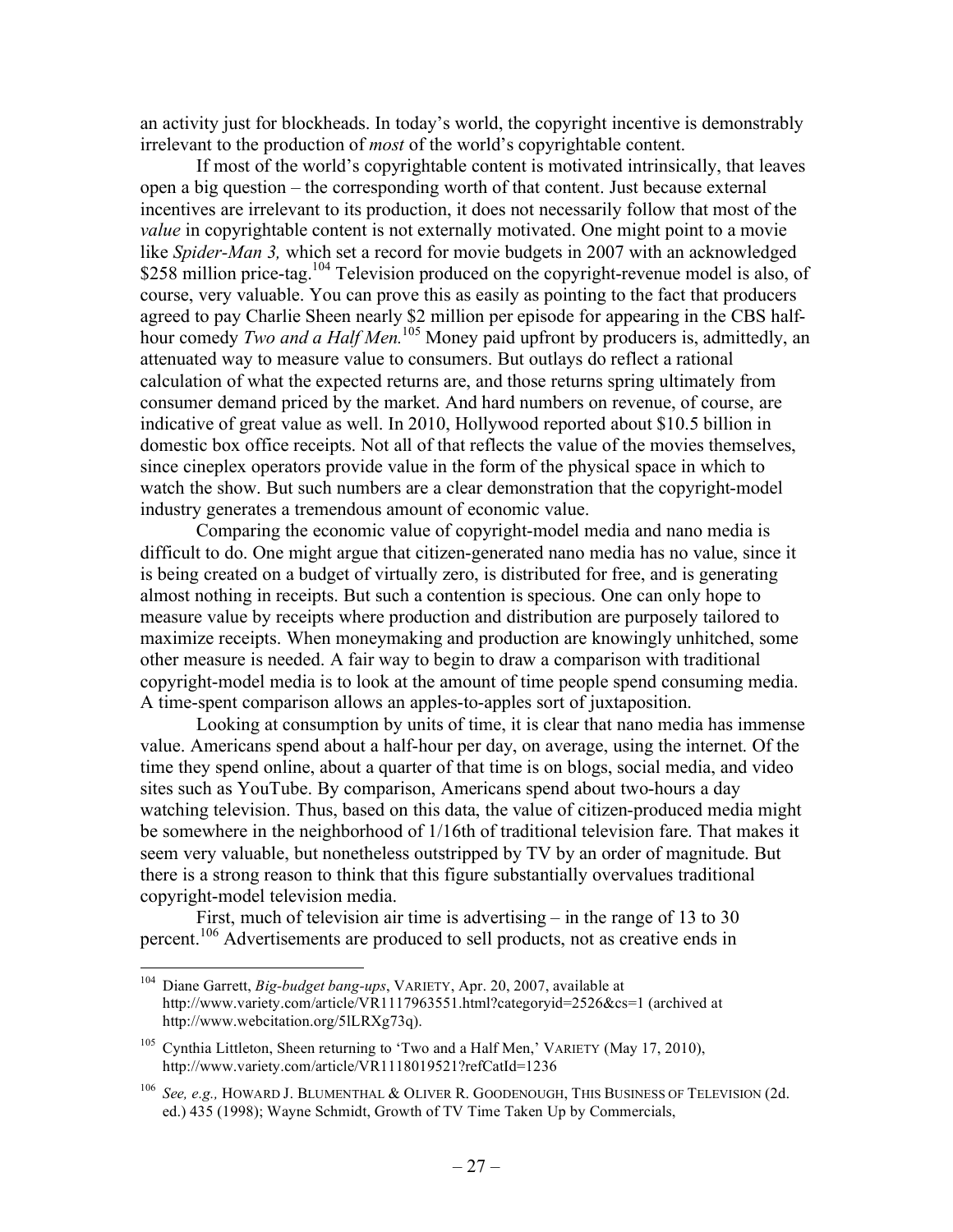themselves, and thus any external incentive provided by copyright is essentially irrelevant. Backing out advertising time, then, citizen-made media would be somewhere in the area of 1/12th of traditional TV, comparing by time-spent-consuming.

Second, and more importantly, a television can be left on in the background and not watched directly. The internet generally doesn't work that way.<sup>107</sup> The time spent viewing television deserves discounting for engagement in other activities during that time – cooking, cleaning, etc. Consuming citizen-produced nano media undoubtedly reflects a higher level of engagement on a per minute basis. Thus, even the 1/12th number is overvaluing television compared to nano media, but it is not clear by how much.

To avoid level-of-engagement and advertising-portion problems, a better comparator might be the average amount of time that Americans spend watching timeshifted television, such as programs recorded by DVR. Such time-shifted television reflects active watching that is probably a lot closer to internet usage. As of the first quarter of 2010, the average American, on a per-week basis, spent about 2 hours watching time-shifted television and about 4 hours using the internet, plus another 20 minutes watching online video.<sup>108</sup> About a quarter of that internet time is typically spent on social networks. Put together that way, the data suggests that citizen-produced media might be about half as valuable as traditional television.

Even this comparison, however, doesn't take into account the fact that social networks and citizen-produced media is still maturing. As of the summer of 2010, Nielsen measured a 43% gain in share of time online for the "social networks" category. It certainly seems possible, going forward, that the value of citizen-produced media will, gauged by time-spent comparators, overshadow the value of traditional Hollywood copyright-model-produced content. Indeed, more of an increase can be expected as newer generations, comprising people with less of an ingrained preference for older forms of media, form larger and larger portions of the media-consuming population.

Considered all together – open-source software, Web 2.0, social media, nano video production, and other citizen-made media forms – it is clear that external copyright incentives are irrelevant for a large portion of the amount of value of total creative production. And that portion is growing. As opportunities for intrinsically motivated creative and innovative labor have opened up, those opportunities have been seized. That being said, traditional business models reliant on external incentives remain prevalent. But it must be kept in mind that today's landscape of creative production reflects a heritage of legally imposed external incentives. The social science tells us that external incentives can stamp out intrinsic motivation. So the economic value in intrinsically

l

http://www.waynesthisandthat.com/commerciallength.htm (last visited July 18, 2011); Gaebler Ventures, How Much Do Television Ads Costs? - A Primer on Television Advertising Costs - Resources for Entrepreneurs, http://www.gaebler.com/Television-Advertising-Costs.htm (last visited July 18, 2011) ("The standard half-hour of television contains 22 minutes of program and 8 minutes of commercial"); Erik Blythe, How many minutes of commercials are typically included in one hour of basic cable programming? - Quora, http://www.quora.com/How-many-minutes-of-commercials-aretypically-included-in-one-hour-of-basic-cable-programming (last visited July 18, 2011).

<sup>&</sup>lt;sup>108</sup> Nielsen, THREE SCREEN REPORT, VOLUME 8, FIRST QUARTER 2010, available at in.nielsen.com/site/documents/3Screens\_4Q09\_US\_rpt.pdf.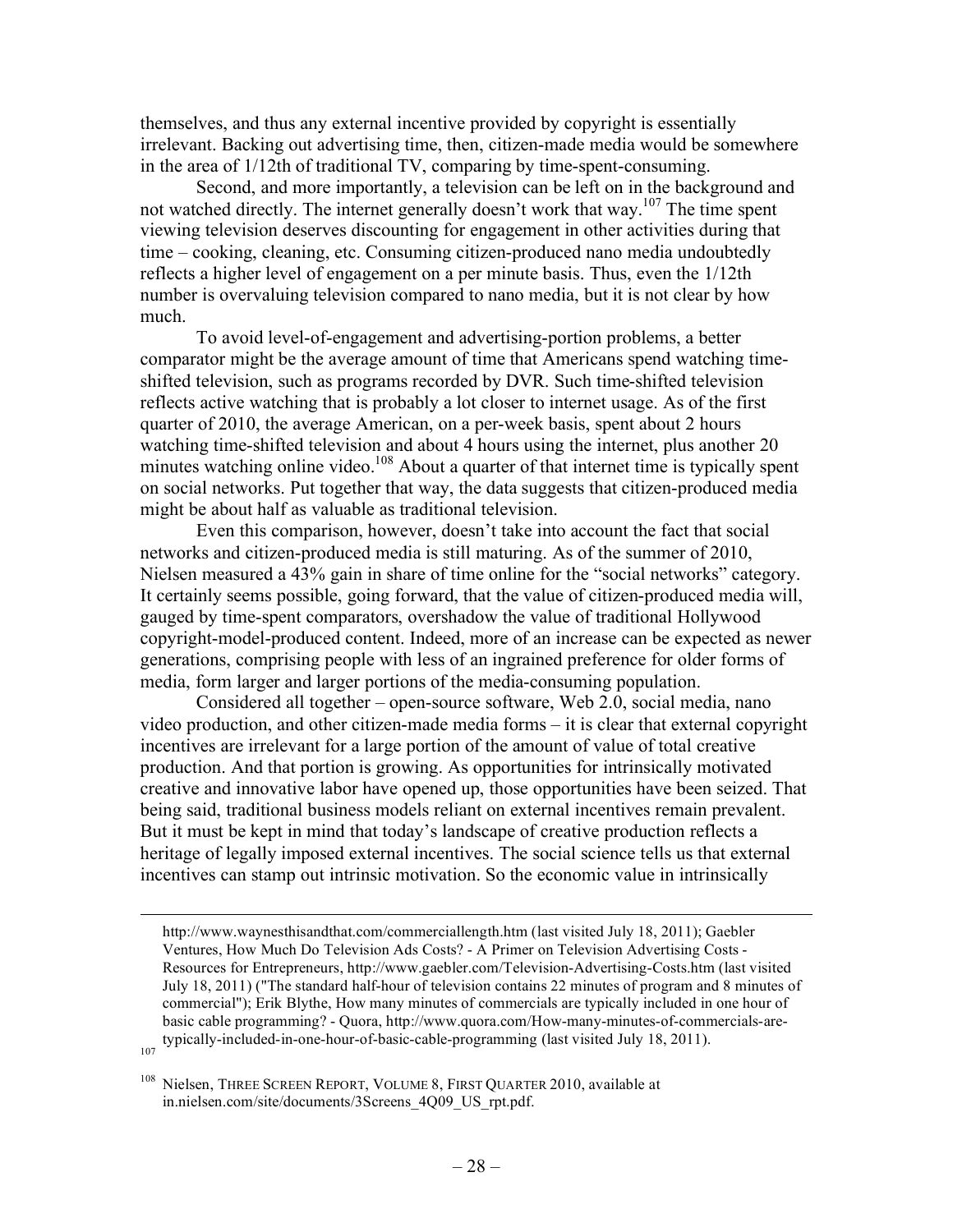motivated creative and innovative product, as enormous as it is right now, may nevertheless be only a small fraction of what it would be if it weren't for society's pervasive ethos of external incentives. It may be impossible to know to what extent the current value of copyright-model creative production has been had at the expensive of intrinsically motivated creative production. We can't go back in time and re-run history with changed intellectual property laws to see what happens. But we can go back in time and get a perspective on what motivations were prevalent before today's business models of television and motion pictures were developed.

## **VI. AN ARCHAEOLOGY OF COPYRIGHT INCENTIVES**

The archaeologist's job is to reconstruct knowledge about people in the past by studying what they have left behind. Archaeology is especially well adapted to studying prehistoric societies that did not have written language and, therefore, left no written record. But oddly enough, an archaeological technique is apt for studying copyright and its incentive effect.

When it comes to copyright, what's telling is not only what creators have left behind, but what they haven't. Today copyright has the peculiar feature of attaching to your work whether you want it to or not.<sup>109</sup> That is, the application of copyright law is automatic as soon as a work is "fixed" in some tangible form, it is copyrighted. But in decades past, creators had to take affirmative steps in order to secure the copyright entitlement. Looking back to the era when these formalities were required for protection, we see that most creators skipped them, allowing their opportunity to claim copyright to lapse. It follows that the copyright monopoly was not incentivizing their labors.

Beginning in 1790, under the first version of American copyright law, there were three requirements to procure a copyright: Authors had to register their work, deposit a copy of the work, and then affix copyright notices to all publicly distributed copies.<sup>110</sup> With the Copyright Act of 1909, the deposit and registration requirements were sidelined, giving creators the ability to garner copyright protection merely by placing a copyright notice of the prescribed format on all copies.<sup>111</sup> The notice requirement was eliminated in 1989, when Congress changed American copyright law in order to accede to the international community's major treaty on copyright, the Berne Convention.<sup>112</sup> Since

 <sup>109</sup> For a discussion of the effect of the default application of copyright*, see* LAWRENCE LESSIG, FREE CULTURE 287-91 (2004) (available at: http://www.free-culture.cc/freeculture.pdf).

<sup>110</sup> These were the requirements of Copyright Act of 1790, which were retained in the Copyright Act of 1831 retained these requirements. *See* 1 Stat. 124 §§ 1, 3 & 4; 4 Stat. 436 § 1-5; *see also* Kahle v. Ashcroft, 72 U.S.P.Q.2d 1888, 1891, 2004 WL 2663157 (N.D. Cal. 2004) (describing the history of copyright formalities).

<sup>111</sup> *See* Copyright Act of 1909, Pub. L. No. 60-349 (March 4, 1909), 35 Stat. 1075, 1080-1081 (1909). Note that for the copyright to be extended beyond its initial 28-year term, it had to then be registered, at which point the copyright was valid for another 28 years for a total of 56 years. *See id*. at §§ 9 & 18; see also Kahle, 72 U.S.P.Q.2d at 1891. The notice requirement was retained when the law was overhauled with the Copyright Act of 1976. See Pub. L. 94-553 §§ 302, 401-406, 407(a), 408(a); *see also* Kahle, 72 U.S.P.Q.2d at 1891.

<sup>112</sup> *See id*. at § 7, 17 U.S.C. § 401; see also The Berne Convention for the Protection of Literary and Artistic Works, Art. 5 (available at: http://www.wipo.int/export/sites/www/treaties/en/ip/berne/pdf/trtdocs\_wo001.pdf).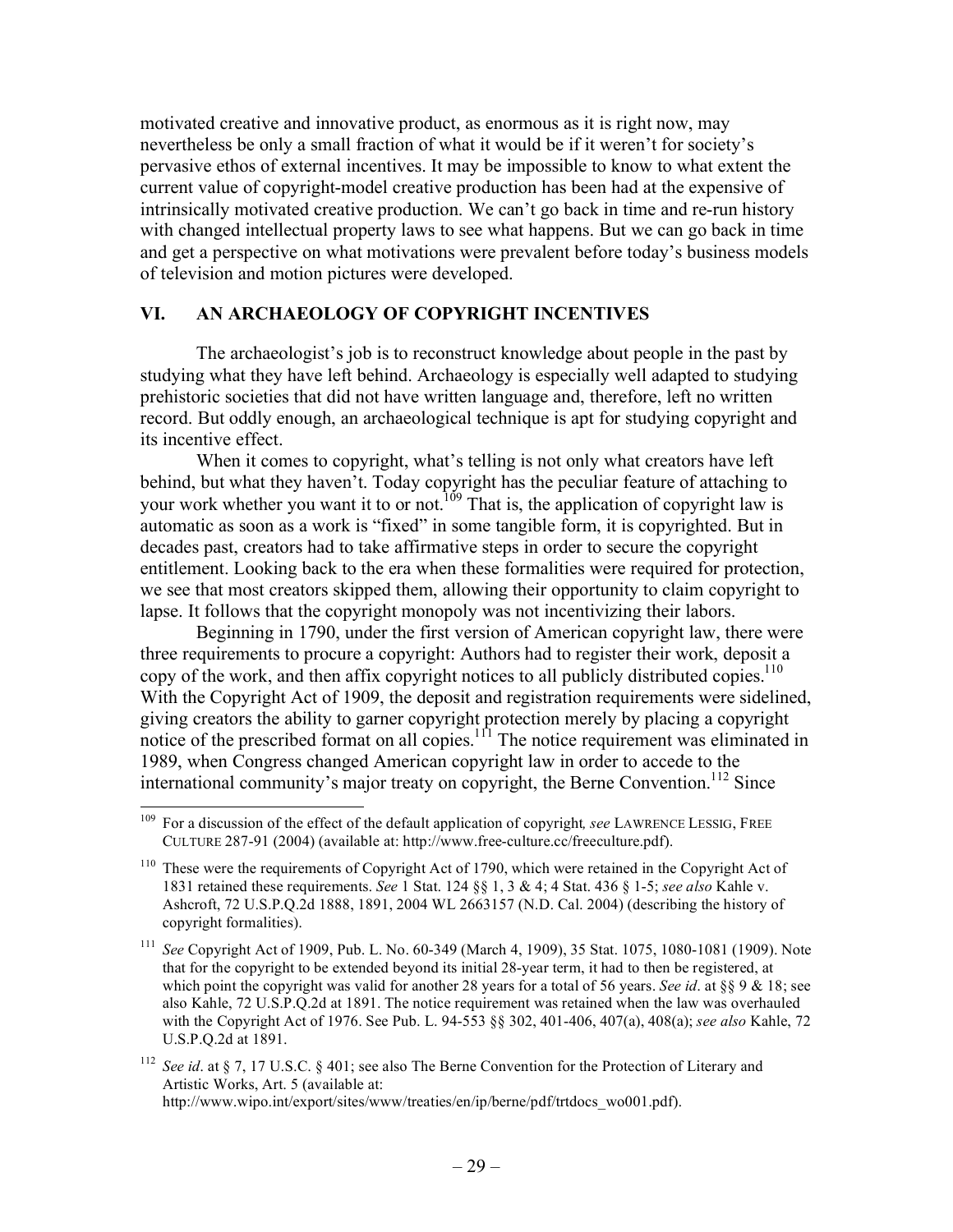then, all creators have automatically received copyright on all newly created works, whether those creators cared for it or not.<sup>113</sup> These changes marked American copyright's "flipping over from a system that protected only rights that were claimed to one that vests all rights, whether claimed or not."<sup>114</sup> Since copyright was once an "opt out" regime of legal protection, we can use past practice as a way of gauging the amount of reliance people had on the copyright entitlement.

Against this background of changing law, we can look at the results of several historical studies: In the United States, in the decade after the passage of the 1790 Copyright Act, only 10 to 20 percent of eligible works were copyrighted,<sup>115</sup> leaving 80 to 90 percent of available copyrights unclaimed. A study of works in the period of 1800 through 1870 indicates a potentially higher ceiling, with at most only about 50 percent of eligible works being copyrighted.116 But other studies indicate much lower rates of claiming copyright. A study of works published from 1850 to 1870 found less than 14 percent contained the copyright notice that was necessary to claim the protection of the law.<sup>117</sup> A survey of library-held publications from 1908 or prior, found that only about 21 percent of works were copyrighted.<sup>118</sup> A similar survey, which looked at posters published before 1976, found that less a third were copyrighted.<sup>119</sup>

It is a reasonable assumption that if creators did not take the required affirmative step of copyrighting their works, those persons would have created those works without the incentive provided by copyright. This data thus indicates that the copyright incentive was mostly irrelevant to the production of copyrightable content. Assuming that the attitudes that prevailed in prior eras continue to persist today, at a minimum, somewhere between 50 percent and 90 percent of copyrighted works would have been created without the incentive of the copyright entitlement.

But there is a very strong reason to think that copyright was unnecessary to the production of even a greater proportion of works than these numbers indicate. Persons who would have created works with or without copyright's incentive might nonetheless have helped themselves to the copyright entitlement after the fact. After all, the copyright entitlement has never depended on the creators' motivations in undertaking the creative labor. Thus, for people who would have created their works anyway, copyright could have been claimed as a gratuitous bonus. We can call this *the bonus-taking effect*. This effect should be probably especially large after 1909, when registration was reduced from a threshold requirement for protection to a means of extending copyright beyond the initial 28-year term. At that point, all that was required to gain the copyright entitlement

 <sup>113</sup> *See* 102 Stat. 2853 at § 13 and WIPO, Berne Convention for the Protection of Literary and Artistic Works, Status on October 15, 2009, available at: http://www.wipo.int/export/sites/www/treaties/en/documents/pdf/berne.pdf.

<sup>114</sup> *See, e.g.,* Richard A. Epstein, *The Dubious Constitutionality of the Copyright Term Extension Act,* 36 LOY. L.A. L. REV. 123, 124 (2002).

<sup>115</sup> *See* Christopher Sprigman, *Reform(aliz)ing Copyright*, 57 STAN. L. REV. 485 (2004) at 503.

<sup>116</sup> *See id.* at 510.

<sup>117</sup> *See id*.

<sup>118</sup> *See* Sprigman, *supra* note 115, at 512.

<sup>119</sup> *See id.* at 513.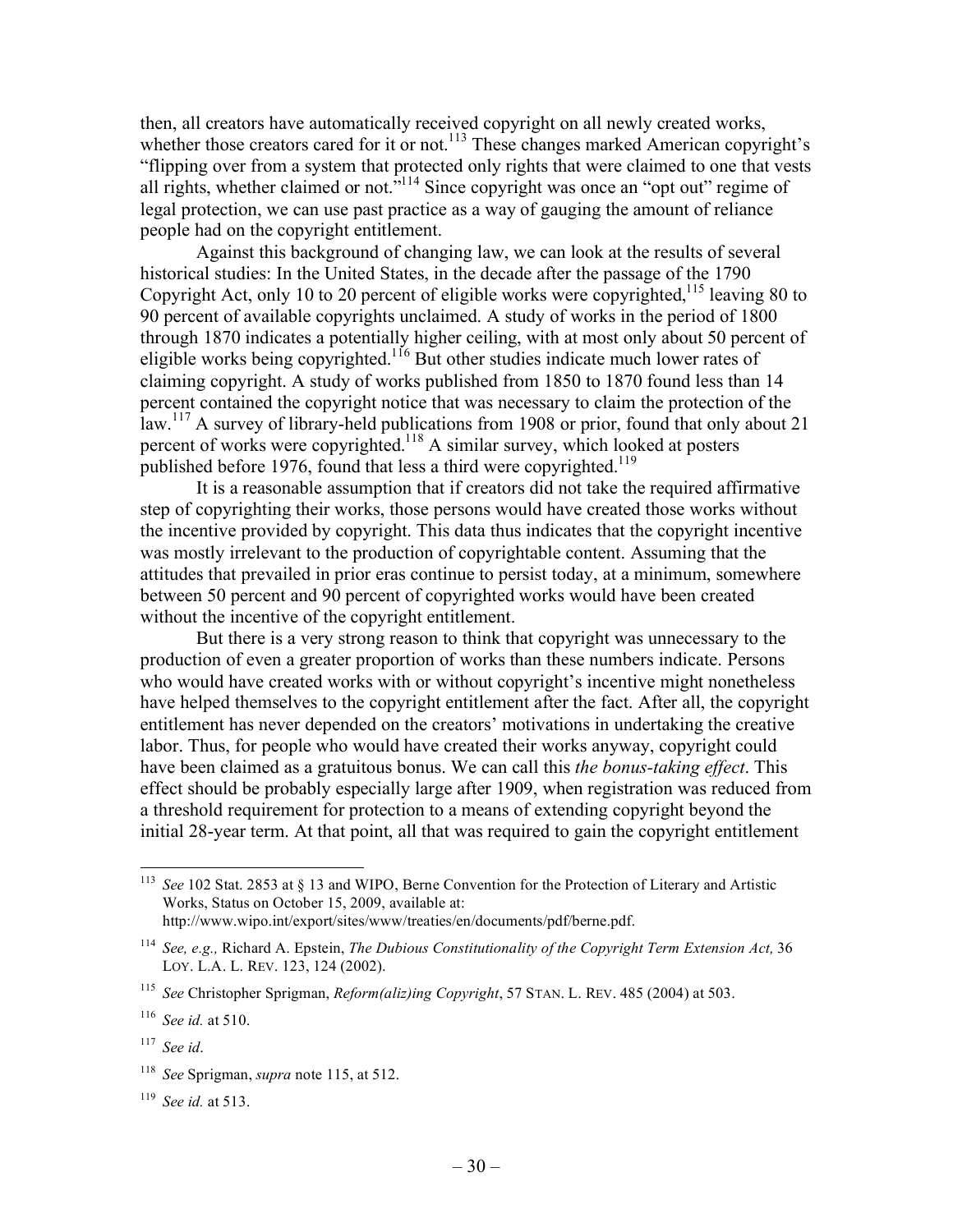was a notice on all published copies. And people still steered clear of the copyright claim in droves.

Taking into account the bonus-taking effect, we can say that the rate of unclaimed copyrights strongly indicates the irrelevance of the external incentive of copyright. Moreover, because of the possibility of bonus-taking, the rate of claimed copyrights has no probative value in establishing that copyright was a necessary incentive to the creation of any works. In other words, rates of copyright claims provides a ceiling on how much incentive effect copyright could have had, but it does not establish a floor.

There is another effect that can be expected to skew the numbers in the direction of overestimating the possible reach of the incentive effect: the costs of production and distribution. In many cases where the copyright incentive was not necessary to get an author to decide to write, we can imagine the incentive might have nonetheless been necessary to make it economically feasible for the publisher to pay to typeset, print, market, and distribute the author's book.

Once you take into account the bonus-taking effect and the effects production/distribution economics, it is likely that the needlessness of copyright incentives was much closer to 90 percent or significantly beyond that. From this data, we can infer that the external incentive of copyright had little to do with the vast majority of widely distributed creative production.

Let's take account of some possible objections to this line of reasoning.

It may be argued that there are various alternative explanations that could be given for these numbers. For example, some creators may have been mistaken about copyright law and thought that their works were protected by copyright without registration or notice. It is also possible that that some persons were incentivized by copyright to produce their works, but, after finishing those works, changed their minds and decided to forgo the law's aegis. These scenarios are perfectly plausible on a small scale. But there is no reason to believe that mistakes or changed minds had any significant effect on the numbers. To the contrary, the bonus-taking effect should entirely overtake any effect of mistakes and changed minds.

Corroborating these conclusions is a research review commissioned by the United Kingdom's Strategic Advisory Board for Intellectual Property. That review found, "Historical investigations of copyrights' effect on authors' supply of works rarely support the view that copyright promotes either the number of the quality of works supplied."<sup>120</sup>

There remains the question of to what extent these noncopyrighted works had any value. But what is measured in the historical studies cited above can be expected to correlate largely with value. That is because the historical data, derived from libraries, counts only works that were deemed important enough for a publisher to publish and for a library to collect and save. Thus, this historical or archaeological evidence strongly shows the copyright incentive was generally irrelevant to creative production. And it strongly corresponds with what we are seeing today's user-made media boom.

## **VII. A SNAPSHOT OF THE STOCK PHOTOGRAPHY MARKET**

You can see the great collision of old assumptions and new media realities with a look at the stock photography market, a market which imploded in a way that is entirely

 <sup>120</sup> HANDKE, supra note 13 at 10.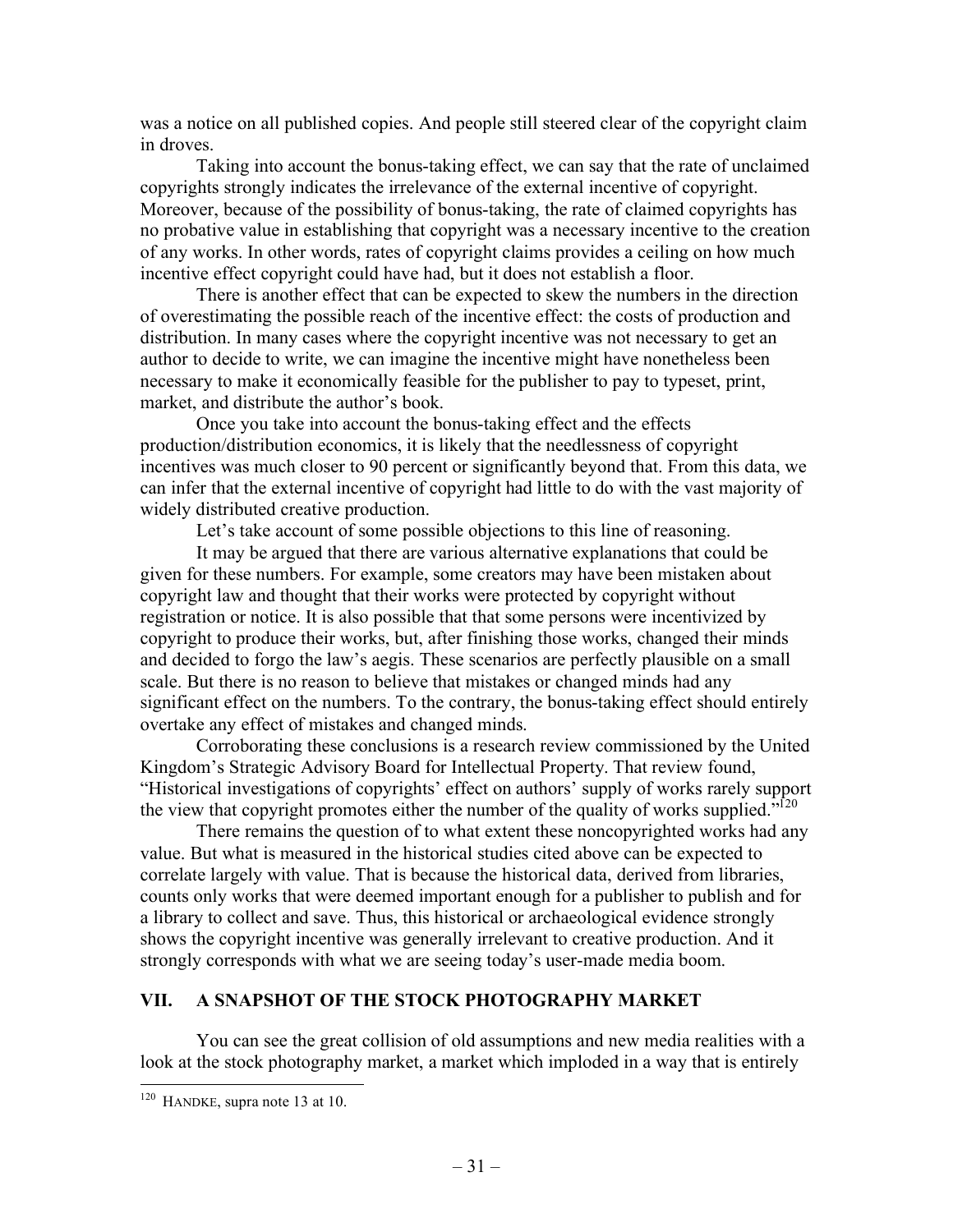inexplicable by means of the external-incentive theory, but which is wholly consistent with a more nuanced social-science approach. This Part tells that story, looking at the fortunes of industry players and anecdotes of participants. While this view, by itself, doesn't prove the incentive theory wrong, it does serve to illustrate its failings, showing how new social science perspectives have applicability in the real-world of creative production.

"Stock" is the name used to describe photographs that can be used as workparts in constructing some more encompassing media production. You encounter countless examples everyday. A photograph of law books can be used to illustrate a brochure about legal services. Throw in some brass scales and a gavel and you've got something you can use on the back cover of the yellow pages. A photo of a woman with an intent look on her face while she types into a computer could be used to illustrate – well, just about anything. From what I've seen, pretty much every company that's selling "solutions" – whatever that means – seems to use woman-with-a-laptop or man-with-a-laptop somewhere on their website.<sup>121</sup> Shaking hands in front a globe is also popular. At any rate, you get the idea.

Stock photography is one of those things that you might naturally assume needs the incentive of copyright. What kind of a blockhead, you might wonder, would spend considerable time and effort crafting beautiful stock photographs unless it's to make money? No doubt that was the view of people in the mid-1990s taking pitches from companies looking to use the internet to build an online business of stock-photo licensing. But as the ventures played out, it became increasingly clear that there are legions of blockheads with cameras.

### **A. The Great Stock Photography Crash of 2006**

The modern market for stock photography began in the mid-1990s.<sup>122</sup> Just as the World Wide Web was starting to take off in 1995, Jonathan Klein and oil-fortune heir Mark Getty founded Getty Images.<sup>123</sup> Klein and Getty's idea was to bring "the fragmented stock photography business into the digital age."124 Getty's primary clients then and now are megalithic media companies and Madison Avenue ad agencies.<sup>125</sup> But Getty also holds itself out as a supplier to "bloggers of all kinds."<sup>126</sup> The company possesses upwards of 3 billion images and draws 4 million unique visitors to its website

<sup>&</sup>lt;sup>121</sup> Type "solutions," "business solutions" or the like into a Google image search and see what I mean. http://google.com/images (last visited Mar. 27, 2011).

<sup>&</sup>lt;sup>122</sup> Press Release, Getty Images, Getty Images Agrees to be Acquired by Hellman & Friedman in a Transaction Valued at \$2.4 Billion (Feb. 25, 2008) available at http://company.gettyimages.com/article\_display.cfm?article\_id=171&isource=corporate\_website\_ind\_p ress\_release.

<sup>123</sup> Andrew Ross Sorkin, *Getty Images Up for Sale, Could Fetch \$1.5 Billion*, N.Y. TIMES, Jan. 21, 2008 at C1.

<sup>124</sup> Getty Images, Getty Images: About Us, http://company.gettyimages.com/.

<sup>125</sup> Sorkin, *supra* note 123.

<sup>126</sup> Getty Images, *supra* note 124.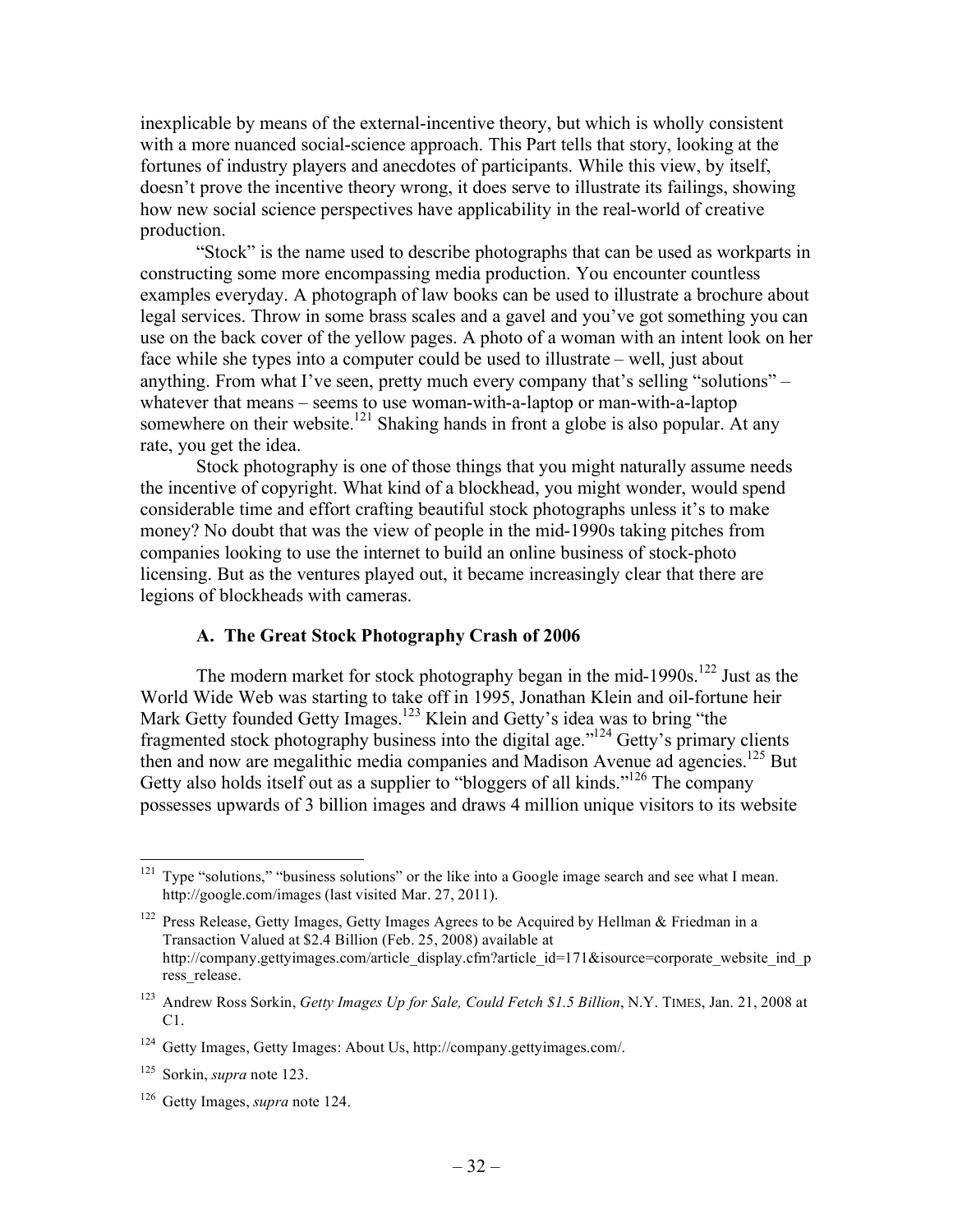each month.127 Getty's forté is high-quality photos taken by professional photographers.<sup>128</sup>

In the beginning, Getty grew with the web. The web, of course, exploded. And Getty went along with the ride, eventually attaining wild profitability. As Getty's fortunes ascended, Getty managed to push aside wire agencies and in-house file-photo cabinets to become the go-to source for ready-to-drop-in visuals. Customers were willing to pay handsomely for quality images. To understand how handsomely, it is necessary to understand Getty's system of tiered offerings. Getty's stock photos are divided into two categories: royalty-free and rights-managed. Having purchased a flat-fee royalty-free photo, a customer can do with it whatever the customer wants. A rights-managed photo, however, requires the customer to notify Getty exactly how the customer will use the image; Getty then quotes a price accordingly. As Getty's popularity increased, so did its prices. In 2002, the average price paid for a royalty-free photo was less than \$90.<sup>129</sup> At the end of 2004, Getty customers were paying an average of \$210 per image for royaltyfree photos.130 The higher-end rights-managed pictures were bringing in an average perimage, per-customer fee of \$585.131 In 2004, stock photography made up 79 percent of Getty's sales.<sup>132</sup> And the stock photography business was a good one in 2004. The company garnered \$622 million in revenues and clocked a 19% yearly revenue growth rate with pre-tax profits totaling about \$175 million.<sup>133</sup>

The next year was even better. At the end of 2005, shares of Getty Images hit \$93.66 on the New York Stock Exchange.<sup>134</sup> Sales volumes grew.<sup>135</sup> There was one slightly dull spot, however. Per-image prices stopped their wild growth. The royalty-free photos nosed upward slightly to an average of \$237 per image, but the rights-managed average slipped to \$558. Nonetheless, the year was a fantastic success. CEO Jonathon Klein gushed to investors, "Our 2005 results are a wonderful way to begin the next decade for Getty Images. 2005 was by far the best year in our history. We've built a very good business  $\ldots$  we believe very strongly that this is only the beginning."<sup>136</sup>

No one seemed to recognize I for what it was: The beginning of the end. After 2005, things went downhill fast. The flattening growth of per-image prices was an early manifestation of a problem that quickly grew too big too shrug off. By the end of the next

 $^{131}$  *Id.* 

 <sup>127</sup> Sorkin, *supra* note 123.

<sup>128</sup> *Id*.

<sup>&</sup>lt;sup>129</sup> Getty Images Inc., Event Brief of Q3 2005 Earnings Conference Call – Final (Oct. 20, 2005).

<sup>130</sup> Getty Images, *supra* note 133.

<sup>&</sup>lt;sup>132</sup> Getty Images, *supra* note 133. Note that consistent with general industry custom, Getty uses the term "stock photography" in a manner that is distinguished from "editorial photography," which depicts news and notable events.

<sup>&</sup>lt;sup>133</sup> Getty Images Inc., Event Brief of Q4 2004 Earnings Conference Call – Final (Jan. 17, 2005).

<sup>134</sup> Jemima Kiss, *Getty Images 'up for sale,*' GUARDIAN, Jan. 21, 2008, http://www.guardian.co.uk/media/2008/jan/21/mediabusiness.pressandpublishing.

<sup>135</sup> Getty Images, *supra* note 135.

<sup>136</sup> Getty Images Inc., Event Brief of Q4 2005 Earnings Conference Call – Final (Jan. 26, 2006).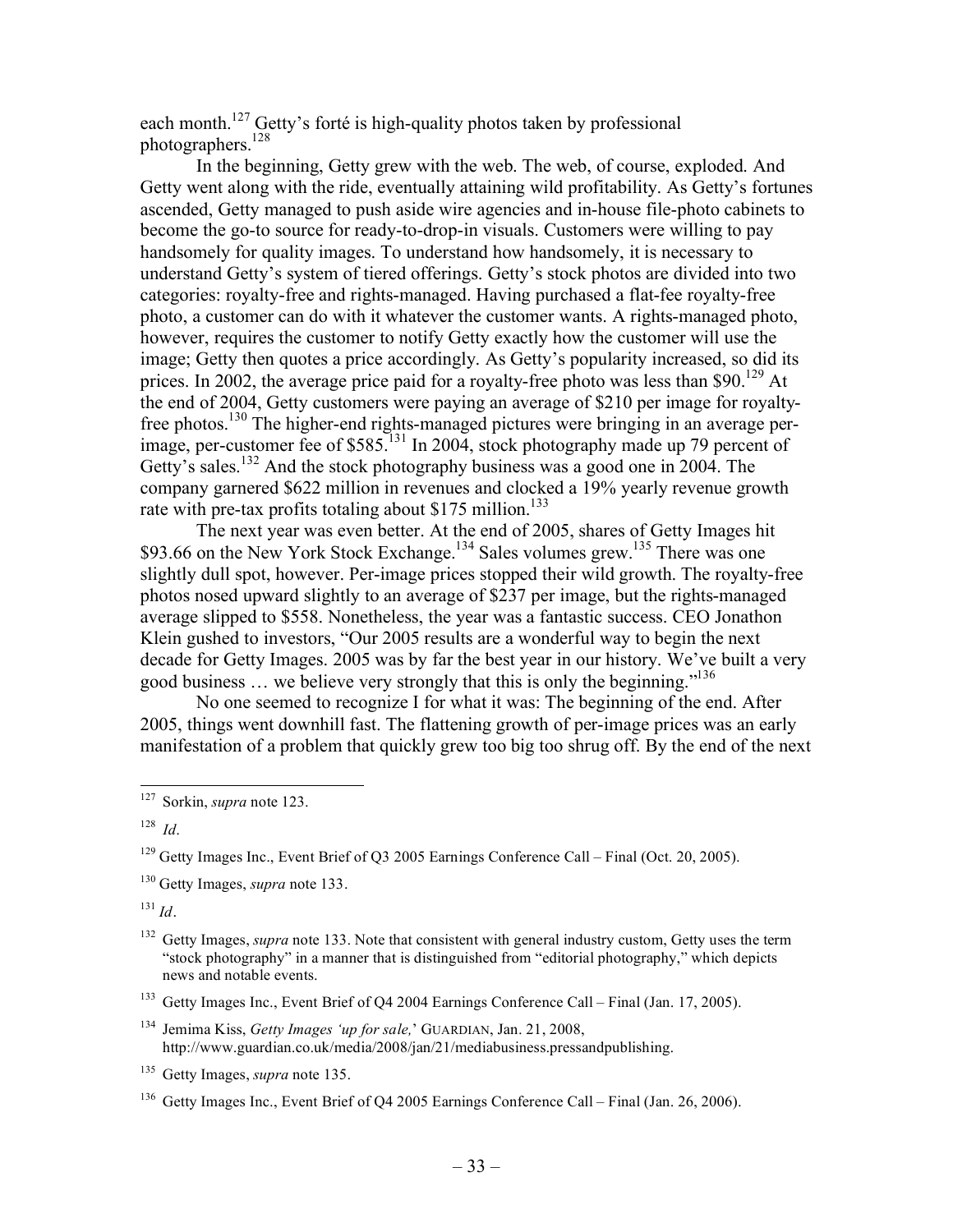year, everyone could see that the tide had turned.

"It is clear that 2006 has been disappointing," Klein admitted to investors in a conference call the next year.<sup>137</sup> Getty began rounds of layoffs.<sup>138</sup> Things were bad. The average prices of images were falling precipitously. Or, at least, that's what one gathers; hard numbers are lacking. Klein began refusing to provide specific information on average selling prices.

"So what we've decided to do will not fill you with glee or enthusiasm," Klein told investors in a 2007 conference call. "The level of granularity we've given around prices and volumes and actual numbers  $\ldots$  we're no longer going to do that."<sup>139</sup>

Since Getty's peak, the company's value had fallen by more than 75 percent. The company put itself up for sale, found a buyer, and then was delisted from the NYSE.<sup>140</sup>

The explanation for Getty's precipitous decline in the middle of the decade was that digital history had reached a turning point. The web had become radically democratized – the great mass of media consumers became media creators. The rapid timeline of "Web 2.0" corresponded directly with Getty's fall. Flickr and Facebook were launched in 2004, and YouTube debuted in early 2005. Later in 2005, Wikipedia's reader-written content began to grow explosively.141 Then, at the end of 2006, *Time* magazine put a crude flexible plastic mirror in the center of its cover and announced that "You" had been selected as the magazine's "person of the year."<sup>142</sup>

And as amateur-generated content skyrocketed, Getty began its slide.

Looking back, you can see that Getty's 15-year saga reflected the history of the internet itself. The rise of digital technology – primarily the web – made Getty what it was.<sup>143</sup> But the further evolution of that technology – the advent of broadband and the rising tide of digital photography – led to a flood of competition. Getty was hard pressed to keep charging hundreds of dollars an image when a teeming mass of humanity armed with high-quality SLR digital cameras flooded the web with content. In fact, distributors of pro-am content were soon charging as little as a dollar an image.<sup>144</sup> And that was not as low as prices would go.

The story is similar with Getty's main competitor, Corbis. Unlike Getty, Corbis has never been public, owned, as it is, by Microsoft tycoon Bill Gates.<sup>145</sup> Corbis is

<sup>140</sup> Private equity firm Hellman & Friedman paid \$2.4 billion for Getty, which included a 55 percent premium on the share price before Getty put itself up for sale. *See* Getty Images, Getty Images Agrees to Be Acquired by Hellman & Friedman in a Transaction Valued at \$2.4 Billion (press release, Feb. 25, 2008) http://media.gettyimages.com/article\_print.cfm?article\_id=171 (last visited August 2, 2010).

<sup>141</sup> *See* Wikipedia, File:Time Between Edits Graph Jul05-Present.png, http://en.wikipedia.org/wiki/File:Time\_Between\_Edits\_Graph\_Jul05-Present.png.

<sup>142</sup> Lev Grossman, *Time's Person of the Year: You,* TIME (Dec. 13, 2006), available at http://www.time.com/time/magazine/article/0,9171,1569514,00.html.

<sup>143</sup> Getty Images, *supra* note 124.

<sup>144</sup> Sorkin, *supra* note 123.

<sup>&</sup>lt;sup>137</sup> Getty Images Inc., Event Brief of Q3 2006 Earnings Conference Call – Final (Oct. 24, 2006).

<sup>138</sup> Sorkin, *supra* note 123.

<sup>&</sup>lt;sup>139</sup> Getty Images Inc., Event Brief of Q1 2007 Earnings Conference Call – Final (May 1, 2007).

<sup>145</sup> Katie Hafner, *A Photo Trove, a Mounting Challenge*, N.Y. TIMES, Apr. 10, 2007.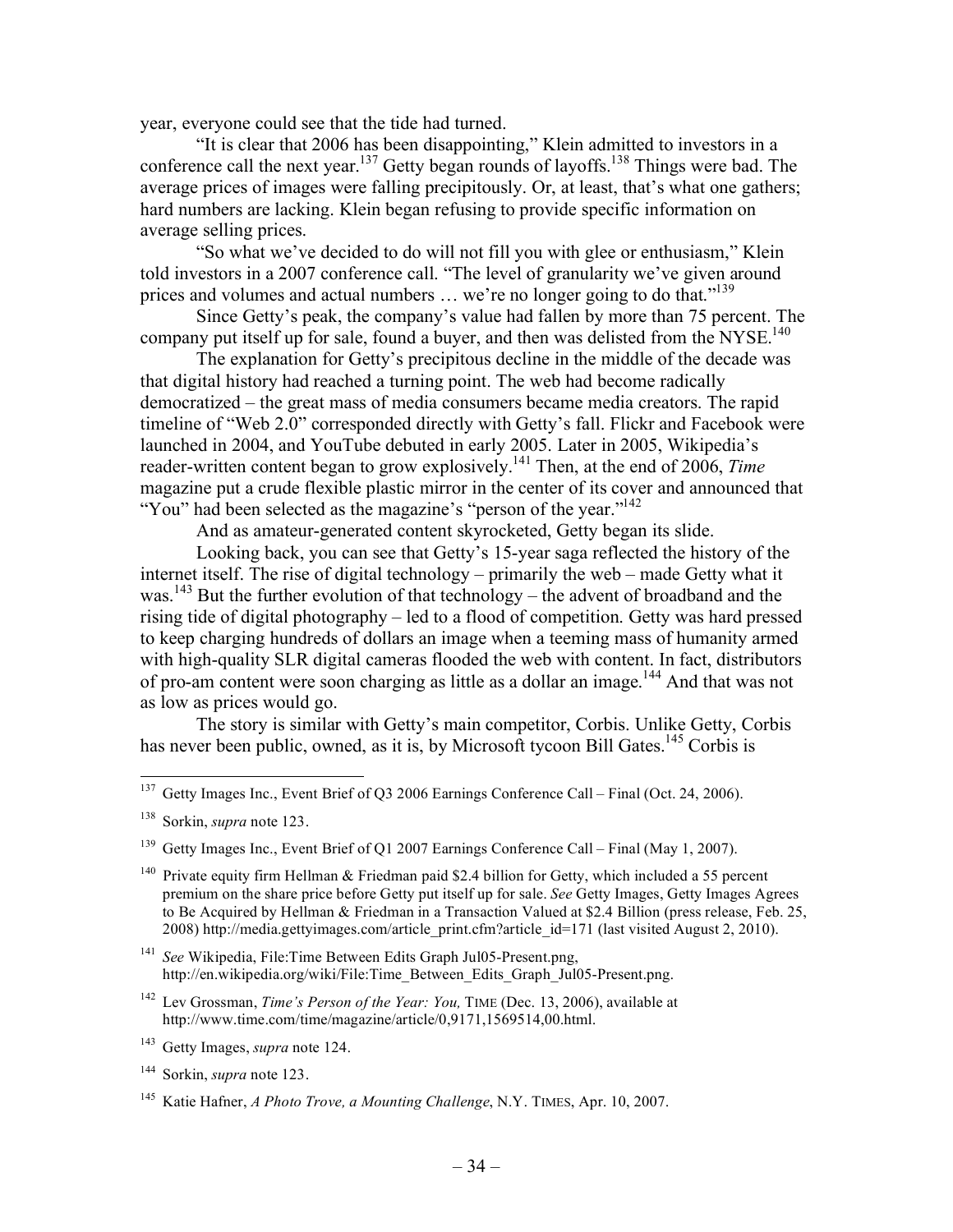especially notable for its acquisitions, which have been fueled by Gates's gargantuan cash reserves. Those acquisitions have made Corbis the owner of some of the most iconic and valuable photographs of all time. The photo of Rosa Parks sitting at the front of a Montgomery city bus is owned by Corbis, as is the famed shot of Marilyn Monroe standing over a subway grate as air blows up her dress.<sup>146</sup> As of April 2007, despite yearly sales of \$250 million, Corbis had yet to be profitable.<sup>147</sup> Corbis, like Getty, has been under pressure from the rising tide of ultra-cheap offerings from citizenphotographers. And Corbis, like Getty, began rounds of layoffs in the wake of the usergenerated content revolution.<sup>148</sup>

## **B. Classical Economics Stops Making Cents**

The new market reality that dethroned Getty and Corbis, viewed through the lens of classical economics, looks like collective madness. But viewed through a nuanced perspective incorporating new understandings in social science, it all makes perfect sense.

The flood of competition that overtook Getty and Corbis mid-decade came to be called "microstock." The term describes the industry category populated by "You."<sup>149</sup> Some representative microstockists are iStockphoto,<sup>150</sup> Shutterstock,<sup>151</sup> and Fotolia.<sup>152</sup> As market analyst Coffey said, "We have pictures on our cellphones. If I can get a reasonably clear picture and the rights are cleared and I pay \$2 for it, then why would I pay Corbis \$200?"<sup>153</sup>

Today, the inducement offered by microstock houses to photographers is money. Indeed, microstock houses, in their current mature form, have built their businesses on the same classical economic assumptions as Getty and Corbis, the idea that you motivate people by paying them. But, strangely, the entire industry was born when one person turned his back on money as a reward for creativity.

In 2000, founder-photographer Bruce Livingstone was looking to become a stock photography entrepreneur, having printed boxes worth of CD-ROMs filled with his stock photos, which would ship to customers.<sup>154</sup> But he "was having problems marketing"

 <sup>146</sup> *Id.*

<sup>147</sup> *Id.*

<sup>148</sup> Daryl Lang, *Corbis Laying Off Another 125 Employees*, PHOTO DISTRICT NEWS, Nov. 14, 2007, http://www.pdnonline.com/pdn/esearch/article\_display.jsp?vnu\_content\_id=1003672197 and Daryl Lang, *Corbis Cutting Another 175 Jobs, Combines Exec Jobs, PHOTO DISTRICT NEWS, Sept. 11, 2008.* http://www.pdnonline.com/pdn/content\_display/photo-news/stock-andsyndication/e3ic20afe7664ada9effef42a9c658de202.

<sup>149</sup> That is, *You* in the *Time* magazine sense. *See* note 142.

<sup>150</sup> http://www.istockphoto.com.

http://www.shutterstock.com.

<sup>152</sup> http://www.fotolia.com.

<sup>153</sup> Hafner, *supra,* note 145.

<sup>154</sup> iStockphoto.com, About Us, http://www.istockphoto.com/help/about-us (last visited July 23, 2011).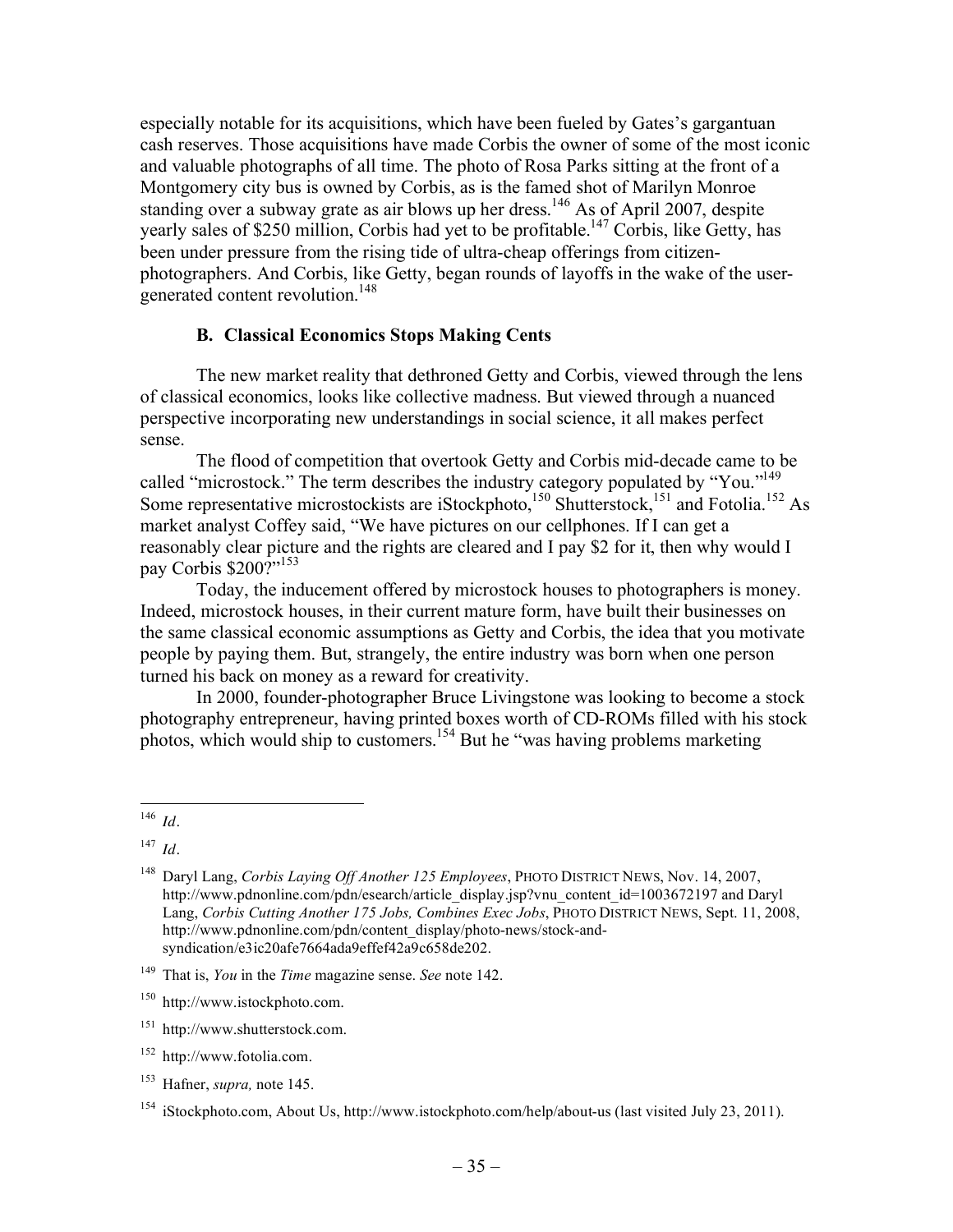against a world of me-too competitors."<sup>155</sup> At that point Livingstone gave up – sort of. He gave up on the idea of making money. But he maintained his drive to provide stock photography to the world. He just decided to stop caring about making money.<sup>156</sup> He put all the photos online and made them available for free.<sup>157</sup> The site became popular, and Livingstone began allowing site users with digital cameras to upload their own photos.<sup>158</sup> When the server bills hit \$10,000, he started looking for a way to get people to pay.<sup>159</sup> Livingstone's site, iStockphoto, then started selling credits which could be used to  $d$ ownload photos.<sup>160</sup> It became more than a way to pay for bandwidth and turned lucrative. As iStockphoto's fortunes rose, Getty's plummeted. In 2006, Getty turned around and bought their tormentor, paying Livingstone \$50 million for the company, which Livingstone stayed with as the iStockphoto CEO.

Today, iStockphoto has 7.25 million royalty-free files, all of which are media workparts of some sort – mostly photos, but also illustrations, video footage, and audio.<sup>161</sup> The iStockphoto site claims that there are more than 70,000 contributors to its collections.162 Viewed from the perspective of Getty's once dominant pricing model, iStockphoto's prices on royalty-free images go from small, to extremely cheap, to utterly microscopic. An unlimited-run license for using a high-resolution photo in print, such as a book cover, might be \$125.<sup>163</sup> And that, it turns out, is about the most money you can spend. A large file with very high resolution for more ordinary uses is \$24.<sup>164</sup> A small, low-resolution file for ordinary usage sells for \$1.<sup>165</sup> With the purchase of a subscription, the price per image can go as low as  $26¢$ .<sup>166</sup>

Of course, before any money from already bargain-basement license fees gets to the photographer, iStockphoto needs to take its cut. And it's a big cut: contributors earning the minimum royalty rate get just 20 percent.<sup>167</sup> Thus an ordinary compensation

l

<sup>158</sup> *Id.*

<sup>159</sup> *Id.*

<sup>165</sup> *Id.*

<sup>166</sup> *Id.*

<sup>167</sup> *Id.*

<sup>155</sup> *Id.*

<sup>156</sup> *See* Young Entrepreneurs, Interview With Bruce Livingstone – Founder and CEO of iStockphoto, http://www.retireat21.com/interview/interview-with-bruce-livingstone-founder-of-istockphoto (last visited July 23, 2011).

<sup>157</sup> iStockphoto.com, *supra* note 154.

<sup>160</sup> *Id.*

<sup>161</sup> iStockphoto, index page, http://www.istockphoto.com (last visited Aug. 7, 2010).

<sup>162</sup> *Id.*

<sup>163</sup> King Kaufman, *Photog thrilled to get peanuts from Time*, SLATE, July 29, 2009, http://open.salon.com/blog/future\_of\_journalism/2009/07/29/photog\_thrilled\_to\_get\_peanuts\_from\_tim e and iStockphoto, coins in the glass jar, http://www.istockphoto.com/stock-photo-6465698-coins-inthe-glass-jar.php (last visited Aug. 7, 2010).

<sup>164</sup> iStockphoto, *supra* note 161.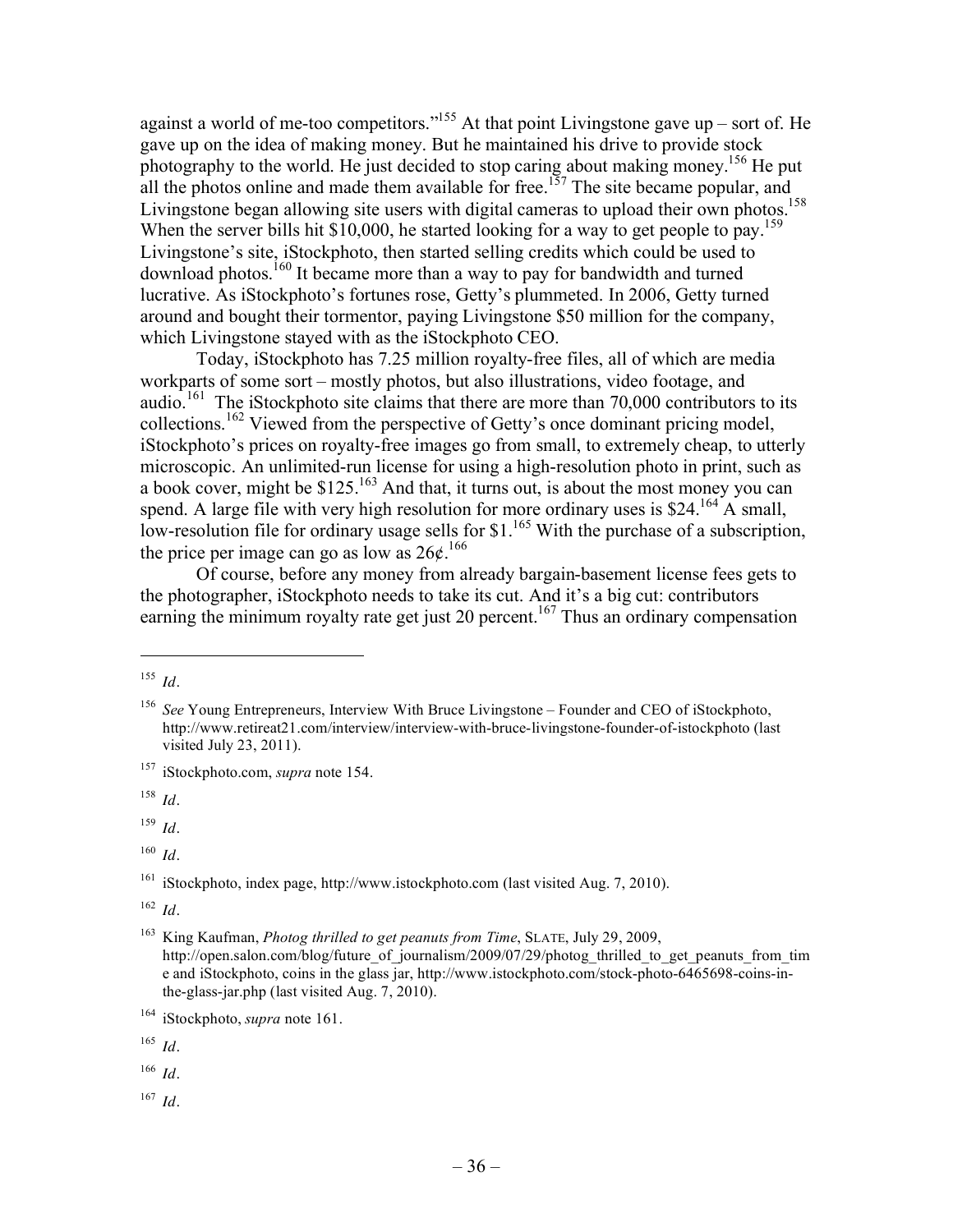to a photographer for a photo is somewhere just north of a nickel. Long-standing contributors can apply for a special status that permits royalties up to double that amount.168

Rival company Shutterstock, which bills itself as "the largest subscription-based stock photo agency in the world," offers a slightly different deal, but like iStockphoto, it's neither pricey for buyers, nor lucrative for sellers.<sup>169</sup> A subscription, costing less than \$250 per month, allows the subscriber to download about 25 images per day.<sup>170</sup> Out of the prices Shutterstock charges customers, it will pay the photographer a maximum of \$28 and a minimum of  $25¢$  per download.<sup>171</sup> Photographers are put on warning that it may take a while before Shutterstock finds it worth the hassle of actually making a payout: No money is wired into a photographer's PayPal account until earned royalties add up to  $$75$ .<sup>172</sup> After that, earnings must hit \$75 again before another payment is made.<sup>173</sup> Thus, if a photographer has relatively few images and those images receive only modest downloads, it could be years before the photographer receives even a single payment.

Another leading site is Fotolia, which claims nearly 10 million images in its collection. A single download, for a small-sized image, goes for as low as  $75¢$ , with a medium-size image costing as little as  $$3.75$ .<sup>174</sup> If a user has a subscription, the per-image price can go all the way down to  $14\ell^{175}$  Of course, only a fraction of that will end up with the photographer. On Fotolia, royalty rates and prices are determined by a ranking system.<sup>176</sup> A contributor starts off with the rank of "white" and a royalty rate of 25 percent.177 After 100 downloads, the contributor reaches the "bronze" level and the royalty rate goes up to 28 percent.<sup>178</sup> Fotolia explains, "Thus, the more you sell the more money you will make<sup>[1]"179</sup> Upon the promethean attainment of 1 million downloads, a contributor would gain the rank of "diamond" and then be paid a royalty rate of 46 percent.<sup>180</sup> It is not apparent from the information on the site that anyone has achieved this status. Although Fotolia's compensation system may seem unpromising enough, there's a catch: Not every download on Fotolia is a "download." A download from a

<sup>177</sup> *Id*.

- <sup>179</sup> *Id*.
- <sup>180</sup> *Id*.

 <sup>168</sup> *Id.*

<sup>169</sup> Shutterstock, http://www.shutterstock.com/ (last visited Aug. 7, 2010).

<sup>170</sup> Shutterstock, *supra* note 169.

<sup>171</sup> Shutterstock, Submitting Content, http://submit.shutterstock.com (last visited Aug. 7, 2010).

<sup>&</sup>lt;sup>172</sup> Shutterstock, Frequently Asked Questions, http://www.shutterstock.com/faq.mhtml (last visited Aug. 7, 2010).

<sup>173</sup> *See id*.

<sup>174</sup> Fotolia, http://www.fotolia.com (last visited Aug. 7, 2010).

<sup>175</sup> *Id*.

<sup>&</sup>lt;sup>176</sup> Fotolia, Contributors, http://us.fotolia.com/Info/Contributors (last visited Aug. 7, 2010).

<sup>178</sup> *Id*.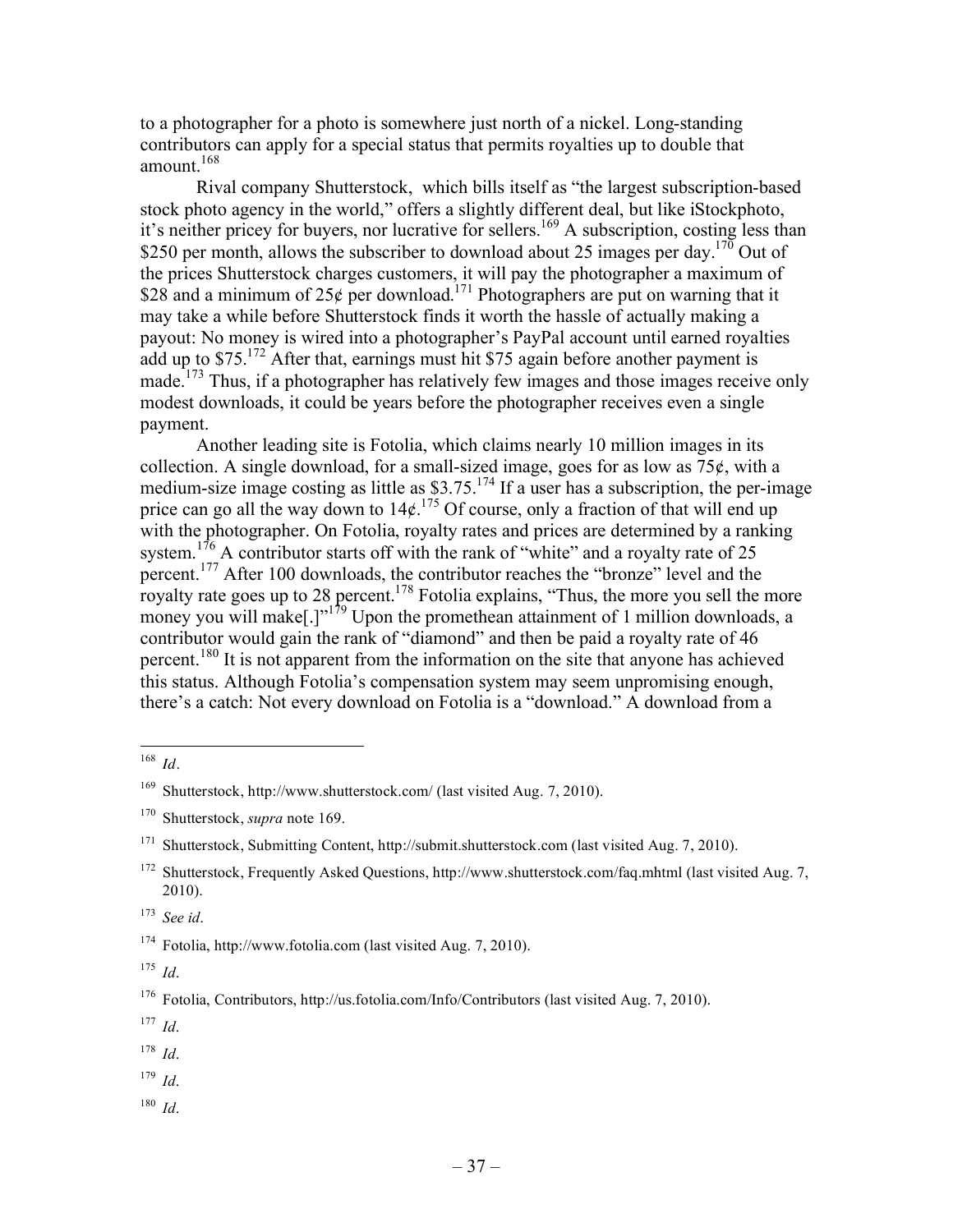subscriber only counts as  $1/4$  of a download.<sup>181</sup>

There are some other ways for photographers to make money from microstock websites. Referral programs that allow contributors to receive payments for referring customers to the site – something in the vein of Amway.<sup>182</sup> As one discussion forum attests, however, it is questionable whether anyone actually makes any significant money from referrals. $183$ 

For at least some microstock producers, the exchange of money seems to be less about income and more about acknowledgement that their work has been utilized. That is, money is cherished for its communicative value rather than its pecuniary value.

All in all, it is pretty clear that the financial incentive enabled by copyright is not what is motivating people to take stock photographs. So something else must be driving photographers to participate. And, it sure looks like intrinsic motivation.

Scrutinizing the stock photography sites themselves, there is evidence that contributors are looking for are the sorts of things that Daniel Pink identified as abetting intrinsic motivation: positive feedback, gratitude, and useful information about their contribution.<sup>184</sup> It seems that what contributors really want is to be paid in the currency of Deci and Ryan's self-determination theory: indications of competence, autonomy, and relatedness.<sup>185</sup>

As one might expect in accordance with self-determination theory, contributors to microstock houses would like to know how their images are being used. A "frequently asked question" answered on Shutterstock's site is "Will I know where my content will be used?"<sup>186</sup> Unfortunately for Shutterstock's contributors, there is no way to provide this information, since royalty-free customers are not required to report how they use downloaded images.<sup>187</sup>

Similarly, Fotolia's FAQ includes the question: "How are my images being used?" The response is, "[I]t is impossible for us to know exactly how your images are being used … within the license guidelines." Apparently the desire to find out how an image is being used gets the best of some people. Fotolia warns: "Please note it is strictly forbidden for you to contact buyers."188

 <sup>181</sup> *Id*.

Amway markets vitamins, cosmetics, and the like. The company calls itself "a global leader in multilevel marketing." (Ad appearing in Google search results on March 18, 2011.) In other words, the business thrives on signing up more and more people to participate in it. Detractors liken Amway to a legalized pyramid scheme. For example, In re Amway Corp., 93 F.T.C. 618 (1979), considered whether Amway was an illegal pyramid scheme, but ultimately rejected that charge because of certain threshold inventory limits and customer-number requirements that the company maintained.

<sup>&</sup>lt;sup>183</sup> iStockphoto, Participate, Forums, Is anyone actually making money from the referral program?, http://www.istockphoto.com/forum\_messages.php?threadid=35867&page=2 (last visited Aug. 7, 2010).

<sup>184</sup> PINK, *supra* note 44, at 67 and Edward L. Deci et al., *Extrinsic Rewards and Intrinsic Motivation in Education: Reconsidered Once Again*, 71 REVIEW OF EDUCATIONAL RESEARCH 14 (Spring 2001), quoted by PINK, *supra* note 44, at 67.

<sup>185</sup> Ryan & Deci, *supra* note 56.

<sup>186</sup> Shutterstock, *supra* note 171.

<sup>187</sup> Shutterstock, *supra* note 171.

<sup>188</sup> Fotolia, Frequently Asked Questions, http://www.fotolia.com/Info/Faq (last visited Aug. 7, 2010).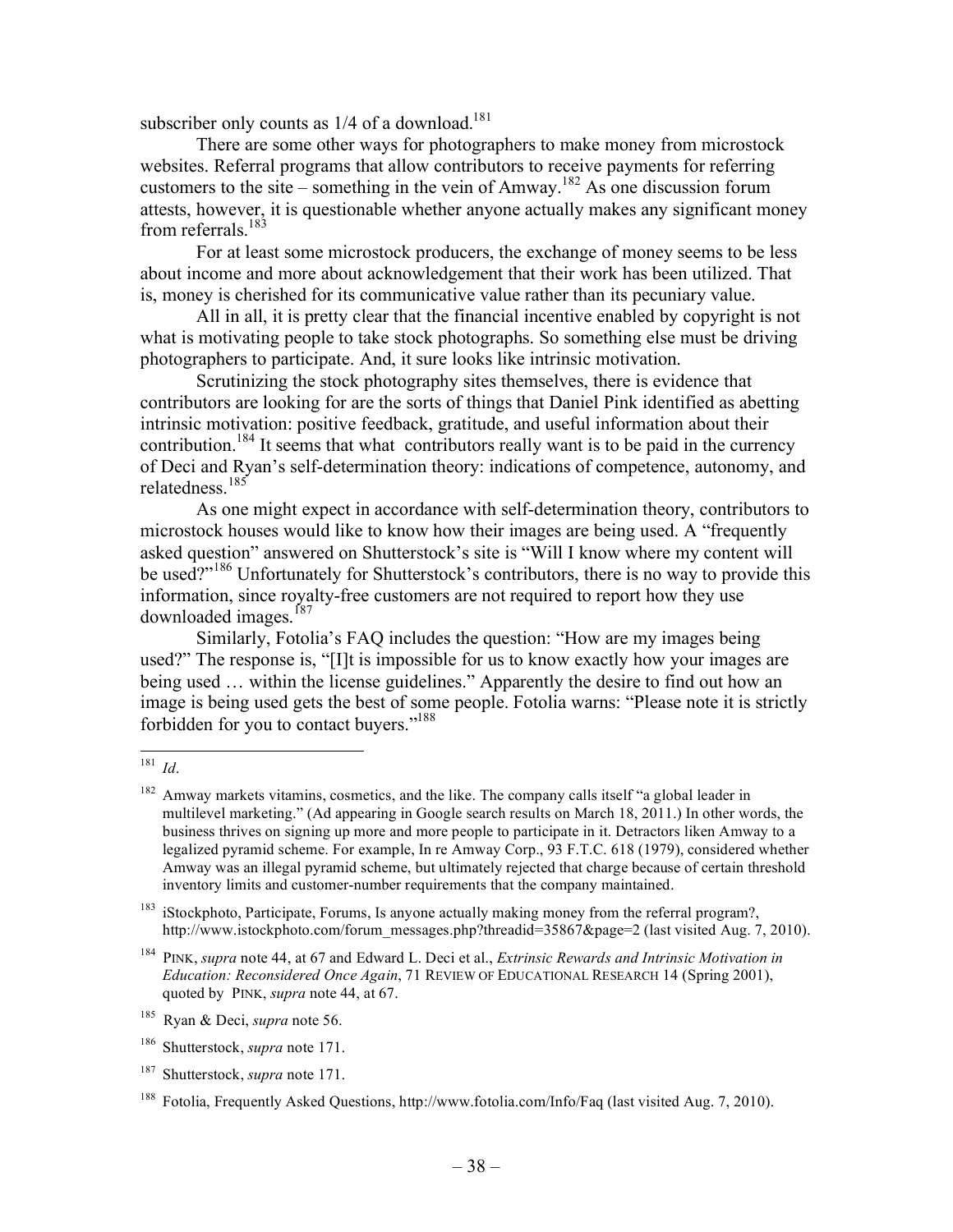Evidence of the same desires can be found on iStockphoto, where one of the site's top-10 questions from photographers is: "Is there a way to find out where my photos are being used?"<sup>189</sup> The answer: "Only the people that used your photo[] know what it was used for."<sup>190</sup> But iStockphoto does provide an "iStock in Action forum thread" where notices can be posted of images that are used, as well as a "Designer Spotlight" where photographers might find their images featured, if they are lucky.<sup>191</sup>

Some view into the motivation of stock photographers may be found on the blog of Central Pennsylvania photographer and microstock contributor Brad Shearer. In a post titled "Why I shoot stock photography," Shearer wrote:

Stock photography and more specifically micro stock photography isn't going to make me rich … The photos I have for sale on big stock photo don't bring me clients locally. My family and friends aren't impressed with images that come across. [¶] So what does it do for me? Well I want to take photos, I love taking photos, I have to take photos[;] it's what I do. … I felt the amount of effort involved in learning how to get good feedback and added expense of popular photo sharing sites was just too much. So for me it's that rush I get when someone purchases my image, the satisfaction in knowing that they looked [all over] and my image stood out the most [to] them for what they wanted[;] that is the ultimate thumbs up or +1 or digg or vote or whatever you want to call it.<sup>192</sup>

Shearer is not alone in his attitude. In April 2009, *Time* magazine ran a cover story called "The New Frugality." The photo used on the cover was of a jar of change. In an ironic turn, the photo illustrated "frugality" in more ways than one. Time had purchased the right to use the photo from iStockphoto for an estimated \$125.<sup>193</sup> Of that, photographer Robert Lam received \$30.194

When news of Lam's \$30 national magazine cover hit online discussion boards, there was an outpouring of anger.<sup>195</sup> Lam "got screwed" according to one commenter, who said that Lam's work should have cost *Time* several thousands of dollars.<sup>196</sup>

But Lam himself was not part of the angry mob. To the contrary, Lam was just happy that his photo made the cover of *Time*.<sup>197</sup> He wrote in the discussion forum that he

<sup>191</sup> *Id*.

<sup>192</sup> Why I Shoot Stock Photography, http://studiobrad.com/PTPBlog/?p=122 (Nov. 5, 2009).

<sup>196</sup> *See id*.

<sup>&</sup>lt;sup>189</sup> iStockphoto, Frequently Asked Questions, http://www.istockphoto.com/faq.php?FormName=FaqSearchForm&Category=26 (last visited Aug. 7, 2010).

<sup>190</sup> *Id*.

<sup>193</sup> Kaufman, *supra* note 163, and iStockphoto, *supra* note 163.

<sup>194</sup> Kaufman, *supra* note 163, and Posting of R Studios to Model Mayhem, http://www.modelmayhem.com/po.php?thread\_id=480730 (July 24, 2009).

<sup>195</sup> Kaufman, *supra* note 163.

<sup>197</sup> *See id. See also*, *e.g*., Postings of Lee K and Pypi Fashion to Model Mayhem, http://www.modelmayhem.com/po.php?thread\_id=480730 (July 24, 2009).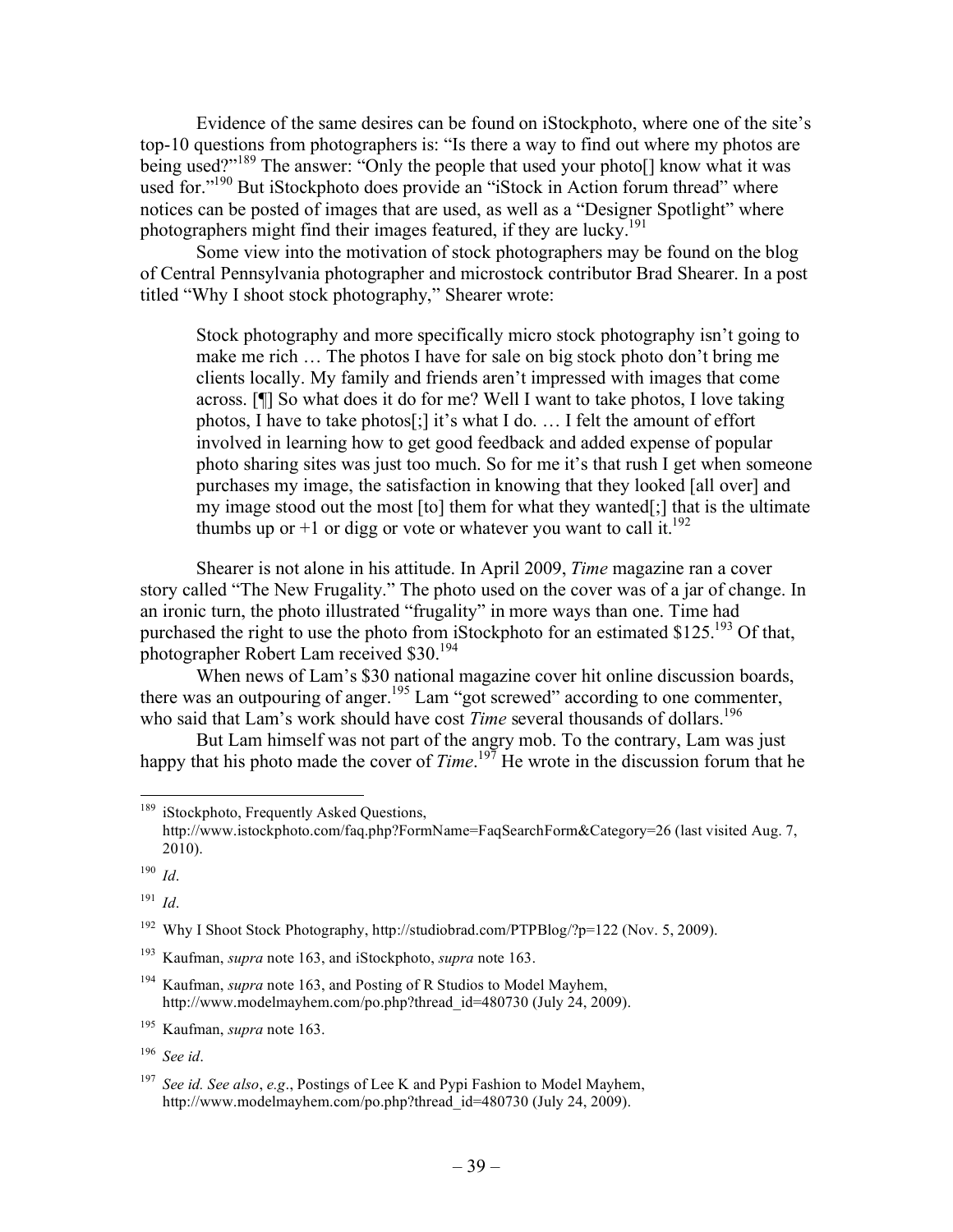was planning to get a back issue of the magazine – apparently he missed it on newsstands – and that he would then frame it.<sup>198</sup> It's not hard to imagine that the frame could cost more than the \$30 Lam was paid.

Microstock photography is ostensibly a copyright-enabled market relying on money-driven exchanges. But when you look at it critically, considering the high transaction costs, low prices, and general inability of producers to obtain positive economic returns, it becomes clear that Gutenberg economics can't explain what's going on. The more nuanced post-classical economics that is developing, however, has no trouble comprehending the seeming irrationality.

## **VIII. NATURAL ENCOURAGEMENTS FOR CAPITAL-INTENSIVE PUBLIC GOODS**

I hope that what I've laid out up to this point shows that it is misguided to presume that external incentives are necessary for creative, innovative labors that result in public goods – at least insofar as those labors are engaged in by individuals. Empirical observation – experimental and historical – is inconsistent with the incentive theory as holding true with individuals. Moreover, the intrinsic-motivation hypothesis agrees well with the facts.

There is, however, a substantial gap. Not all intellectual goods are produced by individuals. Many, of course, are produced by firms. New theory in the vein of social psychology or behavior economics does not apply to the behavior of firms. With layers of management and shareholder governance, firms, we can stipulate, are relentlessly oriented toward making money. Corporate managerial decisions may depart from the ideal. Managers, as stewards of shareholder interests, may be imperfect in their decisionmaking. But, as a general matter, corporations clearly act much more like the hypothetical *Homo economicus* than individuals do.

Moreover, the corporate side of creation and invention cannot be ignored as trivial or nonessential. A talented tinkerer, for instance, can make gadgets using commercially available microprocessors. But developing and fabricating microprocessors takes a huge corporation. One such corporation, Intel, recently announced it would spend \$5 billion to build a new fabrication facility in Arizona to manufacture chips with a new level of miniaturization at a scale of 14 nanometers.<sup>199</sup> An intrinsically motivated individual can't do that in a basement. And we can stipulate that firms do not have intrinsic motivation.<sup>200</sup> They do not feel love, passion, or the triumph of spirit that comes from contributing to society. So does that mean that the incentive theory, if it does not hold for individuals, at least holds for corporations?

The answer is no, at least not as a general principle.

There is not really anything wrong with the incentive theory for corporations – at least as a theory. The problem is that it is has been empirically refuted. The evidence, in

 <sup>198</sup> Posting of R Studios to Model Mayhem, http://www.modelmayhem.com/po.php?thread\_id=480730 (July 24, 2009).

<sup>199</sup> *See* Physorg.com, Intel to Invest \$5 Billion in New Arizona Plant (Feb. 18, 2011), http://www.physorg.com/news/2011-02-intel-invest-billion-arizona.html (last visited July 25, 2011).

<sup>&</sup>lt;sup>200</sup> *But see* Part IX., below, in which I explain that firms must enjoy an intrinsic-motivation subsidy in the form of lower wages for workers who are doing creative or innovative work on behalf of the firm.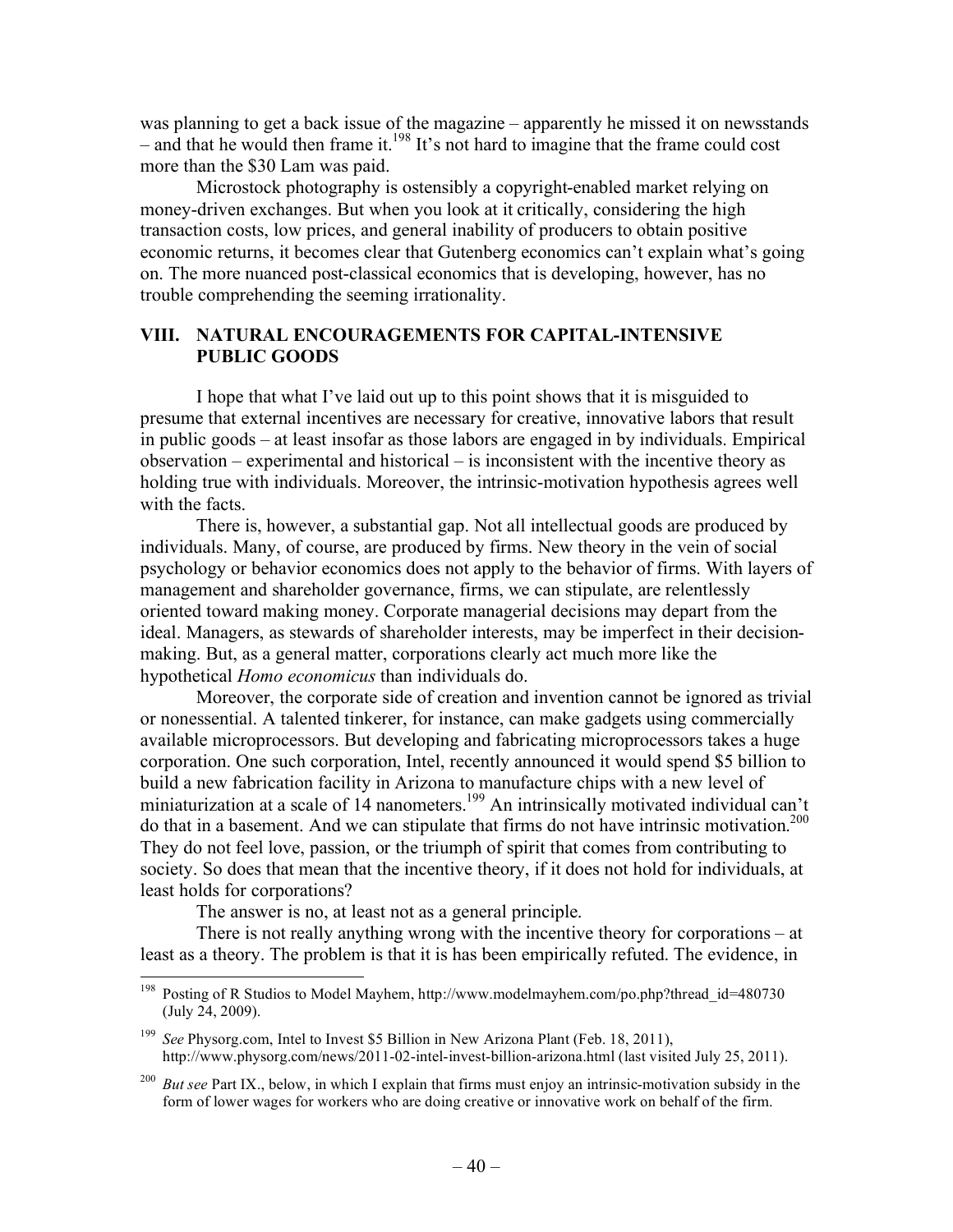fact, is overwhelming. As a general matter, firms simply do not depend upon the external rewards offered by intellectual property in making decisions about undertaking innovation. Regardless of the predictions of theory, the fact is that various characteristics of the real-world marketplace make creation and innovation profitable even in the absence of externally provided rewards – at least in most cases. Indeed, empirical research indicates that in most industries, intellectual property rights are considered unimportant to appropriating returns. Further, empirical studies show that business managers are, in large part, ignorant of what must be done to claim intellectual property entitlements, suggesting that those entitlements are not vital to business decisions to innovate and create. This research supports the conclusion that the need for external incentives is the exception rather than the rule.

Returns on research-and-development costs are frequently garnered through marketing strategies and particular ways of doing business. These modes of appropriating profits include "lead time" or first-mover advantage, sales-and-service expertise, superior manufacturing capacity, increasing returns through scale, establishing proprietary architectures, and what has been called "quickness on the learning curve."201 None of these means of garnering a profit involves getting an external reward. Inside the world of an economic abstraction, the ability to copy the innovations or creative output of a firm seems to be perfectly ruinous to that firms ability to profit from its investment. But the problem with abstract models is that they assume away friction and delay. They also don't take account of the buzz that can develop around a brand that is at the leading edge of a cultural or technological phenomenon. In the real world, copying takes at least a little bit of time. And copyists look a little less lustrous to consumers. Moreover, it can be easier to maintain market share than to take it away from others. These little differences between models and the real world can translate into raking in fortunes. Facebookfounder Mark Zuckerberg illustrates the point in talking about his management philosophy. "[O]ne of the core values of Facebook is *move fast*," Zuckerberg has said.<sup>202</sup> "And we used to write this down by saying, 'Move fast and break things.' And the idea was, unless you are breaking some stuff, you are not moving fast enough."<sup>203</sup>

The importance of non-IP factors in appropriating returns has been empirically demonstrated. Economists Michele Boldrin and David K. Levine have looked deeply into the role of intellectual property in innovation, and their account might come as a shock to denizens of patent law. They report: "[I]t turns out that businesses do not regard patents as a significant factor in their decisions to innovate."<sup>204</sup> To reach this conclusion, Boldrin and Levine looked at a number of surveys of R&D directors. Being first to the market was rated as the most effective way to profit from a product innovation. For novel processes, maintaining secrecy was rated as the most effective means. Not only were other means of appropriating gains seen as more effective, but patents were largely regarded as being *ineffective*. Astonishingly, only about a third of respondents found that

 <sup>201</sup> *See* Eric E. Johnson, *Calibrating Patent Lifetimes,*<sup>22</sup> SANTA CLARA COMPUTER & HIGH TECH. L.J. 269, 271 (2006).

<sup>&</sup>lt;sup>202</sup> Mark Zuckerberg interview, http://www.businessinsider.com/mark-zuckerberg-2010-10, at min. 15.

<sup>203</sup> *Id.*

<sup>204</sup> *See* BOLDRIN & LEVINE, *supra* note 23, at 62.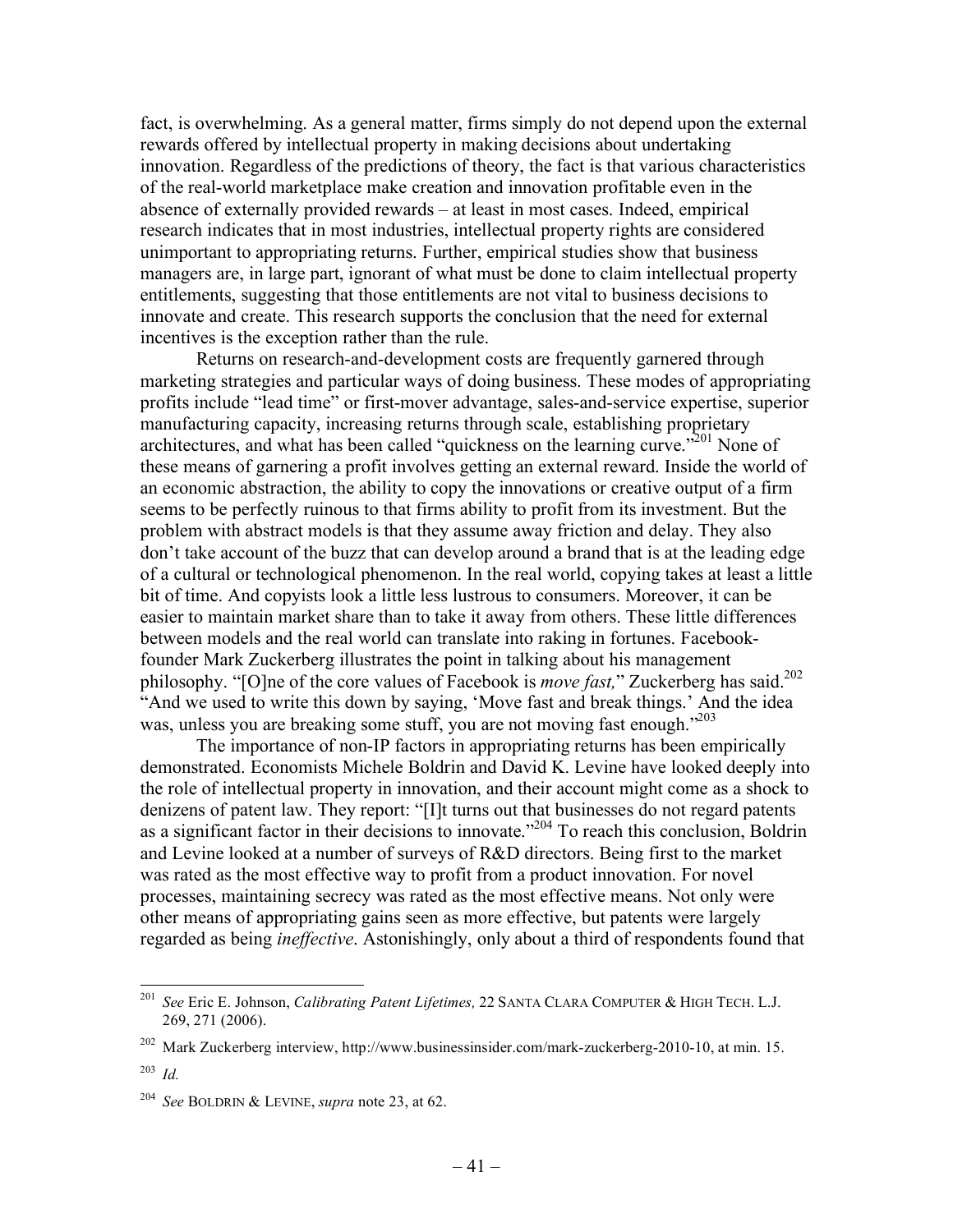patents were even minimally effective in appropriating gains from  $R&D$  spending.<sup>205</sup>

In fact, multiple empirical studies confirm that patents are highly effective for appropriating gains only in certain industries.206 One of those industries is pharmaceuticals. But even there, the evidence is mixed. Economist Edwin Mansfield conducted research by surveying business executives to determine how many inventions required the incentive of patents. His results indicated that 65 percent of pharmaceutical inventions would not have been introduced to the market without the incentive of the patent regime.<sup>207</sup> So even while most drugs required the patent inducement, more than a third did not. That being said, the pharmaceutical industry is unique. In other industries, including motor vehicles, office equipment, textiles, and others, Mansfield found no evidence that patent protection was necessary for the development of *any* invention, and patents were not even necessary for those inventions' introduction into the market.<sup>208</sup>

In some contexts, patents have turned out not only to be largely worthless to own, but, even worse, costly to defend against. That is to say, for many commercial sectors, patents are just bringing everyone down. Software patents are a famous example where patents seem to provide no incentive, yet do result in a tangled mess of entitlements that frustrates industry.209 In many industries, businesses have joined with their competitors to moot the patent system by creating "patent pools," whereby they collectively agree not to enforce their patents against one another. $^{210}$ 

A report commissioned by the British government, having reviewed the available research regarding the effects of the patent system, found:

Despite the emphasis on patents in the economic literature and policy debate, secrecy and lead-time advantages seem to be much more important for firms ... [T]he number of sectors where patents are necessary to generate and sustain firms' competitive advantage are few and concentrated in high-tech and sciencebased markets.<sup>211</sup>

In sum, while there is evidence of a need for external incentives in certain situations, those situations are quite clearly the exception, not the rule. Across the landscape of artistic endeavor and industrial research-and-development, it can be seen that innovation and creativity has the general propensity to flourish in the absence of external rewards. To put this in the language of economics: There is no general public goods problem in corporate innovation. The reason why is that the market already

 <sup>205</sup> *Id.*

<sup>206</sup> *See* Johnson, *Calibrating Patent Lifetimes,* supra note 201, at 301 (collecting cites).

<sup>207</sup> *See* Edwin Mansfield, *Patents and Innovation: An Empirical Study,* 32:2 MGMT. SCI. 173, 175 (1986).

<sup>208</sup> *See id.* at 174-75.

<sup>209</sup> *See, e.g.,* Robert E. Thomas, *Debugging Software Patents: Increasing Innovation and Reducing Uncertainty in the Judicial Reform of Software Patent Law,* 25 Santa Clara Computer & High Tech. L.J. 191 (2008).

<sup>210</sup> *See* BOLDRIN & LEVINE, *supra* note 23, at 63.

<sup>&</sup>lt;sup>211</sup> Alan Hughes & Andrea Mina, The Impact of the Patent System on SMEs Centre for Business Research 27 (2010), http://www.ipo.gov.uk/ipresearch-impact-201011.pdf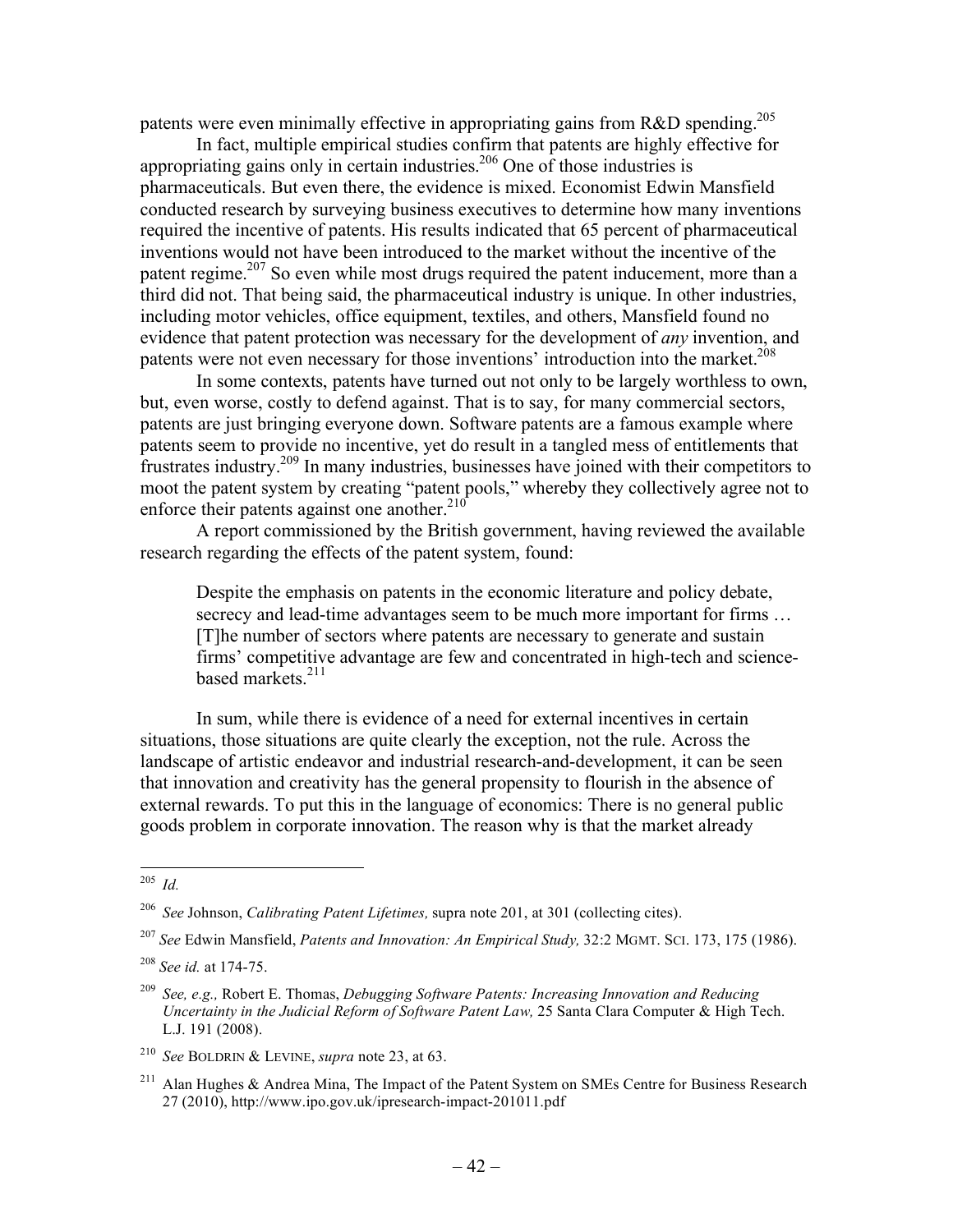efficiently prices much of the cost of innovation into goods – without government interference in the market.

There is another, simpler set of question that can be asked to shed light on the effectiveness and necessity of the intellectual property system: Are firms even aware of the intellectual property entitlements of which they can avail themselves? If not, if firms are proceeding largely in ignorance of intellectual property entitlements, and if firms are innovating in spite of that, then IP entitlements must not be driving the innovation.

A study commissioned by the UK government about the intellectual-property system noted that "awareness of the system is a pre-requisite for it to work."<sup>212</sup> That study found that the firms "which form the cradle of IP," those that are medium-sized or smaller, "are in the main effectively unaware of the IP system."<sup>213</sup> Larger firms had better awareness of intellectual property rights, but still a lot less than you might expect.

One question in the study asked whether publication of an invention before the filing of a patent application for it would prevent a valid UK patent from being obtained.214 This gets at an important piece of knowledge, because an invention's prior publication invalidates a patent application in the United Kingdom.215 More than twothirds of respondents for companies with over 250 employees either didn't know or guessed wrongly that pre-application publication doesn't surrender patent rights.<sup>216</sup> Astoundingly, the persons answering were generally persons in the firm who dealt specifically with intellectual property or they were among the most senior persons in the entire company.<sup>217</sup> For smaller companies, the percentage in the dark was even higher, ranging between 79% and  $89\%$ <sup>218</sup>

The UK report also carried other indications that firms did not worry too much about external incentives from intellectual property. A total of 98.4% of companies reported not offering any specific incentives to staff to obtain intellectual-property rights, such as a patent.<sup>219</sup> Of the companies that did report owning intellectual-property rights, 87.7% reported that they do not actively check for potential infringements.<sup>220</sup>

Even though the report's data strongly suggested that IP entitlements are generally unimportant to innovation, the report drew the strange conclusion that efforts should be undertaken to promote IP awareness, encouraging firms to make use of intellectual-property entitlements. But why? If firms are innovating without knowing about IP, then apparently IP is not what's driving innovation.

<sup>217</sup> *Id.* at 47.

- <sup>218</sup> *Id.* at 17.
- <sup>219</sup> *Id.* at 26.
- <sup>220</sup> *Id.* at 26.

 <sup>212</sup> ROBERT PITKETHLY, UK INTELLECTUAL PROPERTY AWARENESS SURVEY 2006 11 (2006), http://www.ipo.gov.uk/ipresearch-sabipreport-2010.pdf

<sup>213</sup> *Id.* at 8 & 44.

<sup>214</sup> *Id.* at 17.

<sup>&</sup>lt;sup>215</sup> Patents Act, 1977, § 2, available at http://www.ipo.gov.uk/patentsact1977.pdf.

<sup>216</sup> *See* PITKETHLY, *supra* note 212, at 17. A total of 34.0% didn't know, and 32.9% thought prepublication did not prejudiced patentability. Of course, it can be assumed that some of the 33.1% that answered correctly were guessing.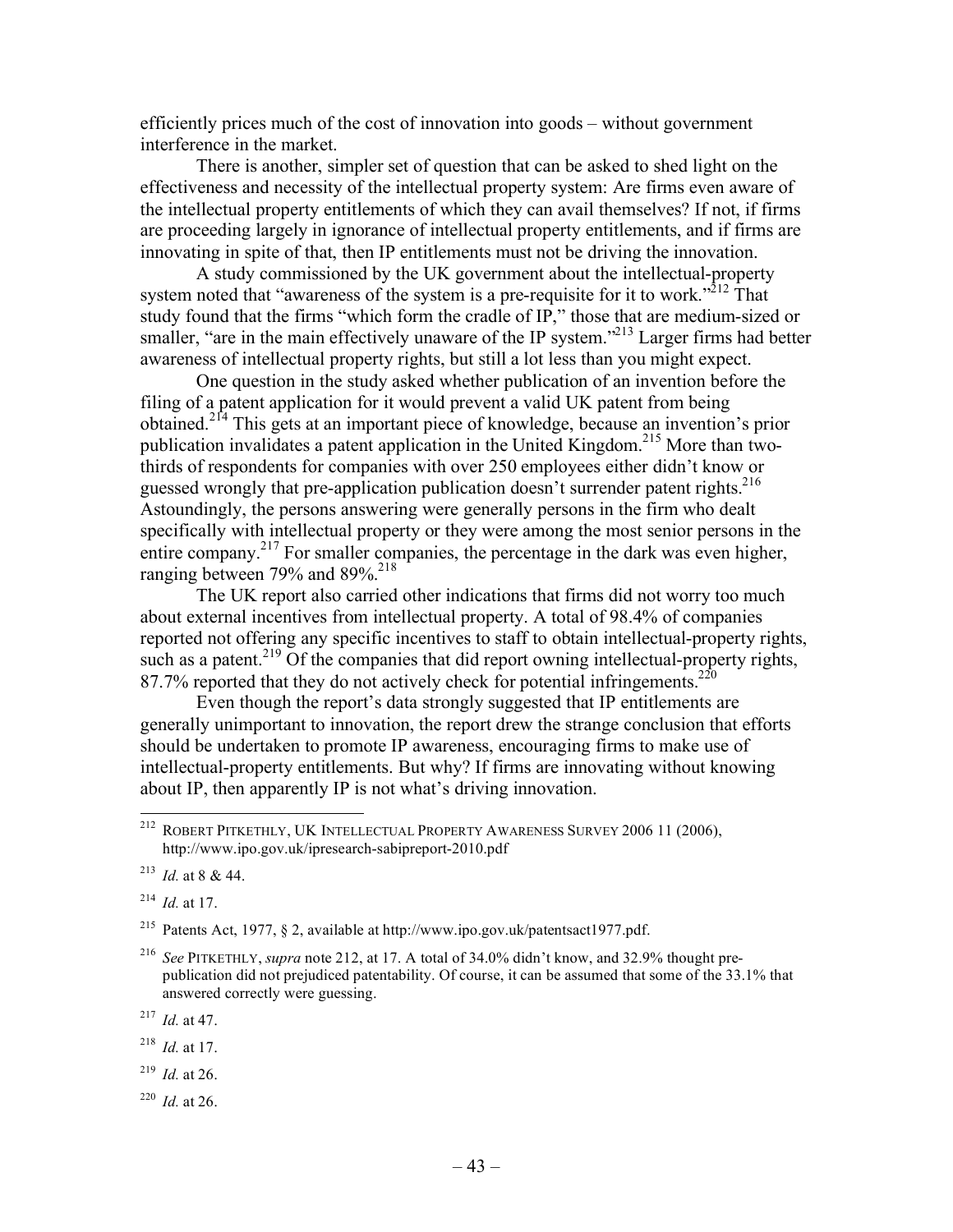Whether it incentivizes innovation and creation or not, the availability of intellectual property entitlements can be counted upon to incentivize cunning firms to use such entitlements to extract money whenever possible. This bonus-taking behavior – looking to grab gratuitous profits from a monopoly advantage or other distortion of the free market – is what economists call "rent seeking." While not illegal or unethical, rentseeking is socially pernicious. By definition, it means income that comes from something other than the kind of free competition that undergirds capitalism's virtue. Thus, it leads to economic inefficiencies and degrades society's general level of wealth.

The rent-seeking effect is important to consider in thinking about the applicability of the incentive theory for business. The existence of rent-seeking means that the empirical evidence alluded to in the proceeding subsections is too friendly by far to the case for intellectual property. For example, to the extent that some companies have incentivized their employees to obtain patents, such behavior may spring from calculated, opportunistic rent-seeking. And to the extent industries value patents and appropriate returns using patents, it does not necessarily follow that those patents are necessary inducements to innovation. For instance, there is robust empirical data showing that many *patented* inventions would have been developed even in the absence of the patent system.<sup>221</sup> Indeed, research has shown that even where patents were generally ineffective in helping companies appropriate returns, they were nonetheless pursued. Why? In his research, Mansfield found that half of patentable inventions were patented because the patents were useful as a way to delay potential competitors or because the patents were useful as bargaining chips in negotiations.<sup>222</sup>

The existence of rent-seeking effects means thus that we should take the data to be conservative in indicating a lack of incentive effect, and, therefore, quite robust in refuting the external-incentive theory.

### **IX. INTRINSIC MOTIVATIONS MULTIPLIED**

I conceded above that firms are not motivated by intrinsic motivations as individuals are. There are, however, a couple of important caveats to this. While firms, per se, are not intrinsically motivated, there are nonetheless means by which individually experienced intrinsic motivations can lead firms to produce public goods. First, firm behavior is mediated through individuals and is affected by the intrinsic motivations of its workers and managers. Second, persons can be driven by intrinsic motivation to aggregate capital to be employed by firms for large-scale public-goods projects too expensive or time-consuming for an individual or a small group. In these two ways, intrinsic motivations get multiplied and expressed through the actions of firms.

Despite being artificial creations of law, firms are nonetheless made up of individuals, and firms are capable of acting only through the actions of their affiliated individuals. Firm behavior will be affected by intrinsically motivated individuals. For one thing, managers are subject to intrinsic motivation and economic irrationality. But even if managers are able to operate close to the economic ideal of seeking profit maximization,

 <sup>221</sup> *See, e.g.,* Edwin Mansfield*, Patents and Innovation: An Empirical Study*, 32:2 MGMT. SCI. 173, 180 (1986).

<sup>222</sup> *Id.* at 176.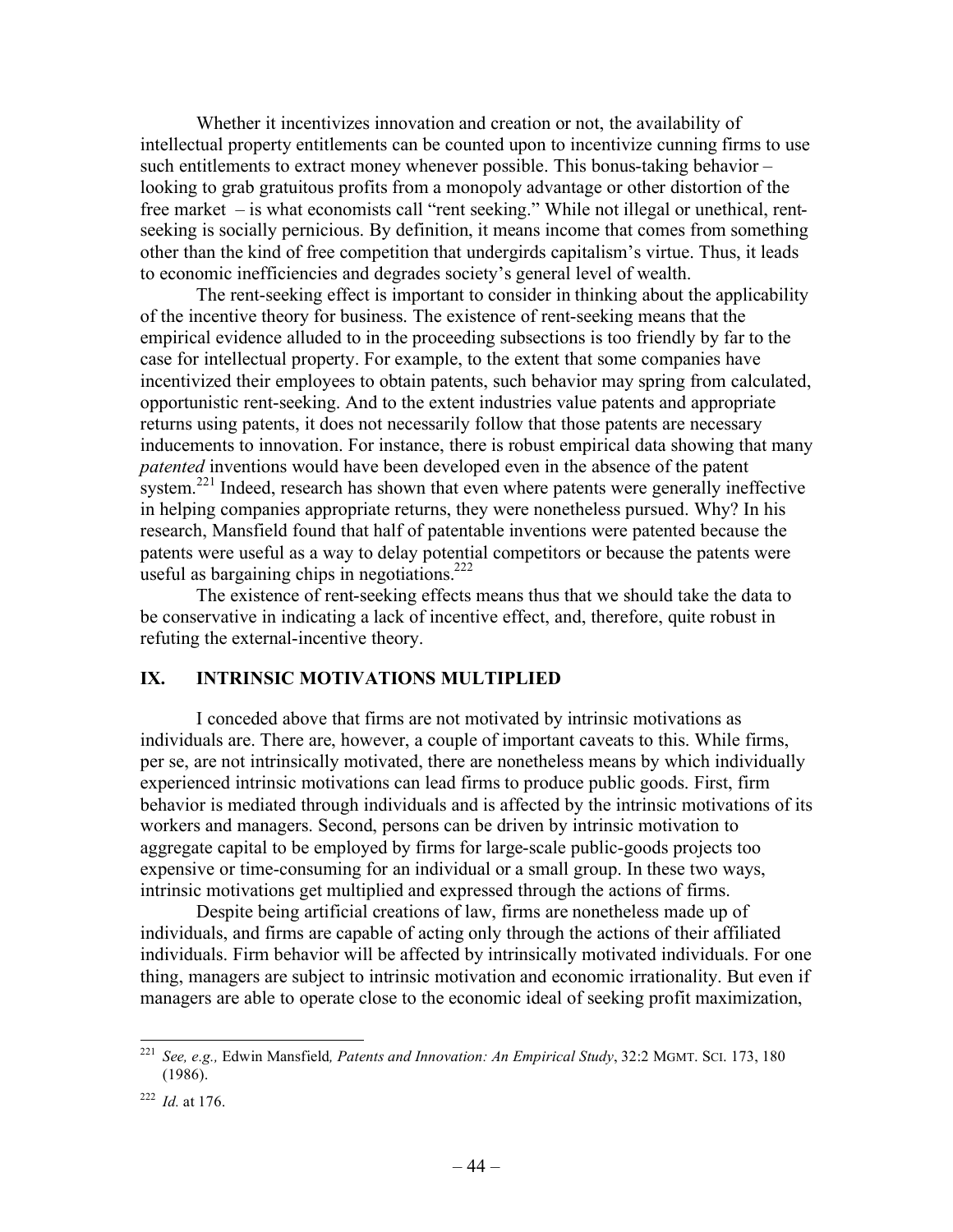the firm will nonetheless feel the effects of intrinsically motivated employees. Specifically, intrinsically motivated employees will end up providing a kind of economic subsidy for innovative and creative corporate work. This will happen simply as a result of individuals being willing to accept lower wages and being self-motivated to be productive.

Even where economic rationality of firms defeats public goods creation motivated by intrinsic individual tendencies, there is the possibility intrinsically motivated philanthropy to aggregate capital in the place of shareholders. There have long been philanthropic efforts aimed at public goods such as cures for diseases and funding for the arts. But now, because of the internet, a whole new form of philanthropy is taking off: crowd-sourced funding. This new mode of aggregating capital for public goods has proven that it is possible for large-scale creative or innovative projects to obtain needed capital though decentralized generosity.

## **A. Intrinsic Motivations Inside the Firm**

To consider how intrinsic motivations of individuals can mediate firm behavior, take robots. Few things epitomize leading-edge innovation as well as robots. Why do robots get built? You can start to answer the question by asking roboticists.

"Hands down, robots are just plain cool as hell. Ask any roboticist why they do it, and that's the answer you get," says Daniel Wilson, a researcher at Carnegie Mellon University. "When you are deciding on what to do for your life, there's nothing like the sense of making something so tangible, so active."<sup>223</sup>

That attitude goes well beyond the university context. Colin Angle found himself in graduate school developing the "most sophisticated, cool, crazy-ass robot."<sup>224</sup> Yet he says doing so left him "with an empty feeling."<sup>225</sup> Angle joined some schoolmates and formed iRobot Corporation.<sup>226</sup> He is now its CEO.<sup>227</sup> Among other products, the company makes military robots that dispose of roadside bombs.<sup>228</sup>

"Getting a robot back, blown up, is one of the more powerful experiences I've lived through," Angle says.<sup>229</sup> "Nothing could make it so clear that we have just saved lives. Somebody's son is still alive. Some parent didn't just get a call."<sup>230</sup>

Helen Greiner, another iRobot co-founder, explaining why she and her schoolmates founded iRobot, summed it up: "We always knew we would change the world. $^{3231}$ 

 <sup>223</sup> *See* P.W. SINGER, WIRED FOR WAR 139 (Penguin 2009).

<sup>224</sup> *See id.* 

<sup>225</sup> *See id.* 

<sup>226</sup> *See id.* 

 $227$  iRobot Corporation: Management Team, http://www.irobot.com/sp.cfm?pageid=39.

<sup>228</sup> iRobot Corporation: About iRobot, http://www.irobot.com/sp.cfm?pageid=74.

<sup>229</sup> *See* SINGER, supra note 223, at 139.

<sup>230</sup> *See id.*

<sup>231</sup> *See id.*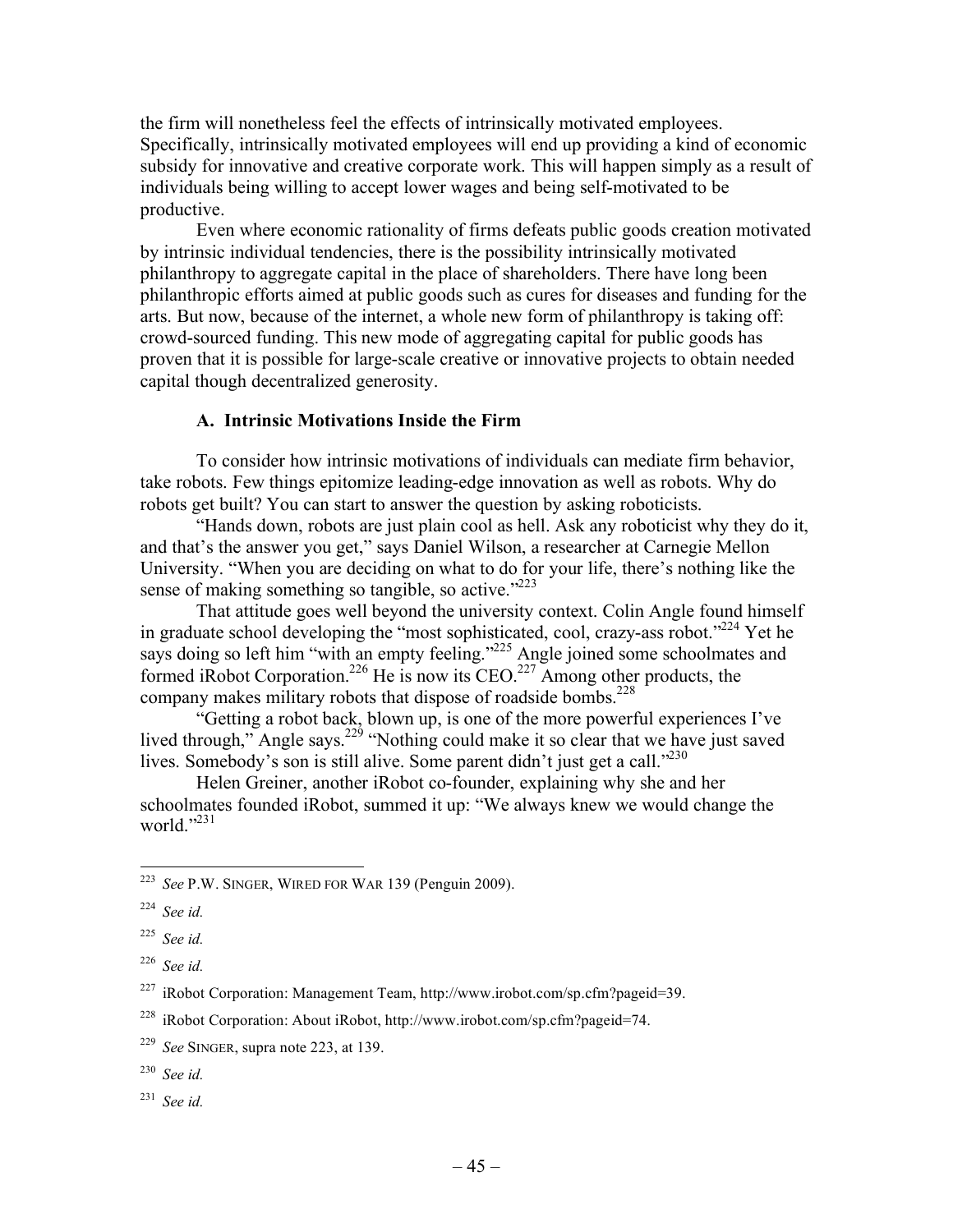Corporations cannot act or think except through the actions and thoughts of their employees and managers. The idea that all actions undertaken by a corporation are rationally calculated to inure to the benefit of shareholders is a theoretical ideal, useful for constructing some models, but it doesn't reflect reality. A corporation employing intrinsically motivated people will, at some level, behave in accordance with those intrinsic motivations. That doesn't mean that corporate behavior can be said to be intrinsically motivated in the aggregate. But it does imply that there is a behavioraleconomic subsidy for corporations undertaking endeavors that accord with human passions to invent, create, and contribute. The existence of the intrinsic-motivation subsidy means that intrinsic motivation can be expected to cheapen the cost of capital and labor for companies that are engaged in innovation and creative activity. It's the concept that is embodied in the phrase, "Don't tell my boss, but I can't believe they're paying me to do this. I'd do it for free."

This behavioral-economic subsidy does not necessarily mean that capitalintensive innovation would be undertaken by corporations in the absence of external rewards, such as patents. But the existence of the subsidy does change the equation, so that corporations need anticipate less of a monetary return from R&D than they would using simple classical economic assumptions.

The intrinsic-motivation subsidy for business is probably most clearly visible on the expressive/artistic side. Fields such as journalism and book publishing are two fields which just about anyone would agree are not roads to riches. They are, instead, vocations for which people feel a calling. Nothing better exemplifies the intrinsic-motivation subsidy better than Hollywood. As someone who practiced entertainment-industry law in Los Angeles, and who also did some stand-up comedy, I can personally attest to the effect. If the television networks and Hollywood studios had to pay wages to compete, on an equal basis, with jobs such as reviewing boxes of legal documents, all of Tinsel Town would grind to a halt.

As it is, the entertainment unions are probably the single largest factor in driving up the price of mainline film and television production. The Screen Actors Guild wellunderstands that most of its membership would be tempted to work for slave wages if offered the chance. That's why SAG is so vociferous about Global Rule One,<sup>232</sup> which prohibits all SAG members on an equal basis from accepting work from a producer that has not signed on to the Guild's minimum wage-and-benefit standards. The rule is "global" because it even follows SAG members overseas to low-budget production havens in New Zealand and Eastern Europe.<sup>233</sup> The only way actors can overcome such temptations is to enter into a group pledge to punish one another for working belowscale.

Movie star Kristin Stewart, most famous for her role in the *Twilight* saga, but whose other roles including playing the babysitter who fought alongside a giant robot in *Zathura,* articulated how a lot of actors feel when she confessed: "I would do it for free every day [even] if nobody saw it. I cannot describe how good it feels to actually have

 <sup>232</sup> Global Rule One | Screen Actors Guild, http://www.sag.org/content/global-rule-one,

<sup>&</sup>lt;sup>233</sup> *See id.* ("Rule One is one of the founding principles and strengths of our union: we stand together as actors and do not work without a Guild contract. Up until May 1, 2002, Rule One was enforced on productions shot in the United States. Now global rule one applies to members working outside the U.S. for foreign producers.")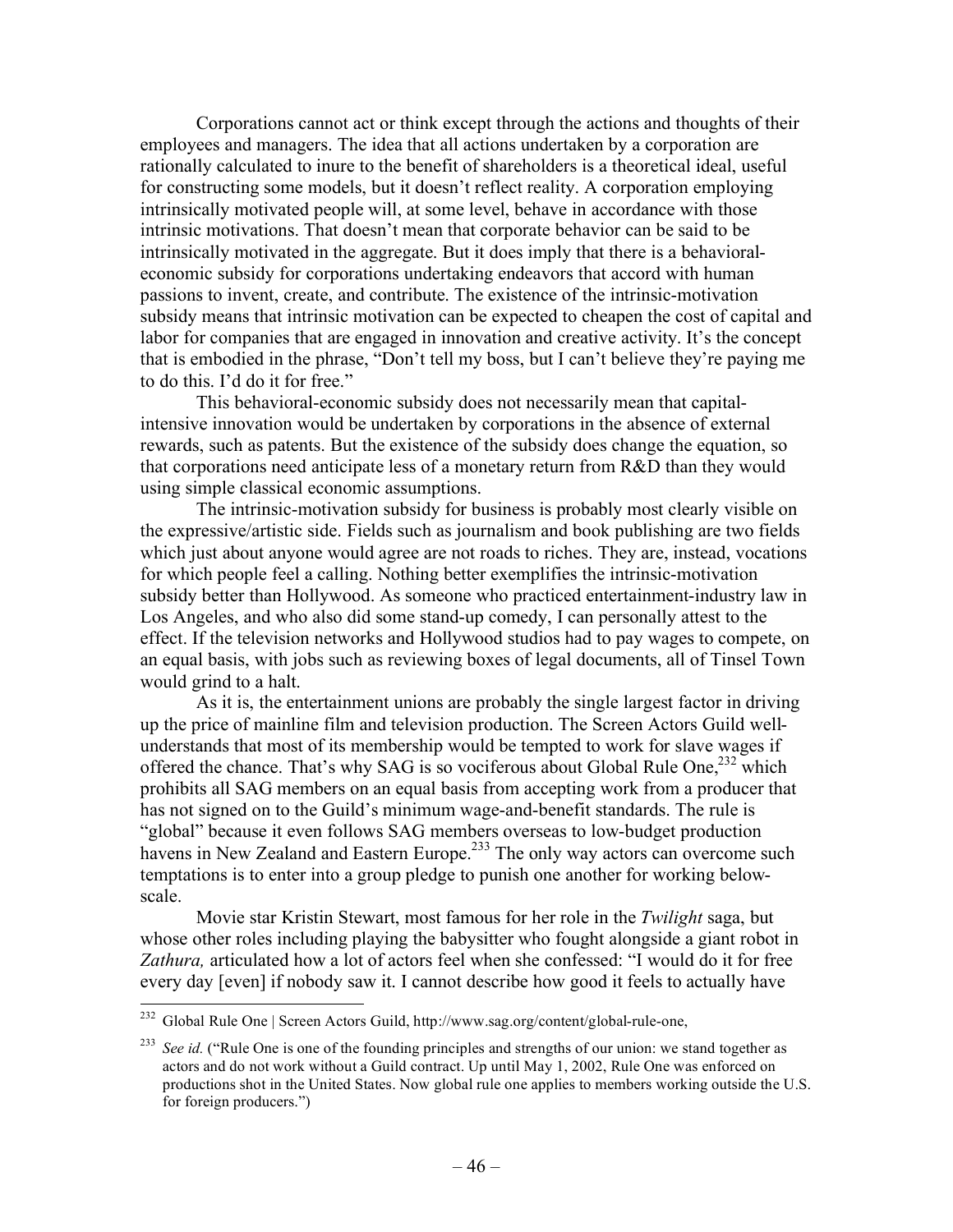something that is truly into your heart and soul actually affecting people. And that's  $amazing.$  $5234$ 

## **B. Crowd-funding of Public Goods**

Robots also illustrate the potential of crowd-funding as a means to wrangle intrinsic motivation to a scale beyond the individual. Or at least half a robot.

Talk about public goods, perhaps nothing better exemplifies the concept of "public good" than a statue of RoboCop on the streets of Detroit. The half-man/halfmachine police officer from Paul Verhoeven's film of the same name, RoboCop endeared himself to moviegoers in 1987 by cleaning up the crime-ridden streets of a dystopicfuture Detroit.235 Suggesting it would one-up Philadelphia's statue of Rocky, a Twitter user fingered Detroit mayor Dave Bing to suggest the Motor City could use a giant likeness of RoboCop.<sup>236</sup> What began as a cheeky Twitter exchange with city hall soon turned into a all-hands-on-deck real-world project using Kickstarter.com.

The Manhattan-based Kickstarter provides creative projects with means to get funding from a widely dispersed community of donors who often donate in small amounts. It can be described as "micropatronage."237 For the RoboCop project, the stated goal was to build a "a weatherized 7 foot tall iron statue ... perhaps bronze and perhaps larger, depending on cost and other factors."<sup>238</sup> Individuals responded, and the money poured in. On March 26, 2011, the effort was successful, having brought in a total of \$67,436 from 2,718 backers.<sup>239</sup>

The crowdfunding of the RoboCop statue is not unique by a long shot. Kickstarter has funded full-length motion pictures, each requiring hundreds of thousands of dollars.<sup>240</sup> Capital-intensive musical recordings have also been crowdfunded through Kickstarter. Tens of thousands of dollars have been raised to hire an internationally renowned orchestra to record symphonies by Beethoven, Brahms, Tchaikovsky, and

 $^{238}$  Imagination Station Detroit, Detroit Needs A Statue of Robocop! – Kickstarter, http://www.kickstarter.com/projects/imaginationstation/detroit-needs-a-statue-of-robocop (last visited Mar. 27, 2011).

 <sup>234</sup> IMDb, Kristen Stewart (I) - Biography, http://www.imdb.com/name/nm0829576/bio.

<sup>&</sup>lt;sup>235</sup> IMDb, RoboCop (1987), http://www.imdb.com/title/tt0093870/ (last visited Mar. 28, 2011).

<sup>236</sup> *See* Brian Braiker, The Internet Wants a RoboCop Statue in Detroit – ABC News (Feb. 17, 2011), http://abcnews.go.com/Entertainment/internet-robocop-statue-detroit/story?id=12943449 (last visited Mar. 27, 2011).

<sup>237</sup> *See* Jenna Wortham, *A Few Dollars at a Time, Patrons Support Artists on the Web,* N.Y. TIMES, Aug. 24, 2009, at B1, *available at* http://www.nytimes.com/2009/08/25/technology/start-ups/25kick.html.

<sup>239</sup> *Id*.

Steve Taylor, SAVE Blue Like Jazz! (the movie) – Kickstarter, http://www.kickstarter.com/projects/2128223578/save-blue-like-jazz-the-movie-0 (last visited Mar. 28, 2011) (\$345,992 raised from 4,495 backers); 2 Player Productions, Minecraft: The Story of Mojang – Kickstarter, http://www.kickstarter.com/projects/2pp/minecraft-the-story-of-mojang (last visited Mar. 28, 2011) (\$210,297 raised from 3,631 backers).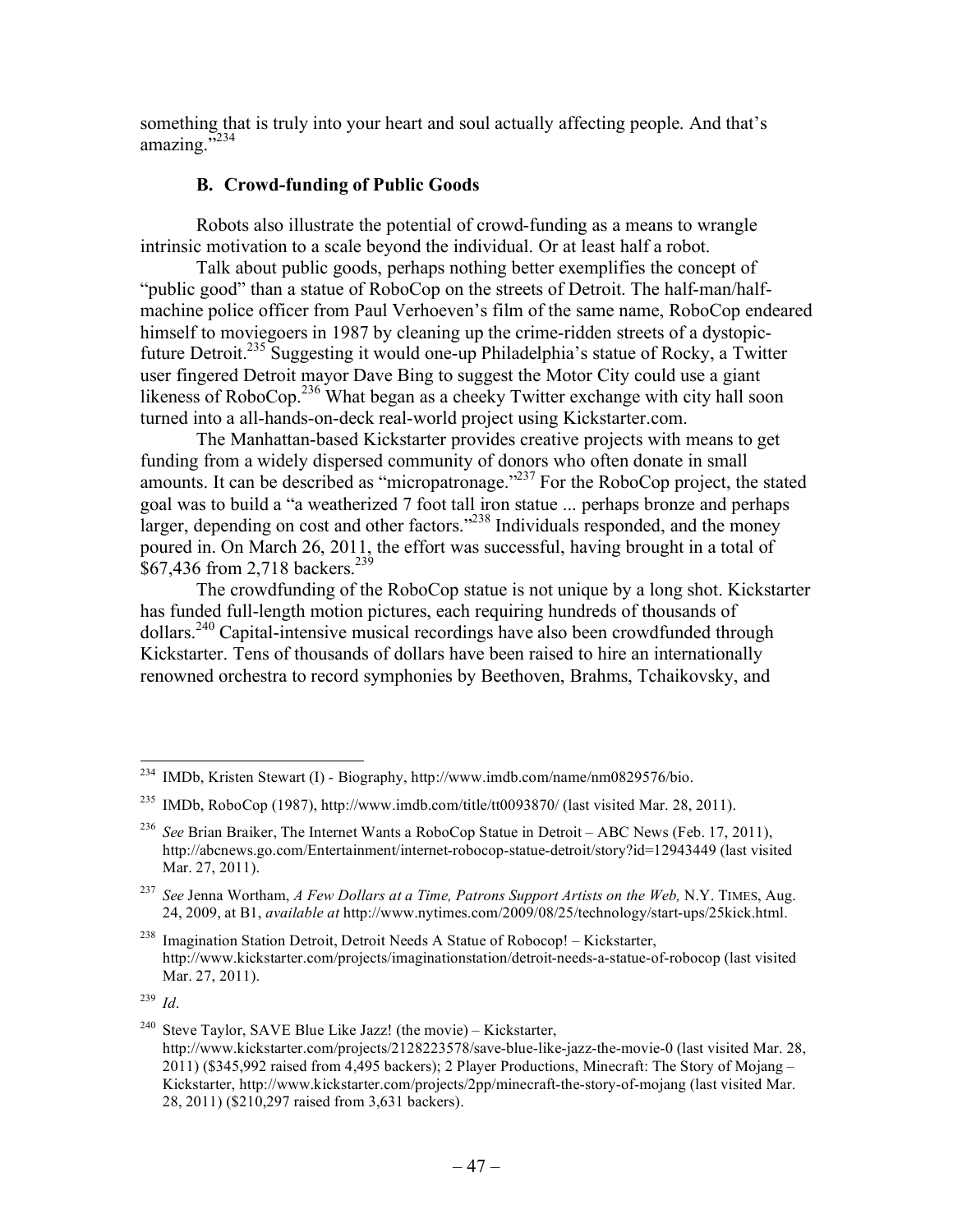Sibelius, with the recordings to then be released copyright-free into the public domain.<sup>241</sup>

Nor are Kickstarter projects are not limited to expressive works. The biggestmoney project so far was technological – an endeavor to develop watches from Apple's iPod nano music players. The effort which was funded with close to \$1 million.<sup>242</sup> The Kickstarter venture itself is funded by taking a cut of the money raised,  $243$  and it explicitly disclaims any ownership or intellectual property rights to the funded projects.<sup>244</sup>

Why would people fork over money, even in small amounts, to help crowdfund creative and innovative projects? It may be, in part, the acknowledgement rewards that donors of certain levels get.<sup>245</sup> But the phenomenon is not entirely explainable by reference to the self-interested model of human behavior of classical economics. The reason crowdfunding works is that human beings are a lot less like *Homo economicus*, than we've been led to believe. Humans are more like RoboCop himself, whose first prime directive is: *Serve the public trust.*246

## **X. PRESCRIPTIONS**

If the basic assumption underlying our gargantuan structure of intellectual property law is in error, then what do we do with that?

To begin with, we need to make the initial observation that intellectual property has a downside. As a restriction of competition and artificial imposition of scarcity in the market, intellectual property has deleterious effects. There is an honest debate to be had as to how large those negative effects are and whether or not they are offset by advantages. It is, however, uncontroversial that, all else being equal, government imposition of monopoly entitlements incurs some level of harm. In fact, it is not only uncontroversial, it is fundamental. The problem that intellectual property is imagined to solve – the public goods problem – is one that springs from an acceptance of the classical economic model, a model that upholds the classical virtues of a free market, a free market that is partially undone by intellectual property. Since intellectual property exhibits an inherent tendency to injure, it becomes all-important to know if the problem it is imagined to solve doesn't exist.

Stated another way, to use a pharmaceutical analogy, if we suppose that intellectual property is potent medicine for the market, that necessarily means it interrupts the market's normal metabolism. Up until now, the debate has always been whether the

<sup>&</sup>lt;sup>241</sup> Aaron Dunn, Musopen: Record and release free music without copyrights, by Aaron Dunn – Kickstarter, http://www.kickstarter.com/projects/Musopen/record-and-release-free-music-withoutcopyrights (last visited Mar. 28, 2011) (\$68,359 raised from 1,276 backers).

<sup>242</sup> Scott Wilson, TikTok+LunaTik Multi-Touch Watch Kits – Kickstarter, http://www.kickstarter.com/projects/1104350651/tiktok-lunatik-multi-touch-watch-kits (last visited Mar. 28, 2011) (\$941,718 raised from 13,512 backers).

<sup>&</sup>lt;sup>243</sup> Kickstarter, Frequently Asked Questions (FAQ), http://www.kickstarter.com/help/faq (last visited Mar. 27, 2011).

<sup>244</sup> *Id*.

<sup>&</sup>lt;sup>245</sup> *See, e.g., id.* (commemorative pin for donations of \$35 or more, \$10 worth of lager for donations of \$50 or more, commemorative t-shirt for donations of \$100 or more).

 $^{246}$  IMDb, RoboCop (1987) – Memorable quotes, http://www.imdb.com/title/tt0093870/quotes (last visited Mar. 28, 2011).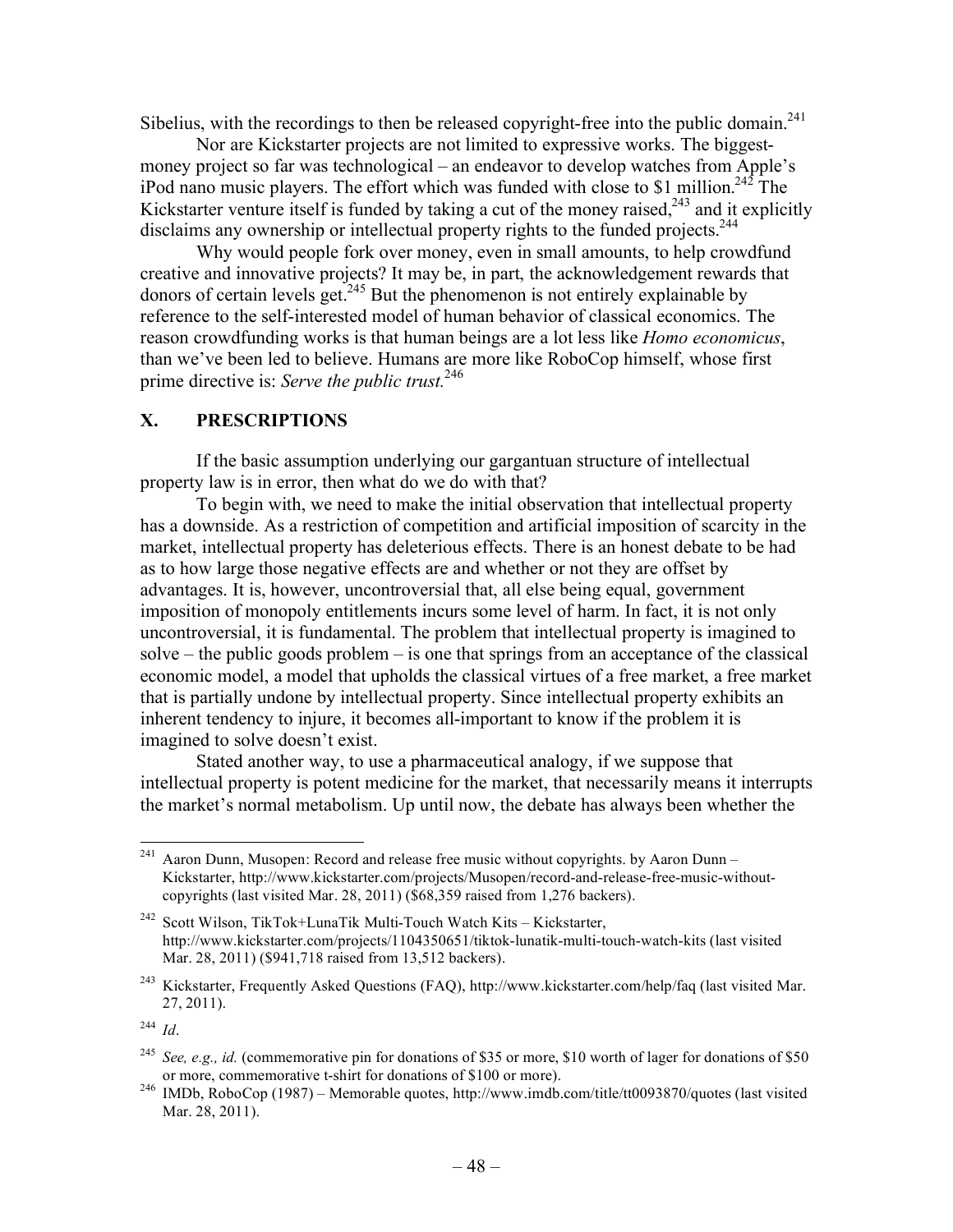benefits outweigh the harmful side effects. Some have thought IP is bad medicine, while others have upheld it as a wonder drug. My thesis, by contrast, is that the disease we thought we were treating doesn't exist.

With that in mind, I offer a few prescriptions.

#### **A. Avoiding a Fashionable Fallacy**

At the outset, the clearest implication of the demonstrated unsoundness of the incentive theory is that legal scholars, judges, and lawmakers should tighten their discourse. We should no longer tolerate easy assertions that intellectual goods need external incentives. Indeed, the current legal literature on intellectual property is rife with reliance on the incentive theory. It undergirds IP discourse generally. Today, as scholars weigh in about the future direction of intellectual property law, this great fallacy causes them to draw erroneous conclusions and to champion ill-considered changes in the law.

One good example comes from the red-hot debate about whether intellectual property law should be extended to the fashion industry. The law in the United States has long permitted free copying of clothing designs.<sup>247</sup> But many are currently urging that intellectual property should step in to bolster the industry's capacity to generate fresh couture.

A recent article by C. Scott Hemphill and Jeannie Suk argues for the creation of a new intellectual property entitlement for fashion designers that would allow lawsuits against those who make close copies of new designs.<sup> $248$ </sup> Hemphill and Suk's argument is a nuanced one, taking careful measure of the culture of fashion and looking deeply into its industrial geography. At base, however, their argument is built upon IP policy's hoary mistake, and, as such, it is folly.

"With respect to close copies, there is no reason to reject the standard justification for intellectual property, that permissive copying reduces incentives to create," Hemphill and Suk write.249 Relying on anecdotes and common-sense-style reasoning, the authors argue that unauthorized close copies of fashion designs reduce designers' earnings.<sup>250</sup> Then, proceeding from this premise, they posit: "The reduced profits can be expected to have a negative effect on the amount of innovation; this is a standard result of economic theory." $251$ 

Standard, but wrong. Hemphill and Suk's article is by no means unique in

 $\overline{a}$ 

<sup>247</sup> Fashion designs are not susceptible to copyright protection. *See, e.g.,* Poe v. Missing Persons, 745 F.2d 1238 (9th Cir. 1984); Galiano v. Harrah's Operating Company Inc., 416 F3d 411 (5th Cir. 2005). *See also* 17 U.S.C. § 102 (enumerating permissible subject matter of copyright) and 17 U.S.C. § 101 (definitions of "pictorial, graphic, and sculptural works" and "useful article," which work to exclude clothing designs). In addition, the U.S. Supreme Court's holdings regarding trade dress make trademark protection for fashion designs generally untenable. *See* Wal-Mart Stores Inc. v. Samara Bros. Inc., 529 U.S. 205 (2000).

<sup>248</sup> C. Scott Hemphill & Jeannie Suk, *The Law, Culture, and Economics of Fashion,* 61 STAN. L. REV. 1147 (2009).

<sup>249</sup> *Id.* at 1153.

<sup>250</sup> *Id.* at 1175–76.

<sup>251</sup> *Id.* at 1176.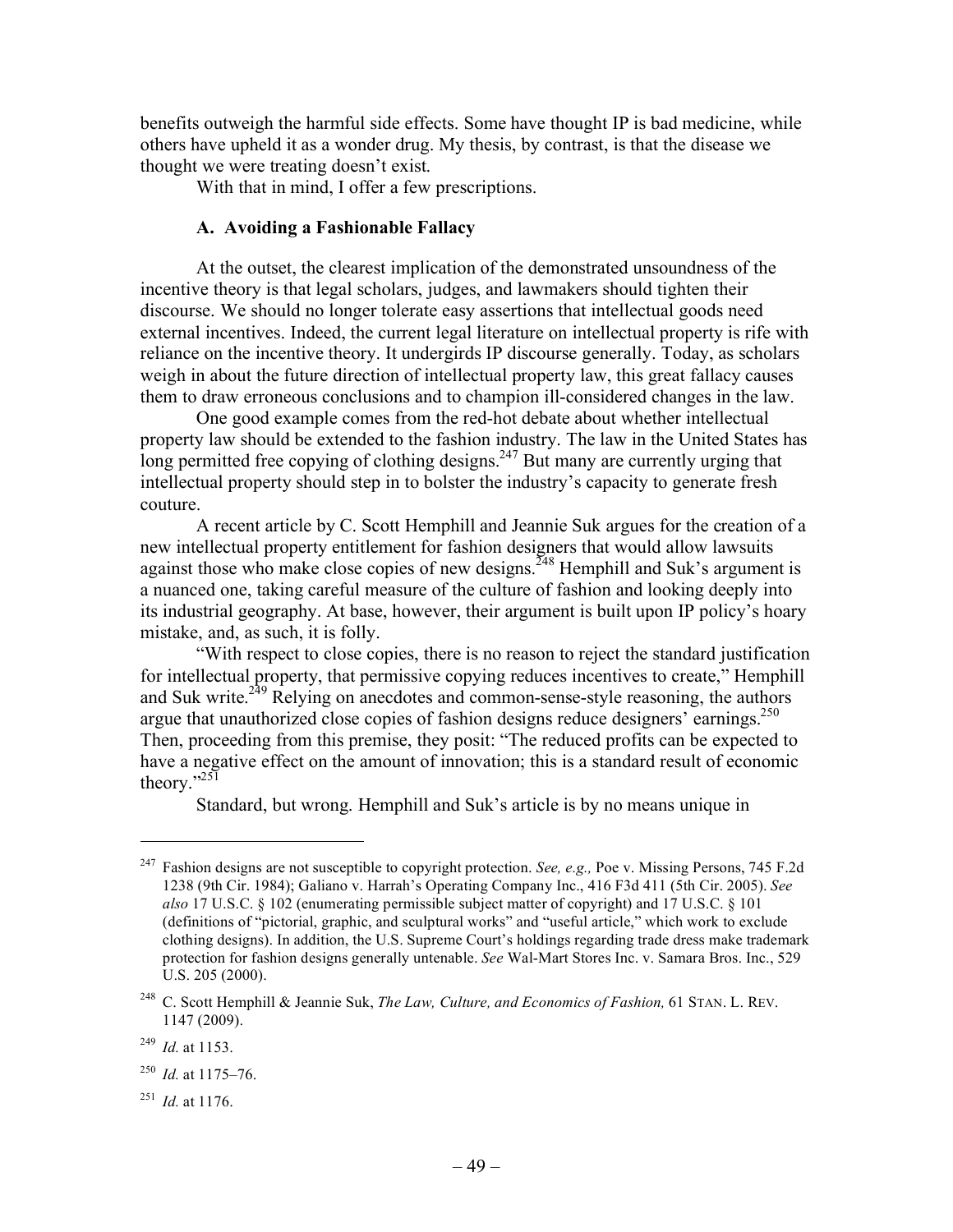embarking on this error. I point to it only as one example, one that is particularly apt in part because it is well-argued in the particulars. There are, in fact, a multitude of such ultimately faulty ventures in contemporary legal scholarship. More surface continuously. No matter how well developed their logic, to the extent they rest on unsound footing in the form of the incentive theory, they need to be rethought.

## **B. Not Confusing The Exceptions with the Rule**

There are undoubtedly exceptions. Valuable intellectual assets whose development almost certainly required the incentive of external rewards, such as those made possible by intellectual property rights, include virtually all large-budget major motion pictures, virtually all large-budget television series, and many or most new pharmaceutical compounds.

The exceptions to the general rule of spontaneous creative labor, however, do not disprove the rule. Why not? The exceptions arise out of the costs of production and distribution of creative and innovative labors, not the creative labor per se.

The best case that can be made for the necessity of copyright incentives is probably major-motion pictures with budgets in the hundreds of millions of dollars. Such financing is way out of the range of current Kickstarter crowd-funding. I would readily agree that this kind of motion-picture production appears to require external incentives, such as copyright. Now, it cannot be said with conviction that a film's underlying creative labor necessarily requires extrinsic incentives. But the project overall does. A group of friends, motivated to do something cool, might make a short, low-budget film. But for a big Hollywood film, the "friends" model is unthinkable. The copyright reward is needed to get the studio to finance a production that coordinates all that labor. Moreover, for a big film, there is also the necessity of a lot of non-creative labor  $$ driving trucks, sawing boards, and, in many cases, waiting hand-and-foot on insufferable celebrities. This kind of labor can't be reasonably thought to be intrinsically motivated. Yet none of this confirms a *general* case for the necessity of external incentives. At most, it appears to make the case for a specific need for external incentives for a large and important segment of motion-picture production.

We should be careful not to extrapolate too broadly from looking at particular modes of production. The book publishing industry, not long ago, could have been described in much the same way as I've described the film industry. In the 1970s and before, producing a book meant the coordination of the work of a lot of people, and it meant a lot of non-creative labor, such as typesetting, layout, and bookstore distribution. It also meant a substantial capital investment in committing to a print-run of enough copies to have a chance to recover the costs of burning plates and setting up a multi-ton offset lithographic press. These days, using widely available software – even free, opensource software – authors can typeset a book and design a cover without professional help. Moreover, with on-demand printing and distribution through online bookstores, authors can reach roughly the same audience with books of roughly the same quality as could be achieved through traditional publishers.

The recorded music industry is similar. Albums can now be recorded in someone's home, using a personal computer, of a quality that years ago would have required a massive recording studio and the involvement of engineers and supporting musicians. High-quality microphones and musical instruments have become extremely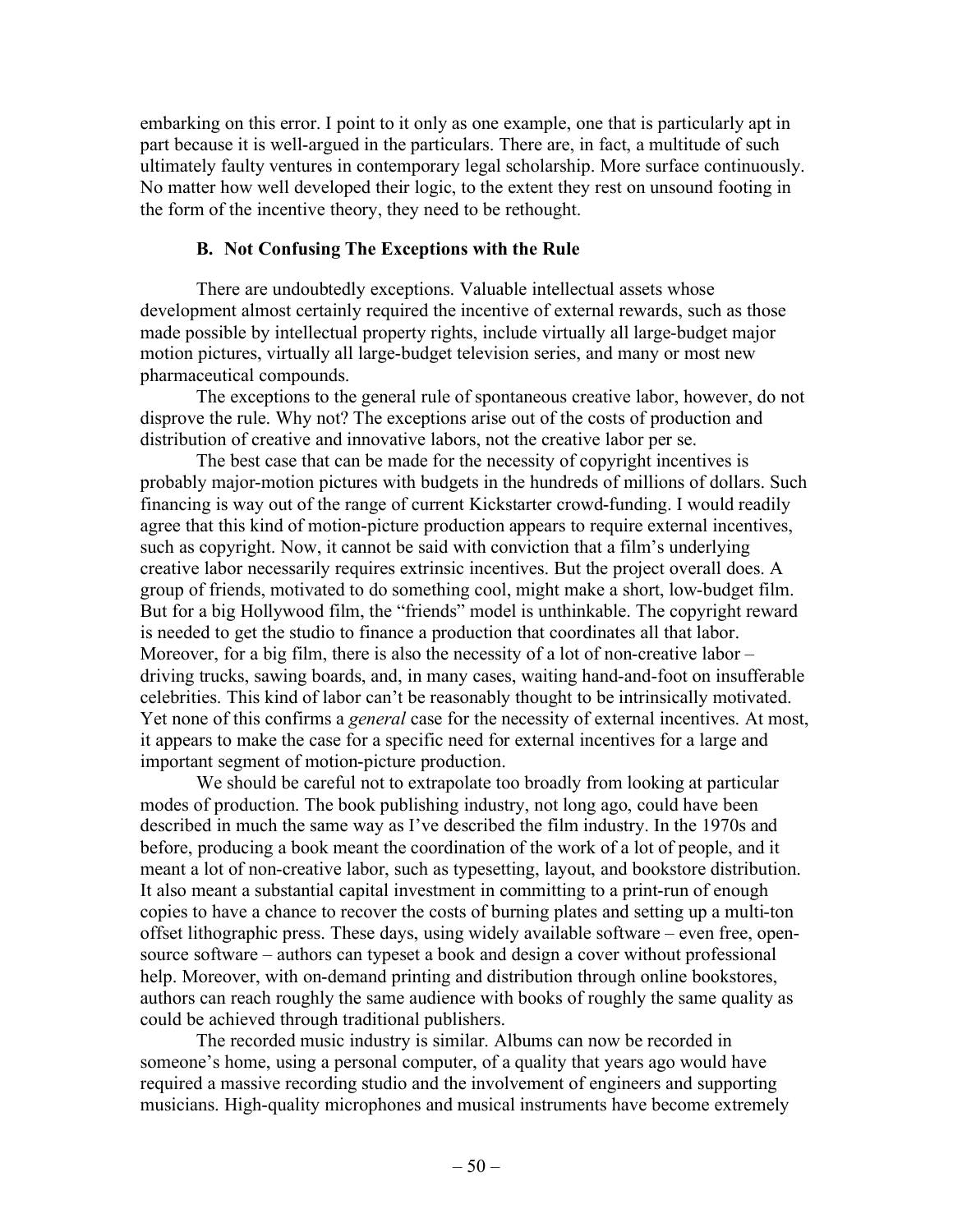cheap. Moreover, the capacity of software to simulate and manipulate instrument sounds has led to thinking of studio musicians as something of a luxury. Distribution has been democratized even more thoroughly than production. Artists can take a home-recorded album and make it available to a worldwide audience over the internet instantly. As recently as the mid-1990s, record companies had to spend massive amounts of money just to schmooze radio station disc jockeys and music directors just to give people a shot at listening to a song.<sup>252</sup>

When assessing any continuing place for the incentive theory, we must bear in mind that technological capabilities, production costs, and distribution costs are wildly in flux, and the trend-line is one of steep decline. Thus, even if there is currently a strong case for the need for monopoly entitlements for big-budget motion pictures, there is no reason to believe it will be persistent. While Disney's *Tron Legacy* movie cost around \$170 million to produce in 2010, many years from now the same movie might be produced by a small group of friends for the levels of investment that one would sink into a hobby. It may seem impossible to imagine, but is only impossible in the same way that the current state of music production would be impossible to imagine from the viewpoint of the 1960s.

Moreover, the concept of crowd-funding is in its infancy. Someday soon, crowdfunded projects may well run to millions of dollars. If crowd-funding becomes more powerful, which it may, and production costs decrease, as they most certainly will, it is at least plausible that today's biggest Hollywood productions could be financed entirely without copyright.

Of course, there is already a long history of donor-funded advances in medicine. And, similar to the way costs have dropped for creative production, the costs of developing pharmaceutical compounds could drop to casual at-home levels as well. If that seems impossible to imagine, consider Stanford University's folding@home project.<sup>253</sup> Affiliated with the Stanford University School of Medicine, folding@home uses distributed computing to run billions and billions of simulations of protein folding, a subject that implicated in diseases such as Alzheimer's, Parkinson's, bovine spongiform encephalitis ("mad cow"), and many cancers.<sup>254</sup> Volunteers for folding@home download a piece of software onto their home computers in order to donate spare computing capacity to the effort. During the computer's downtime – such as when a screensaver is running – the computer crunches numbers for enormously complex mathematical models.255 By banding together thousands of computers across the internet, the project manages to create one of the world's largest supercomputers.<sup>256</sup> The project has already developed multiple leads for new drug development.<sup>257</sup> So in a sense, pharmaceutical development is already beginning to happen at home. Who knows what may happen in the future?

<sup>&</sup>lt;sup>252</sup> I would know; I was an on-air radio personality and worked in music radio in the early- and mid-1990s.

<sup>&</sup>lt;sup>253</sup> Folding@home - Main, http://folding.stanford.edu/English/Main.

<sup>254</sup> *Id.*

<sup>255</sup> *Id.*

<sup>256</sup> *Id.*

<sup>257</sup> *See* Folding@home - Papers, http://folding.stanford.edu/English/Papers.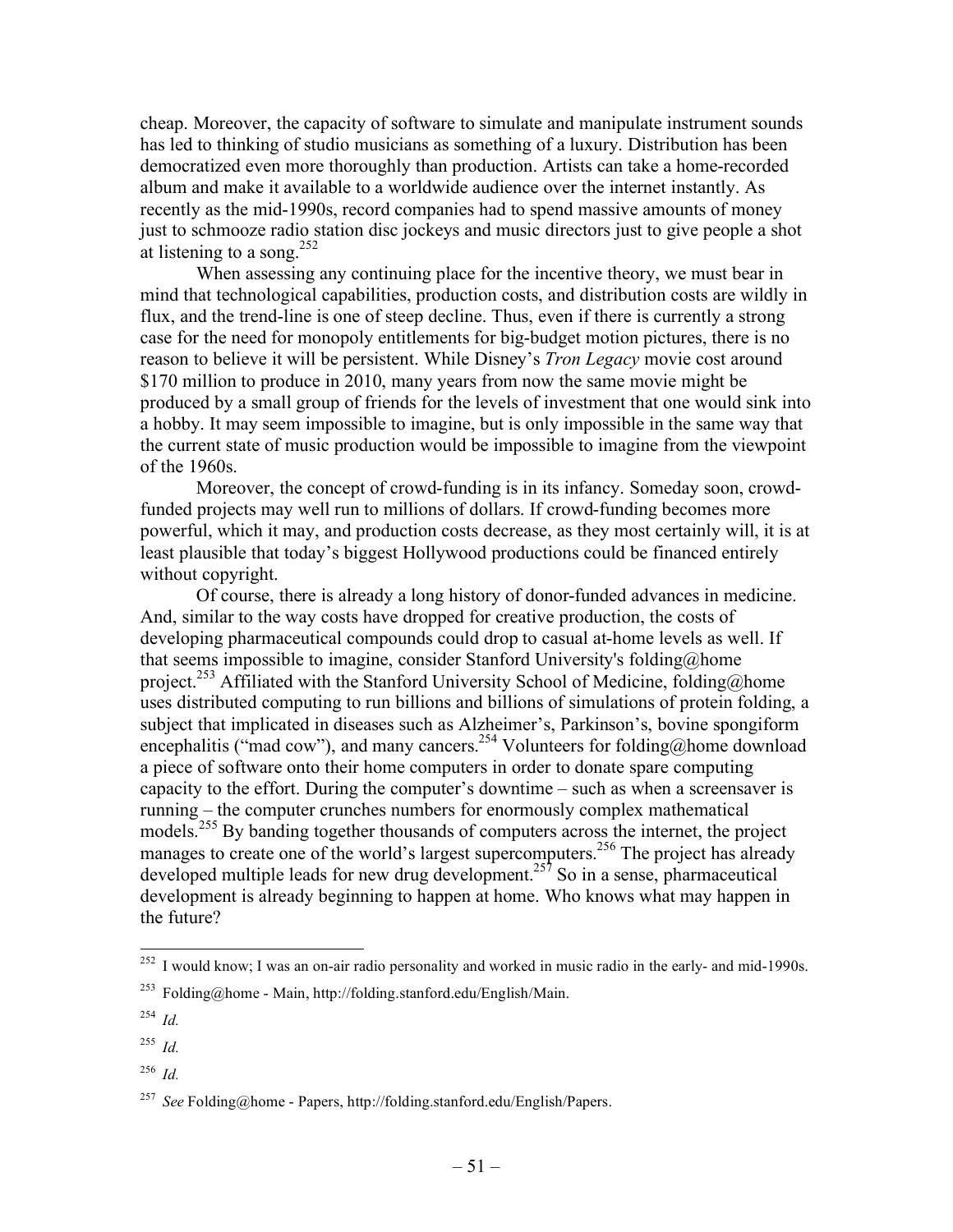So, although there are cases where valuable sorts of creative and innovative endeavor appear to require external rewards to proceed, those cases are neither necessarily permanent nor indicative of a general principle. Thus, even where IP entitlements seem justifiable now, we should not assume that they will stay that way.

## **C. Sunsetting Intellectual Property Entitlements**

I certainly would not argue, on the basis of what I have presented here, that IP laws are economically unjustifiable. Furthermore, even if IP laws were unjustifiable on the basis of the economic incentive argument, we might as a society find certain restrictions on copying desirable for non-economic reasons, such as giving artists a right to restrict reproductions and modifications of their art in order to protect their sense of artistic integrity. Thus, it does not follow from my argument that intellectual property is unjustifiable.

That being said, there is a difference between "unjustifiable" and "unjustified." Much of intellectual property law may ultimately be *justifiable*; that is, it may ultimately turn out, after data is gathered and carefully weighed, that a persuasive case can be made to justify wide swaths of entitlement-granting IP law. But, by the same token, most of intellectual property law is currently *unjustified;* that is, no such persuasive case has been made.

The legal doctrines of patent and copyright law  $-$  in the manifold kinds of works to which they are applied and the many forms of industry in which they inhere – exist almost wholly without a careful case having been laid for their existence. In light of that, I can offer the overall prescription that intellectual property law, in general, should be sunsetted.<sup>258</sup> That is, it should be set on a path of being phased out entirely. Then, going forward, only very targeted, industry-sector-specific, application-specific rights should be developed, and only then upon a showing of compelling evidence for why they are needed. When such cases are persuasively made, we should consider having the government interfere in the free market in some way, which might mean creating a tightly tailored, time-limited regime of monopoly entitlement. When I say "time-limited," I am not referring to the term of the entitlement, I am referring the regime itself. In other words, the law itself should have a sunset provision. Art and technology change; thus, so should our means of encouraging them.

There is precedent for tightly tailored IP entitlements. One excellent example is the Semiconductor Chip Protection Act of 1984, which protects semiconductor mask works for a term of 10 years.<sup>259</sup> Another example is the Vessel Hull Design Protection Act of 1998, which protects boat hull designs for a term of 10 years.<sup>260</sup> Both of these forms of *sui generis* entitlements were created after it became clear that current configuration of copyright and patent laws, as interpreted by the courts, prevented

 <sup>258</sup> Again, let me emphasize the limited way in which I use the term "intellectual property" here. *See*  Part I., *supra*.

<sup>&</sup>lt;sup>259</sup> Semiconductor Chip Protection Act of 1984, 17 U.S.C. § 901–914 (2000).

<sup>260</sup> Vessel Hull Design Protection Act of 1998, 17 U.S.C. § 1301-1308 (2000).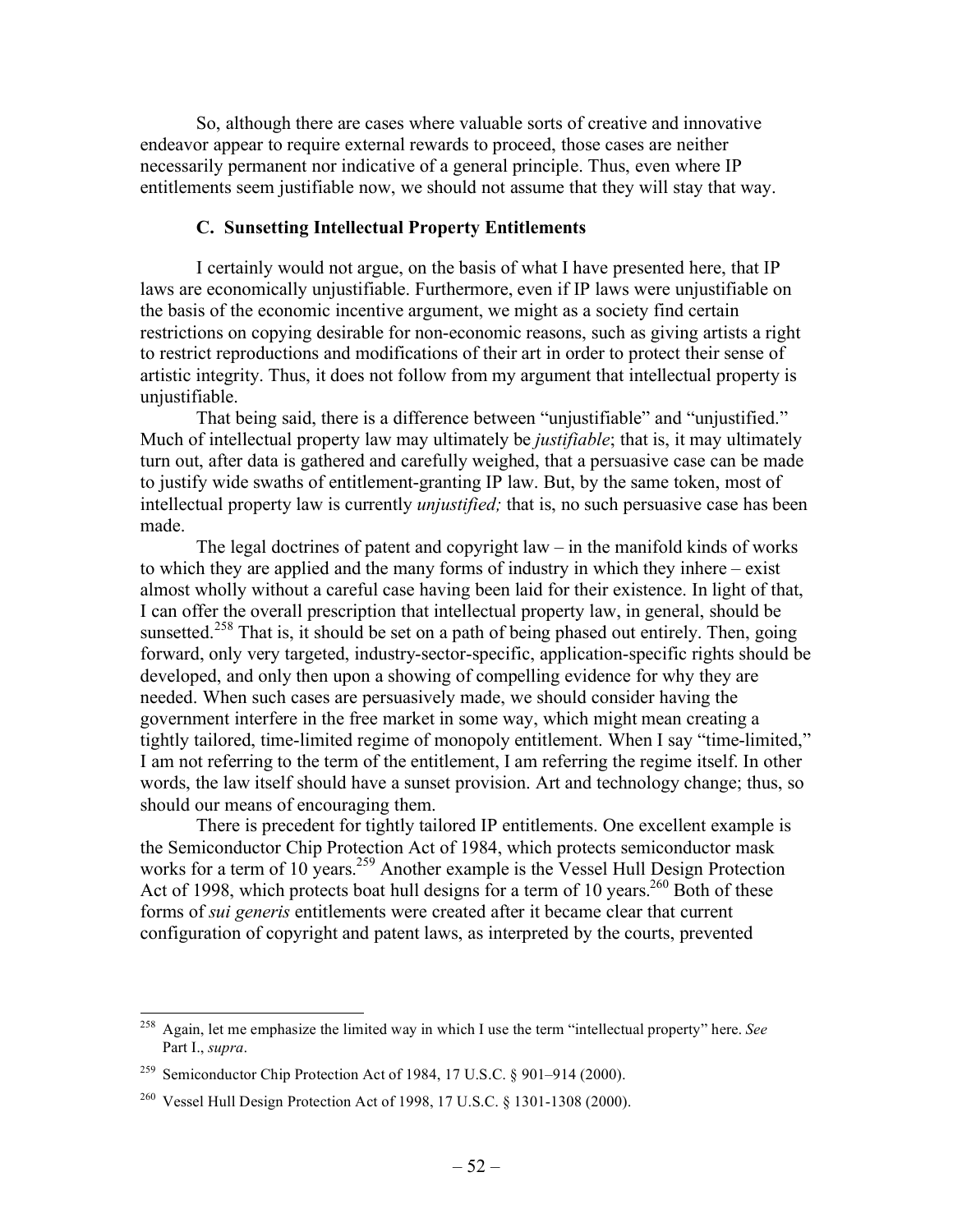assertions of IP rights for the subject-matter within their scope.<sup>261</sup> Both with boat hulls and chip masks, industry made its case, and Congress listened. After considering the arguments, Congress responded with narrow forms of protection having a much shorter term of duration than is the case either of our catch-all systems of copyright or patent.

There is precedent as well for sunsetting. It comes not from IP law, but from legislation intended to stimulate the economy, such as time-limited tax cuts, tax hikes, and tax credits. In fact, when IP law is properly thought of as a form of legislated economic stimulus, then the idea of providing a sunset clause seems natural. Sunset clauses in tax legislation often result from political wrangling and compromise, but their principled implementation goes along with the idea that macroeconomic circumstances change. Thus, what is appropriate for the economy now may not be appropriate in a few years. We ought to treat intellectual property law the same way. Recall how the changed circumstances in the record and book industries have largely obviated the need for capital-intensive models of production and distribution, therefore undercutting any case for the need for external incentives such as monopoly grants to overcome public-goods problems with copyability. $262$ 

Sunsetting all of intellectual property law would not be easily accomplished. It is a system of entrenched doctrines and expectations, girded by special interests. What's more, that entrenchment is a global problem, one made all the more severe by the trend of harmonizing of IP rights as a part of world trade negotiations. As a consequence of being swept up in world trade talks, treaty-hardened minima now govern the scope and duration of IP entitlements. For example, the world trade framework, largely because of the negotiating efforts of the United States, requires countries to provide patents and requires them to carry a minimum term of 20 years for all patents – a provision of the WTO Agreement on Trade-Related Aspects of Intellectual Property Rights.<sup>263</sup>

While sunsetting all IP law is not a modest proposal, it should be kept in mind that ill-considered interferences with the free market are not a modest problem. Mischievous laws exact their own price. Pushing the market away from what it would do if left alone forecloses opportunities. The lost gains the come with foreclosed opportunities – what economists call "opportunity costs" – are likely huge in the arena of intellectual property. The world's economic production is increasingly oriented toward the creation of intellectual goods. It is a very large part of the American economy already. According to a 2006 report by the International Intellectual Property Alliance, the estimated value added by core copyright industries in 2005 was \$819 billion, with the

 <sup>261</sup> *See, e.g.,* Bonito Boats, Inc. v. Thunder Craft Boats, Inc., 489 U.S. 141 (1989) (holding that Florida state law that provided a monopoly privilege on vessel hulls was pre-empted by federal intellectual property law).

<sup>&</sup>lt;sup>262</sup> Of course, the recording industry famously has argued for changes in IP law based on changes in technology. But those changes were premised on the idea of increased easy of copying, not decreased costs of production and distribution. The two prime examples are the Audio Home Recording Act of 1992 (Pub. L. 102-563) and the Digital Millennium Copyright Act of 1998 (Pub. L. 105-304). Neither had a sunset provision, though the DMCA does include something in that vein with time-limited exemptions created by a rulemaking authority provided the Library of Congress.

 $263$  Pub. L. No. 103-465 (Uruguay Round Agreements Act, implementing change from 17 years from issuance to 20 years from application; codified at 35 U.S.C. § 154); *see* Gerald J. Mossinghoff & Vivian S. Kuo, *World Patent System Circa 20XX, A.D.*, 38 IDEA 530, 538 (1998).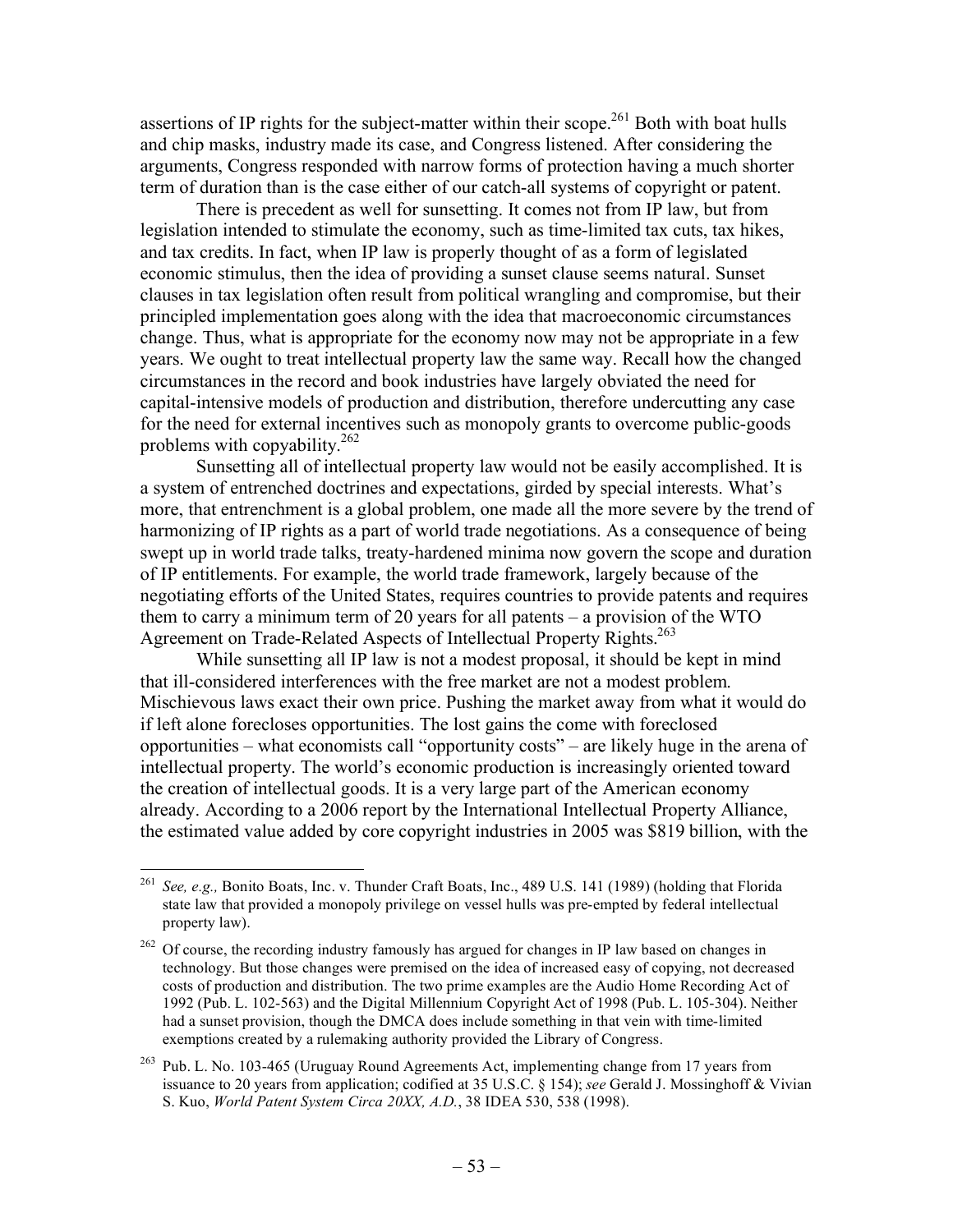estimated value added by total copyright industries – a more inclusive categorization than core copyright industries – being  $$1.388$  trillion.<sup>264</sup> That's equivalent to about 9% of U.S. GDP. Just imagine what it means if copyright law is miscalibrated and built on faulty assumptions. The opportunity costs incurred from a needlessly perverted market may quite reasonably be some multiple of current copyright-system receipts. That is, the losses could quite plausibly be in the trillions of dollars per year, adding up to a substantial fraction of U.S. GDP. That would only go to the invisible shadow cast by the copyright system. The patent system's effects could plausibly be similar or even substantially larger.

If we get innovation law wrong – and I think we have in a big way – then we are squandering enormous wealth. As the world increasingly becomes industrialized and computerized, and as human labor inputs are increasingly mental as opposed to physical, this effect will only grow. It may seem like pie-in-the-sky thinking to suggest phasing out all IP law and starting over from scratch, but if the potential economic gain is large enough, then it's worth pursuing. And, eventually, the prospect may become politically possible.

Consider the global movement toward free trade. When you think about the politics involved, it is amazing that free-trade policies have succeeded as much as they have. While popular with academics in business schools and economics departments, free trade is a political nightmare. Economist Pietra Rivoli notes, "There is perhaps no other issue … in which the professional opinion of economists differs so markedly from the opinion of the American public."<sup>265</sup> Not only are voters in general turned off by free trade, but global trade liberalization has an incredible array of special interests lined up against it. Yet trade liberalization has progressed nonetheless. Why? The reason it has, I believe, is because the economic argument in its favor is so persuasive. Economic historian Douglas Irwin wrote:

The case for free trade has endured because the fundamental proposition that substantial benefits arise from the free exchange of goods between countries has not been overshadowed by the limited scope of various qualifications and exceptions. Free trade thus remains as sound as any proposition in economic theory which purports to have implications from economic policy is ever likely to  $he^{266}$ 

I think a fundamental change in the flow of IP law can also succeed if it is a good enough idea. It is just too important, and the case for it is, I believe, too overwhelming to ignore.

 <sup>264</sup> STEPHEN E. SIWEK, COPYRIGHT INDUSTRIES IN THE U.S. ECONOMY: THE 2006 REPORT, http://www.iipa.com/pdf/2006\_siwek\_full.pdf.

<sup>265</sup> PIETRA RIVOLI, THE TRAVELS OF A T-SHIRT IN THE GLOBAL ECONOMY 182 (2d ed. 2009).

<sup>266</sup> DOUGLAS A. IRWIN, AGAINST THE TIDE 3 (1997). *See also* RIVOLI, *supra id.*, (quoting the same).